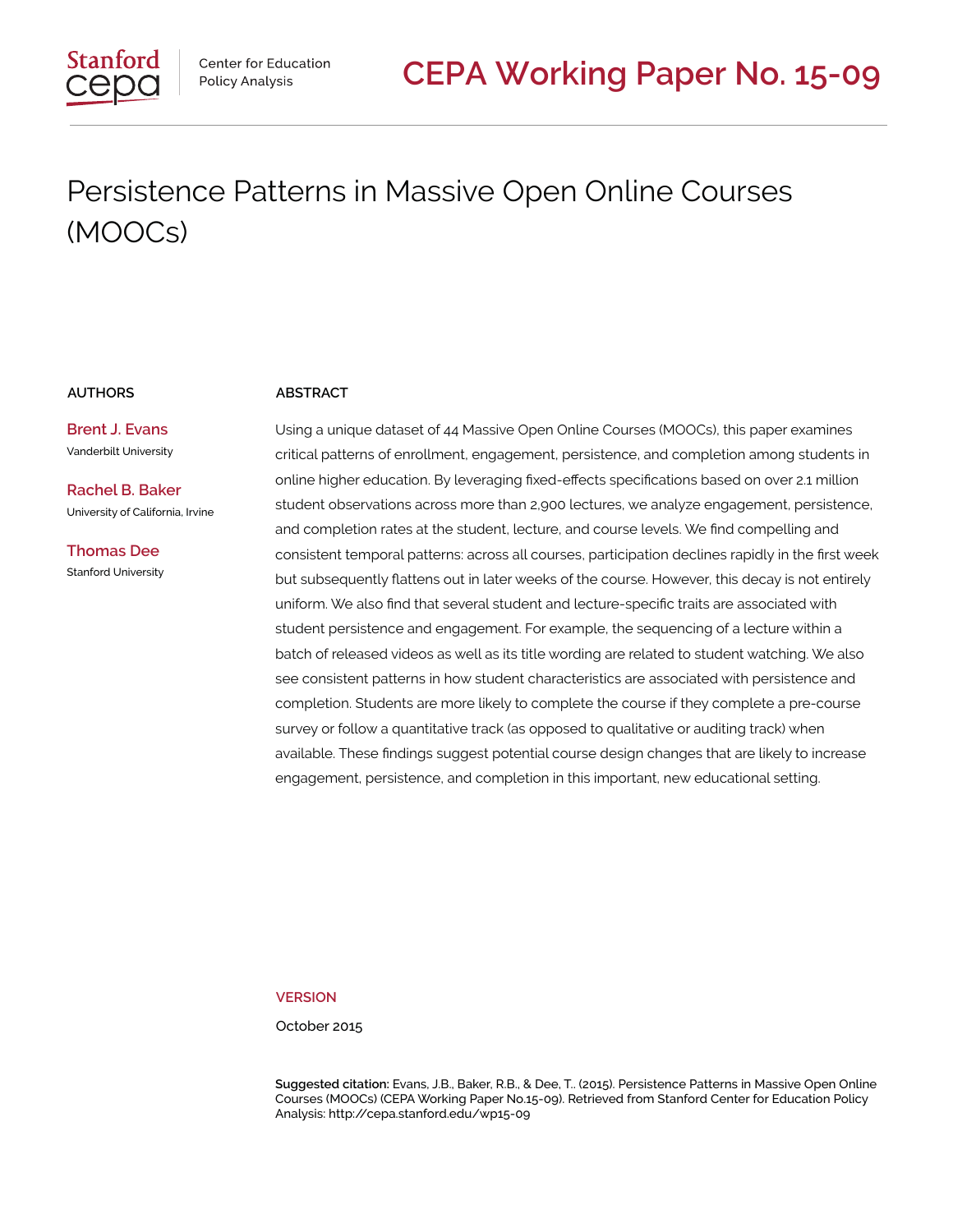Persistence Patterns in Massive Open Online Courses (MOOCs)

Brent J. Evans

Rachel B. Baker

Thomas S. Dee

*Brent J. Evans (corresponding author) is an Assistant Professor of Public Policy and Higher Education at Peabody College, Vanderbilt University; b.evans@vanderbilt.edu. Rachel B. Baker is an Assistant Professor of Educational Policy at University of California, Irvine's School of Education; rachelbb@uci.edu. Thomas S. Dee is a Professor of Education at the Stanford Graduate School of Education; tdee@stanford.edu.*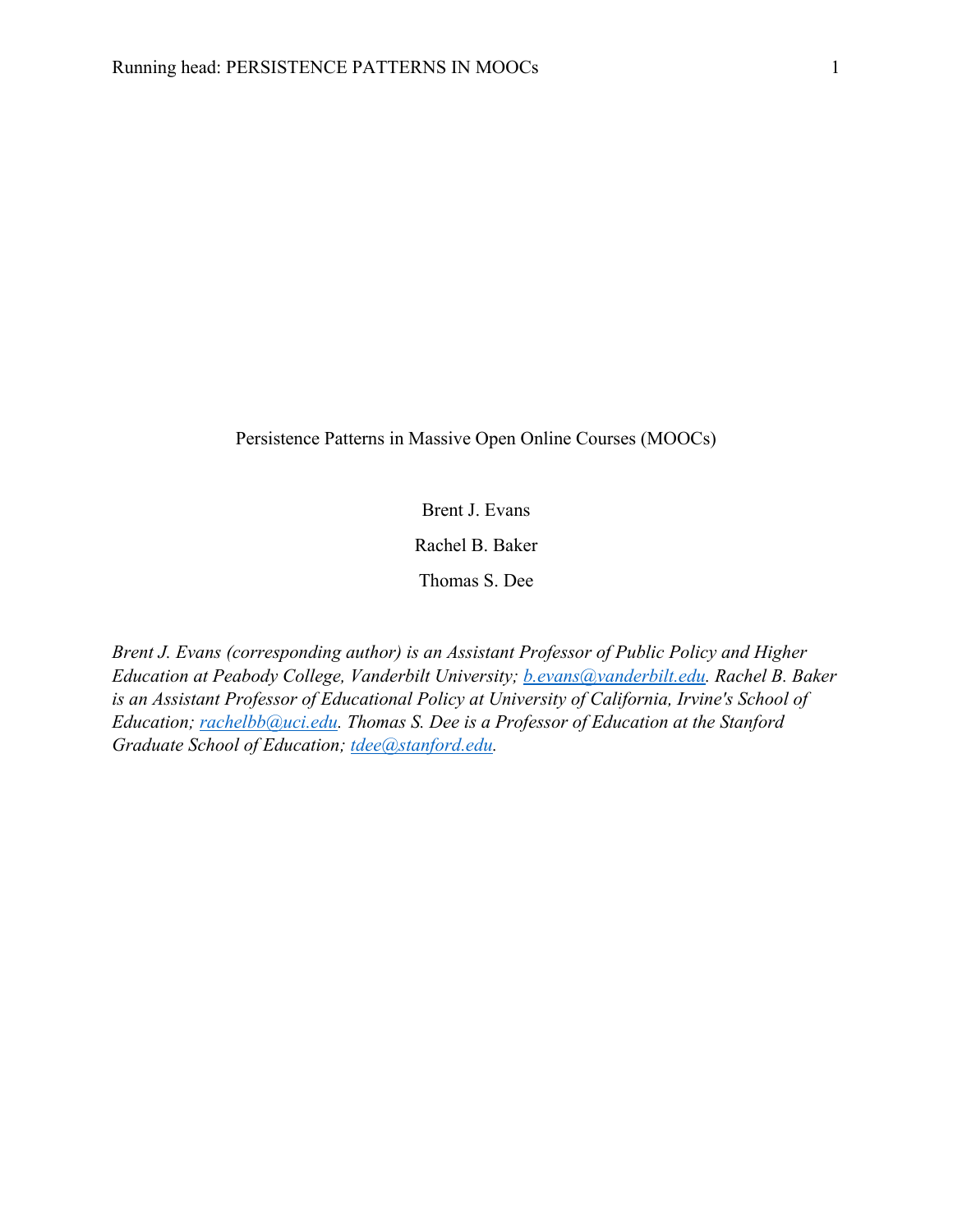#### Abstract

Using a unique dataset of 44 Massive Open Online Courses (MOOCs), this paper examines critical patterns of enrollment, engagement, persistence, and completion among students in online higher education. By leveraging fixed-effects specifications based on over 2.1 million student observations across more than 2,900 lectures, we analyze engagement, persistence, and completion rates at the student, lecture, and course levels. We find compelling and consistent temporal patterns: across all courses, participation declines rapidly in the first week but subsequently flattens out in later weeks of the course. However, this decay is not entirely uniform. We also find that several student and lecture-specific traits are associated with student persistence and engagement. For example, the sequencing of a lecture within a batch of released videos as well as its title wording are related to student watching. We also see consistent patterns in how student characteristics are associated with persistence and completion. Students are more likely to complete the course if they complete a pre-course survey or follow a quantitative track (as opposed to qualitative or auditing track) when available. These findings suggest potential course design changes that are likely to increase engagement, persistence, and completion in this important, new educational setting.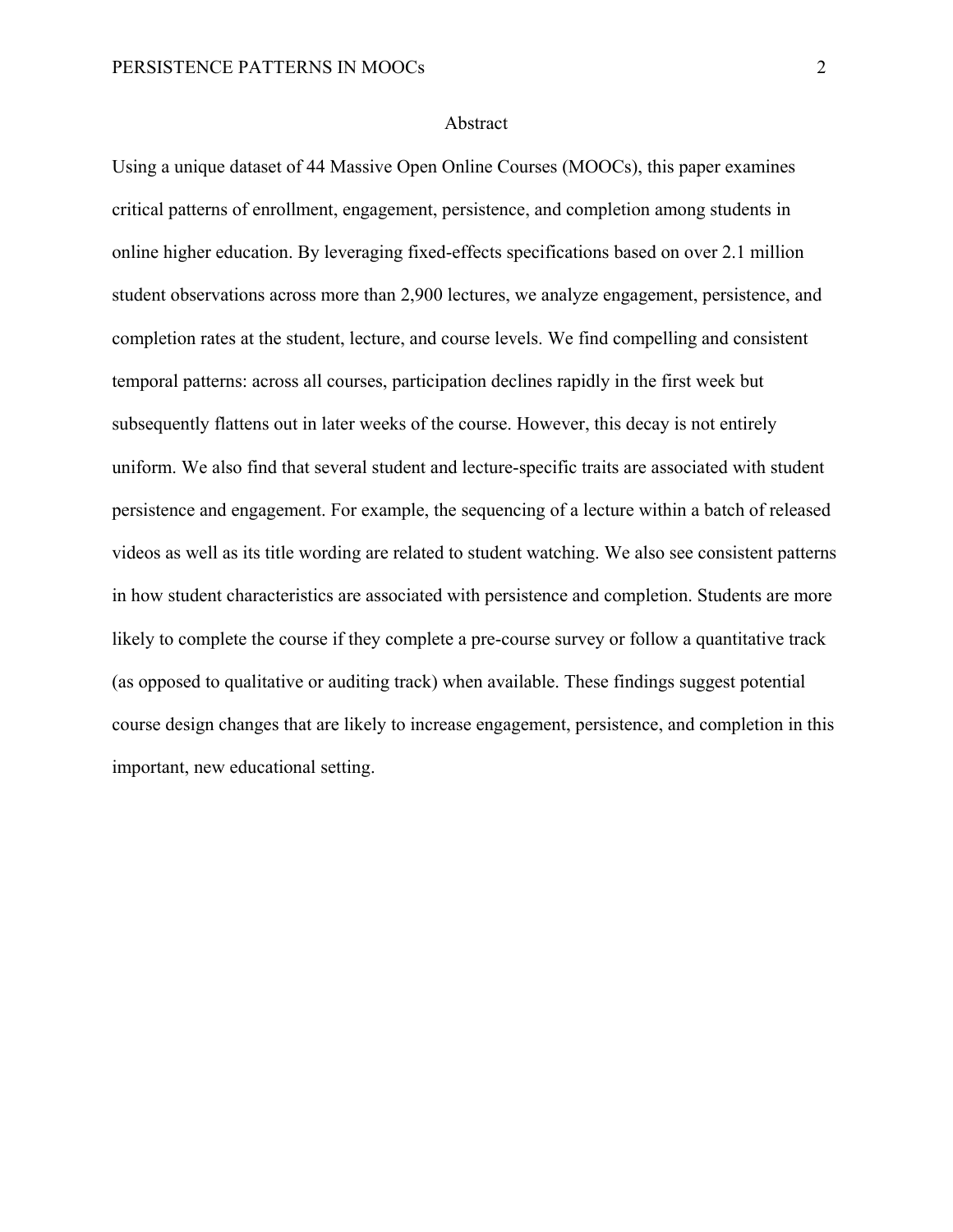Persistence Patterns in Massive Open Online Courses (MOOCs)

MOOCs have become a critical topic of conversation and debate in major media outlets, in state and federal policy communities, and in departmental and faculty senate meetings. This rapid rise to prominence is due to the exceptional number of students enrolling and the elite institutions involved in their growth. Many observers in the popular media believe MOOCs have the potential to revolutionize higher education (Friedman, 2012; Webley, 2012) and some even believe we will rapidly approach the time when a professor is relegated to a "glorified teaching assistant" (Open letter from San Jose State Department of Philosophy, 2013, p.2). Other journalists have discussed the tradeoffs between MOOCs' potential to provide free and easy access to higher learning to a wider audience and concerns about the possible unintended consequences of this new endeavor (Kim, 2012). Many perspectives exist, although few are grounded in data. This article presents novel evidence on the patterns of student engagement and persistence by examining data from the more than 2 million students who registered in a large and diverse array of 44 Coursera MOOCs.

The growing popularity of MOOCs is evident in the millions (e.g. over thirteen million on Coursera in spring 2015) of students across the globe who have registered for the courses, in the growing number of courses offered (e.g. over 1000 on Coursera and over 575 on edX as of summer 2015), and in their breadth of subject areas. MOOCs are distinct from most other forms of online higher education in that they are free, simultaneously reach tens of thousands of students, and have support from top tier institutions which grants them an air of legitimacy that online courses have never previously achieved. Both Coursera and Udacity are the brainchildren of Stanford University faculty, and edX began as a partnership between Harvard University and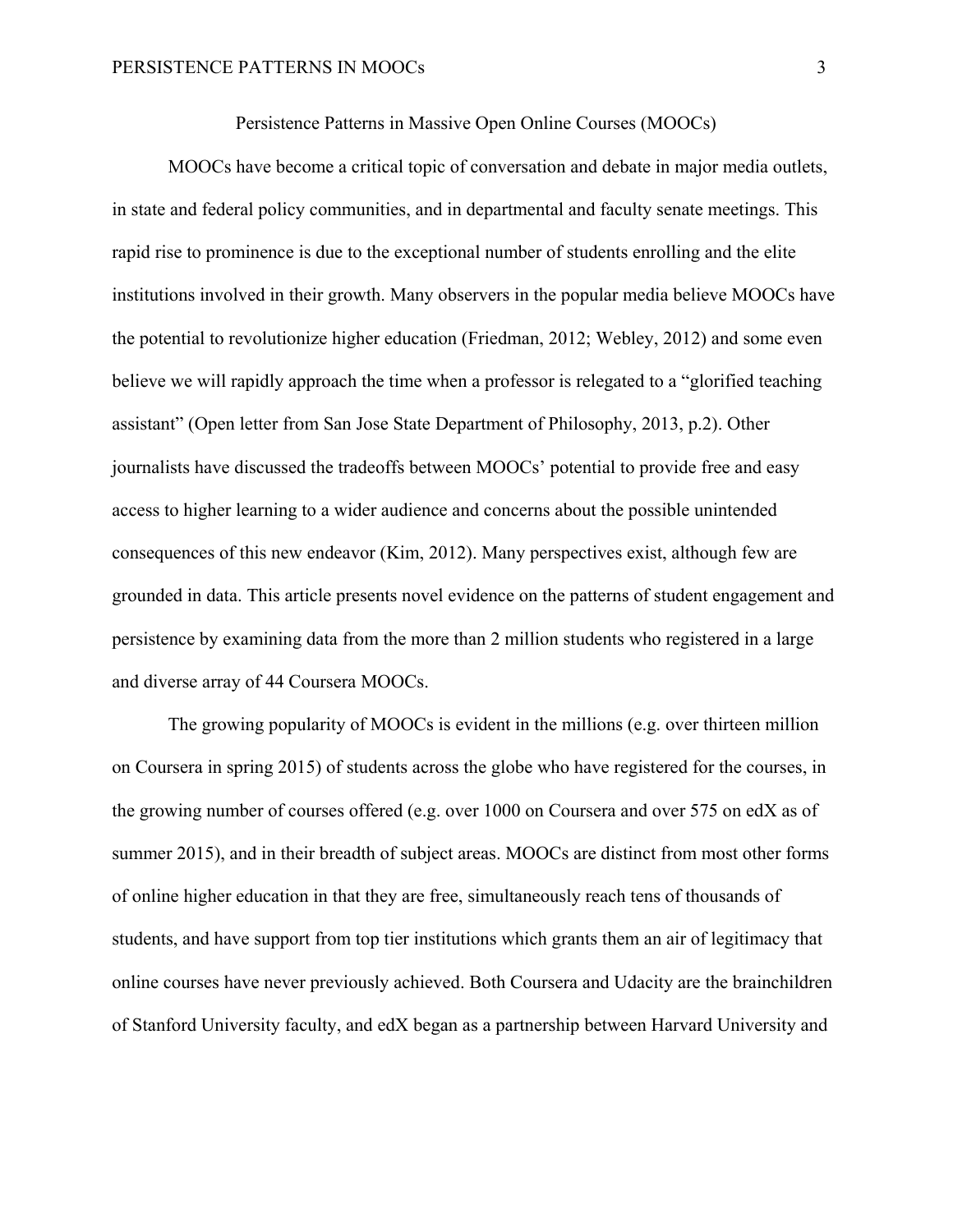MIT. More than one hundred universities across the world now collaborate to offer courses on these platforms.

As MOOCs have risen in prominence, scale, and scope, there has also been limited, but widely publicized, descriptive evidence that surprisingly large numbers of registrants fail to finish these courses. Describing patterns of student behavior in MOOCs requires a different vocabulary and framework than examining student behavior in traditional classes. We define three main terms as follows: engagement refers to any instance when a student interacts with the course (in this paper, downloading or watching any course lecture); persistence is prolonged engagement—watching a number of lecture videos over a number of weeks; and completion is defined as engagement with the course until the end of the course—watching lecture videos through the last week or earning a certificate.

A more systematic and large-scale examination of student engagement and persistence in MOOCS is important for three reasons. First, much of the prior literature relies on student survey data with extremely low response rates (approximately 5%) while we rely on the complete universe of students. Second, there may be simple course and lecture design features that lead to increased student engagement, persistence, and completion (thus leading to greater learning). If we better understand how students respond to these design features, MOOC instructors and platforms can implement them at low cost with positive effects on student learning. Third, many optimists believe that MOOCs can provide a successful pathway to a college degree by offering traditional college credit through MOOC platforms. As news outlets report, several such efforts are underway: Colorado State University – Global Campus offers transfer credit for a Udacity computer science course (Mangan, 2012), the American Council on Education supports several Coursera MOOCs for college credit (Lederman, 2013), San Jose State University partnered with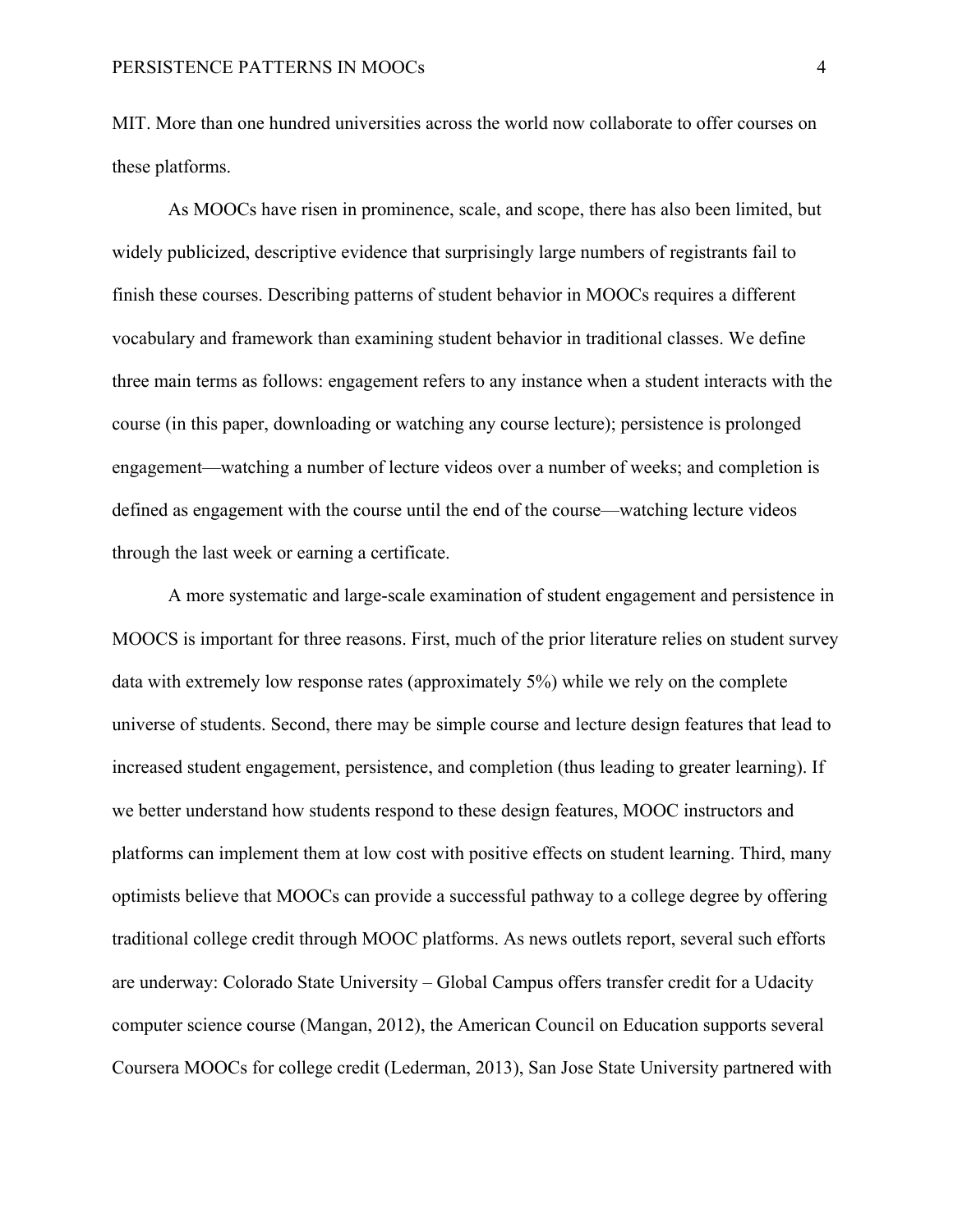Udacity to offer introductory and developmental math classes in MOOC format for credit (Kolowich, 2013), and Udacity has partnered with AT&T and Georgia Tech to offer an entire master's degree program in computer science for only \$6,600 (Chafkin, 2013; Lewin, 2013). If the trend to expand MOOC credit continues, examining engagement, persistence, and completion in this modality is imperative.

The paper's main research question is: What factors at the course, lecture, and student levels best predict in-course engagement, persistence, and completion? We answer this question by employing several econometric specifications to analyze an exceptionally large dataset with over 2.1 million student level observations across more than 2,900 lectures in 44 courses. By employing fixed-effects techniques on panel data, we control for many unobserved differences across courses and time, and we identify significant effects of course and lecture features on student engagement and persistence. Throughout these analyses, we examine multiple definitions of course persistence and success, accounting for the fact that students have different end goals (e.g. learning a particular topic, watching all course videos, or earning the certificate of completion offered in most Coursera courses).

We find patterns of engagement, persistence, and completion that fall into five broad areas. First, several course features are predictive of patterns of student engagement and persistence. For example, subsequent offerings of a course have lower rates of completion than the original offering, and courses with prerequisites have lower rates of certification among students with demonstrated engagement and persistence. Second, temporal patterns are very strong and nearly universal. Across all courses, participation falls throughout the course in a manner similar to exponential decay. Third, lecture-level design matters nonetheless. Specific words in lecture titles are significantly associated with levels of student engagement, and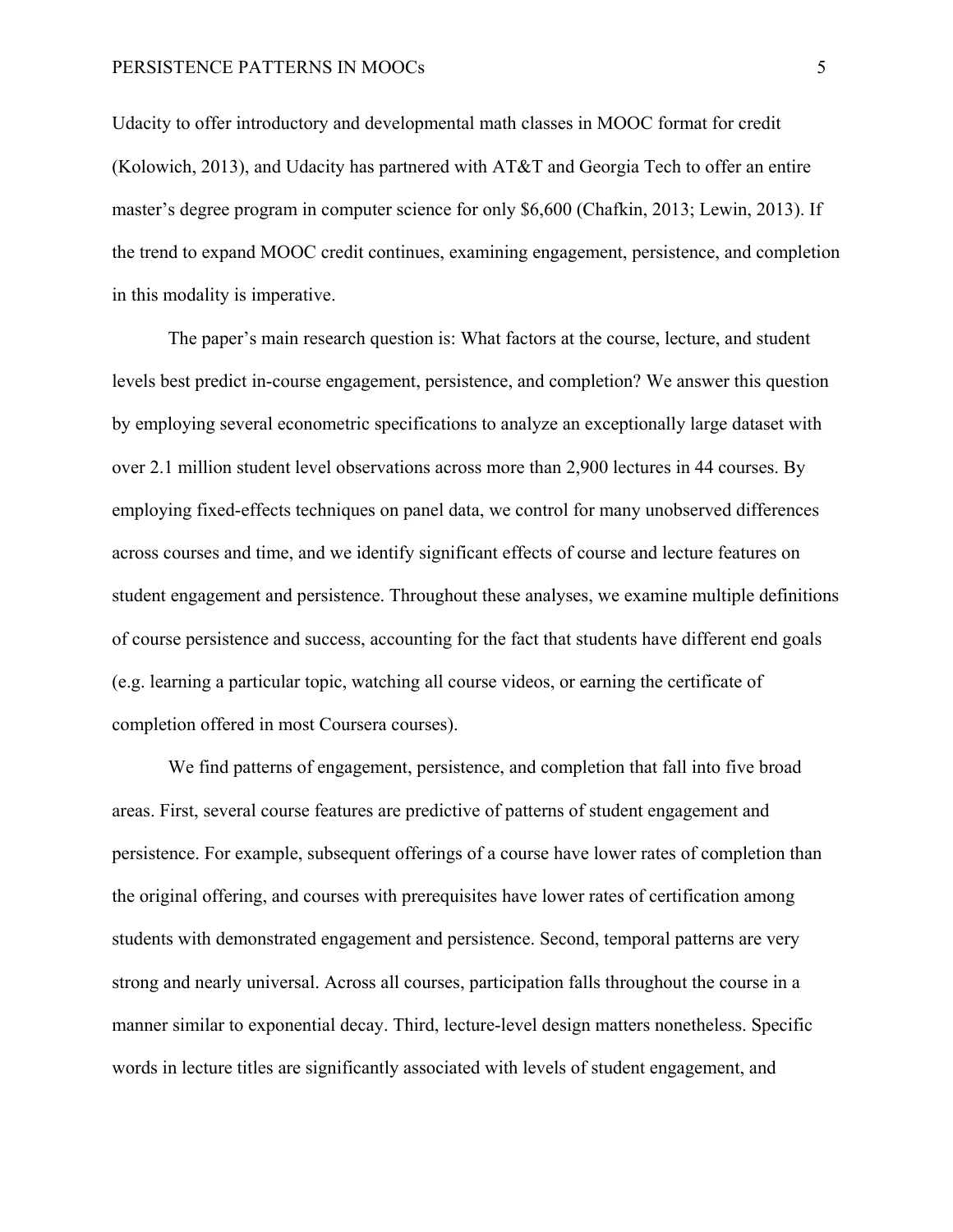students watch the first lecture released in a particular batch more than any other lecture in that batch regardless of its length. Fourth, early, significant engagement is the strongest predictor of completion. For example, students who completed a pre-course survey were roughly three times more likely to earn a certificate than students who did not in one STEM MOOC. Finally students who are motivated to enroll in a MOOC by the course's connection to a prestigious university are more likely to persist.

Our findings lead us to suggest several design features that course designers and instructors can put to immediate use to improve engagement and persistence. In contrast to most of the extant academic literature on MOOCs, which is focused primarily on learning analytics and describing MOOC users' demographics, our study addresses broader educational and policy issues surrounding the ability of MOOCs to engage students and provide a viable pathway to credit and degree attainment. As far as we are aware, this paper is the first to predict engagement and persistence using course, lecture, and student characteristics across one of the largest MOOC data sets in the literature. These descriptive and correlational findings can provide an important foundation for future research in MOOCs, and many instructors and education researchers can use these patterns of behavior and persistence predictors as guidelines for designing interventions and improving the curriculum to increase course engagement, persistence and completion.

#### **Persistence Theory**

Much as DeBoer, Ho, Stump, and Breslow (2014) argue that many traditional conceptualizations of variables within education must be rethought when applied to MOOCs, we argue that the previously held conceptions about persistence in higher education must be adjusted for the MOOC context. For example, persistence in higher education typically focuses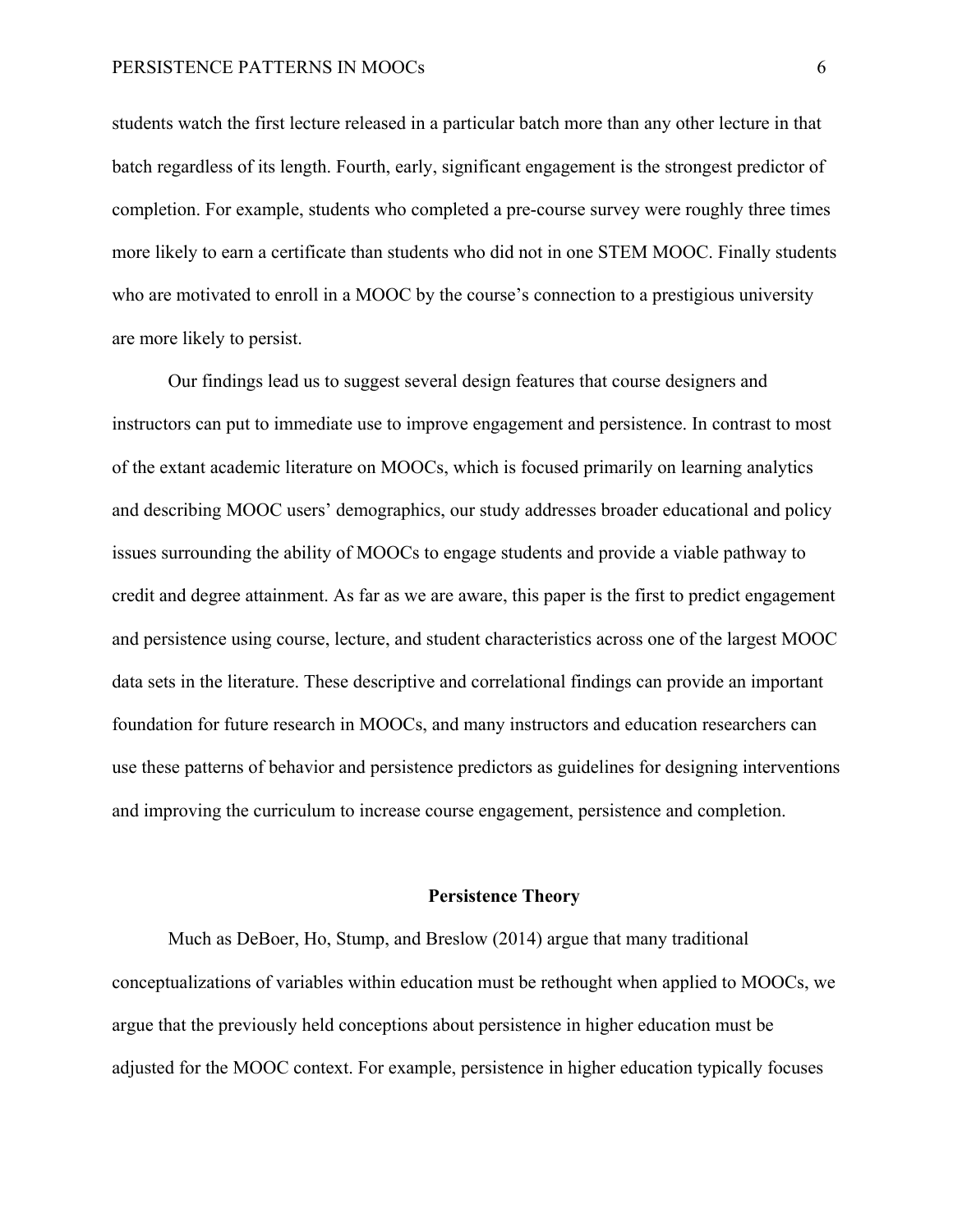on persistence at the semester, year, or degree level. However, MOOCs are structured around individual, disparate courses that are offered on a rolling basis and may be combined with other courses on other platforms offered by different universities.<sup>1</sup> Therefore, we focus on examining within-course persistence, as this perspective leads to a more nuanced view of how students engage with higher education, whether they are piecing together a program or simply engaging in a one-off course. We apply Tinto's academic integration theory of persistence to explore engagement and persistence within individual MOOCs.

#### **Persistence within an Online Course: Applying Tinto's Theory to Online Learning**

Tinto's classic theory of student academic and social integration and college persistence (1975, 1993, 1998) was developed to explain longitudinal student retention within a degree program within a traditional institution of higher education. However, we believe this theory can be adapted to apply to student retention within a specific online course. Throughout this section we use Tinto's original language of "integration" which we view as interchangeable to our construct of "engagement."

Tinto's theory of student persistence in higher education (1993) proposes that student background characteristics and experiences combine with institutional characteristics to affect a student's decision to voluntarily dropout. Tinto asserts that there are two major components that make up students' experiences in college: social integration and academic integration. These factors are both seen as influencing students' goals and commitment to the institution. The original model was developed for and applies best to traditional (full-time, direct from high school) students at residential colleges, but even Tinto (1998) has acknowledged that the form

<sup>&</sup>lt;sup>1</sup> Coursera launched "specializations" and Udacity launched "nanodegrees" which are both comprised of a series of courses that appear more like the traditional model in higher education of taking a sequence of courses. Gathering data across those courses may enable the application of standard theories of degree or certificate completion across multiple courses.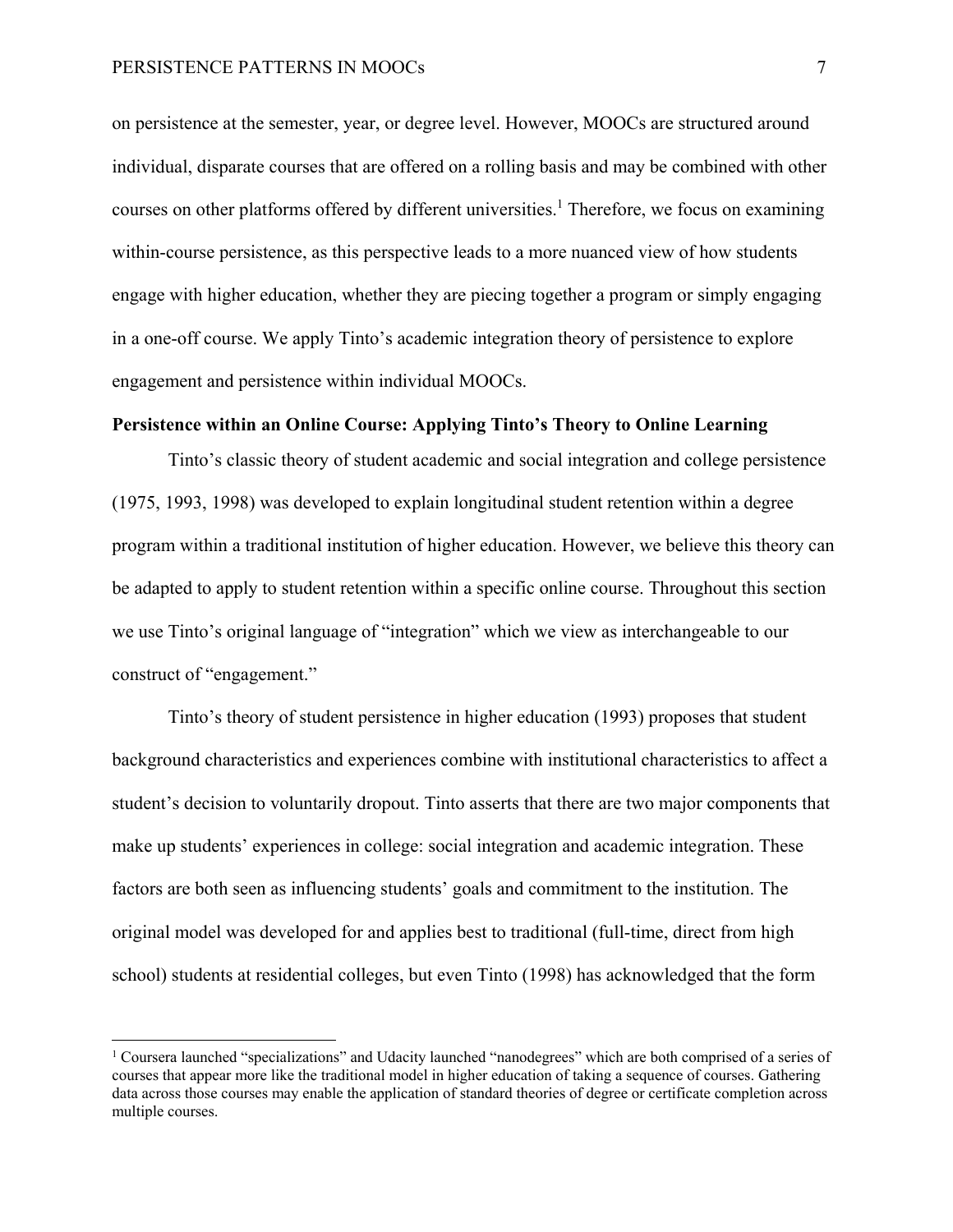and experience of integration varies across educational settings. Scholars have worked to adapt this framework to apply to other settings such as distance education (Sweet, 1986) community colleges (Karp, Hughes, & O'Gara, 2010-2011), and online education (Rovai, 2003; Willging & Johnson, 2009). We apply, with some adaptations adjusting for unique features of MOOCs, Tinto's theory in the new context of Massive Open Online Courses.

Applying Tinto's model to MOOCs offers some unique advantages. First, one of the fundamental tenants of Tinto's theory is that persistence is affected by institutional characteristics which affect students' integration with academics. Due to data limitations, most studies, particularly those that focus on traditional, brick and mortar higher education, have relatively few measures of course or lecture characteristics that might affect academic integration and thus persistence. Most studies in traditional higher education simply use GPA as a coarse proxy for academic integration due to data limitations. MOOC data, however, enable the measurement of academic integration at the micro scale by observing whether each student watches every individual lecture across a wide range of courses. We are able to empirically test what is at the heart of Tinto's theory: which institutional level characteristics (in our case course and lecture level characteristics) affect student persistence.

Second, little of the prior work, including the work in online classes, has applied Tinto's model to the completion of an individual class rather than a full degree programs. Although there are a few studies that examine dropout within online courses, they focus predominately on student characteristics and perceptions derived from survey data (Sutton & Nora, 2008-09; Park & Choi, 2009; Willging & Johnson, 2009). While focusing on student background and characteristics is consistent with Tinto's model, it ignores actual integration with the current academic experience.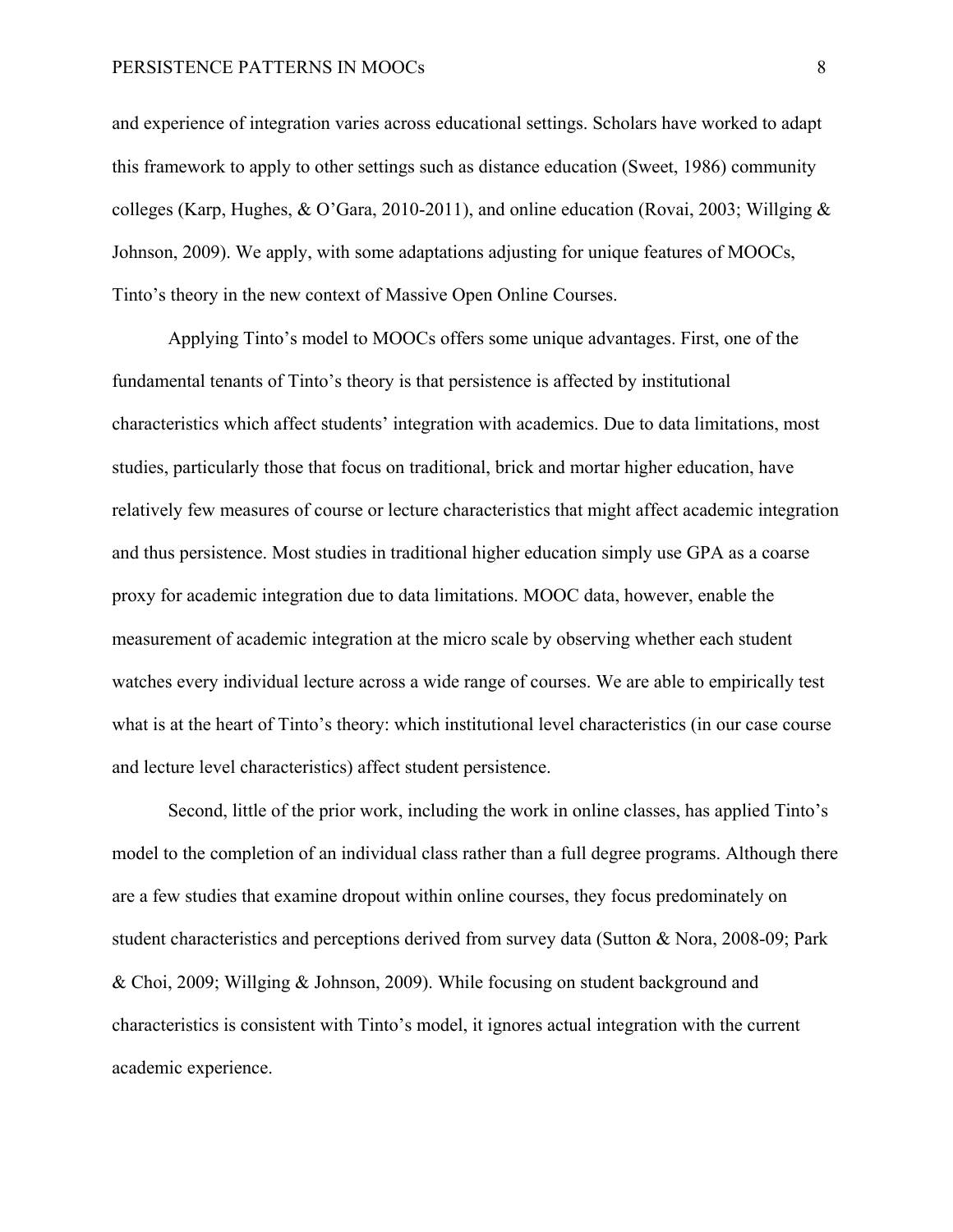Bernard and Amundsen (1989) argued that "[a]t the program level, individual course characteristics are likely to exert a minor influence on the decision to dropout. Within a particular course, issues like the structure and delivery of the content, and intended learning outcomes, may influence decisions to dropout as much as student characteristics and attitudes" (p. 31). Our study is one of the first to engage with this hypothesis empirically. Because we are interested in course-level decisions to dropout, we focus our analysis on course and lecture characteristics to observe which factors correlate with student persistence beyond student level characteristics.

We conceptualize academic integration within a MOOC as watching lecture videos. Because of the asynchronous learning environment, the lecture videos are the primary form of communicating content from the instructor to students, and lecture videos serve as the backbone of any course in the MOOC space. We thus use watching course lectures (our definition of engagement) as a fine grained and detailed measure of academic integration. Although Tinto argues social integration is also critical, we concentrate on academic integration in this study. We believe there is an opportunity for future research to study forum interactions as a form of social integration.

#### **Prior Literature on MOOCs**

Because MOOCs are such a new phenomenon in higher education, there is little empirical evidence on MOOCs upon which to draw. The extant literature on MOOCs generally focuses on either the demographic characteristics of MOOC users, descriptions of MOOCs and MOOC platforms, or learning analytic studies. This is changing quickly, however, and as new studies are beginning to provide more in depth analyses (see, for example, Ho et al., 2014).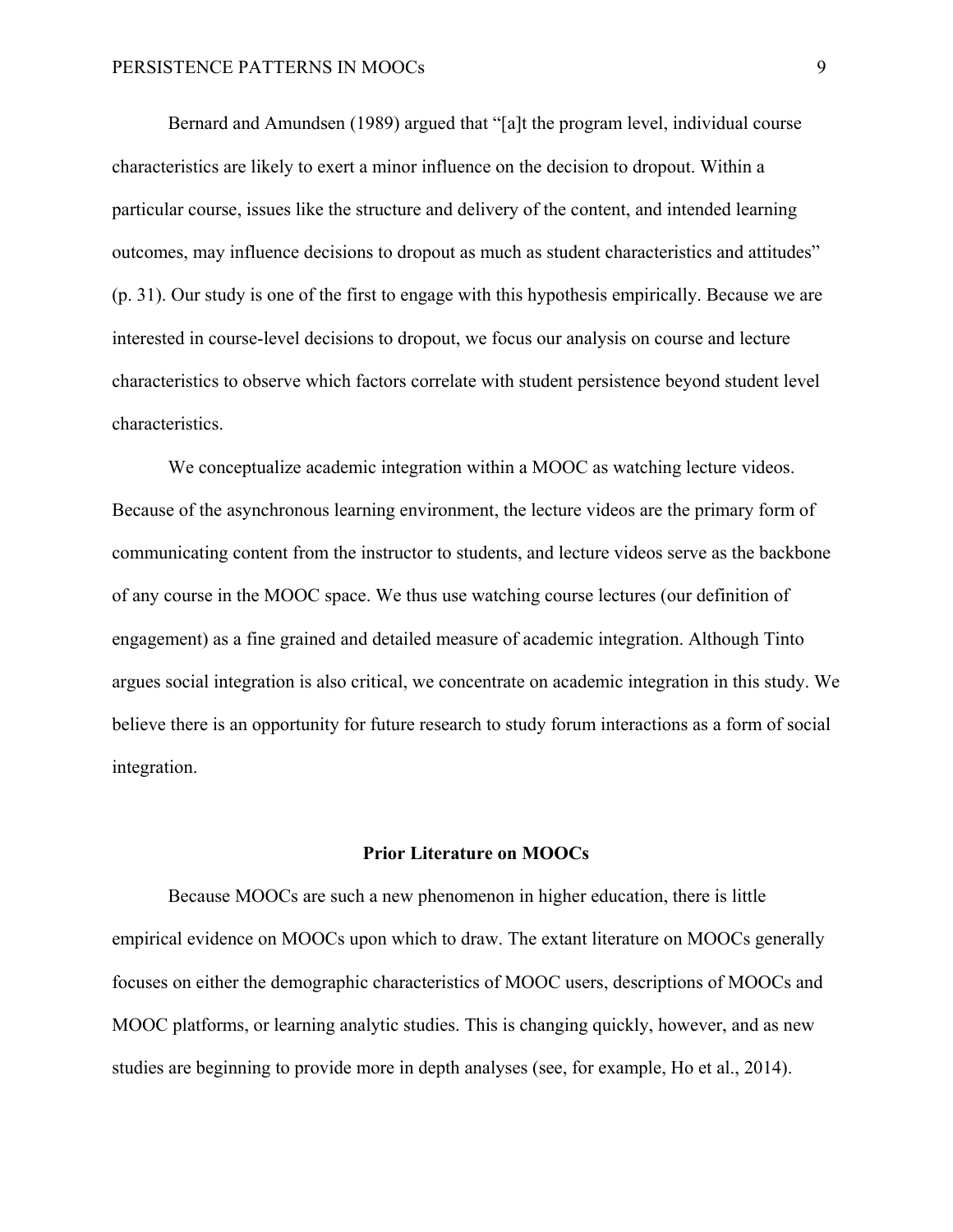There is also a growing literature in computer science that employs data mining and machine learning techniques to explore MOOC behavior (see, for example, Ye et al., 2015).

Understanding who MOOC users are and where they live is a challenging endeavor. In order to keep barriers to entry as low as possible, most platforms collect virtually no information on course participants, so administrative data must be extensively supplemented with surveys and location data from internet protocol (IP) addresses.<sup>2</sup> Recent work demonstrates that MOOC users are concentrated in North America, India and Europe, but that there is representation from across the globe (Ho et al., 2014; Liyanagunawardena, Williams, & Adams, 2013; Nesterko et al., 2013,). Survey data from Coursera and edX show that MOOC users tend to be employed, well educated, and young although considerable heterogeneity across courses exists (Christensen et al., 2013; Ho et al., 2014).

One of the formal analyses out of the learning analytics strand of research is a paper by Kizilcec, Piech, and Schneider (2013). They use cluster analysis to determine four prototypical engagement patterns for learners in MOOCs: auditors, samplers, completers, and disengagers. They found that many MOOC users are merely exploring and have low levels of engagement early. Although useful for understanding participation patterns, their analysis only examined patterns in three computer-science MOOCs and did not examine how specific course, lecture, and student traits influence engagement and persistence.

The work mostly closely aligned with ours is that of Perna et al. (2014) who documented the progression of MOOC users in 16 first generation MOOCs on the Coursera platform. They demonstrated that users are sequentially driven and that a pattern of steep dropout in the initial weeks is consistent across courses. Their analysis began to identify milestones such as

 $^2$  edX is a recent exception. Ho et al. (2014) provide an analysis of edX courses that provides some basic demographic information collected from students.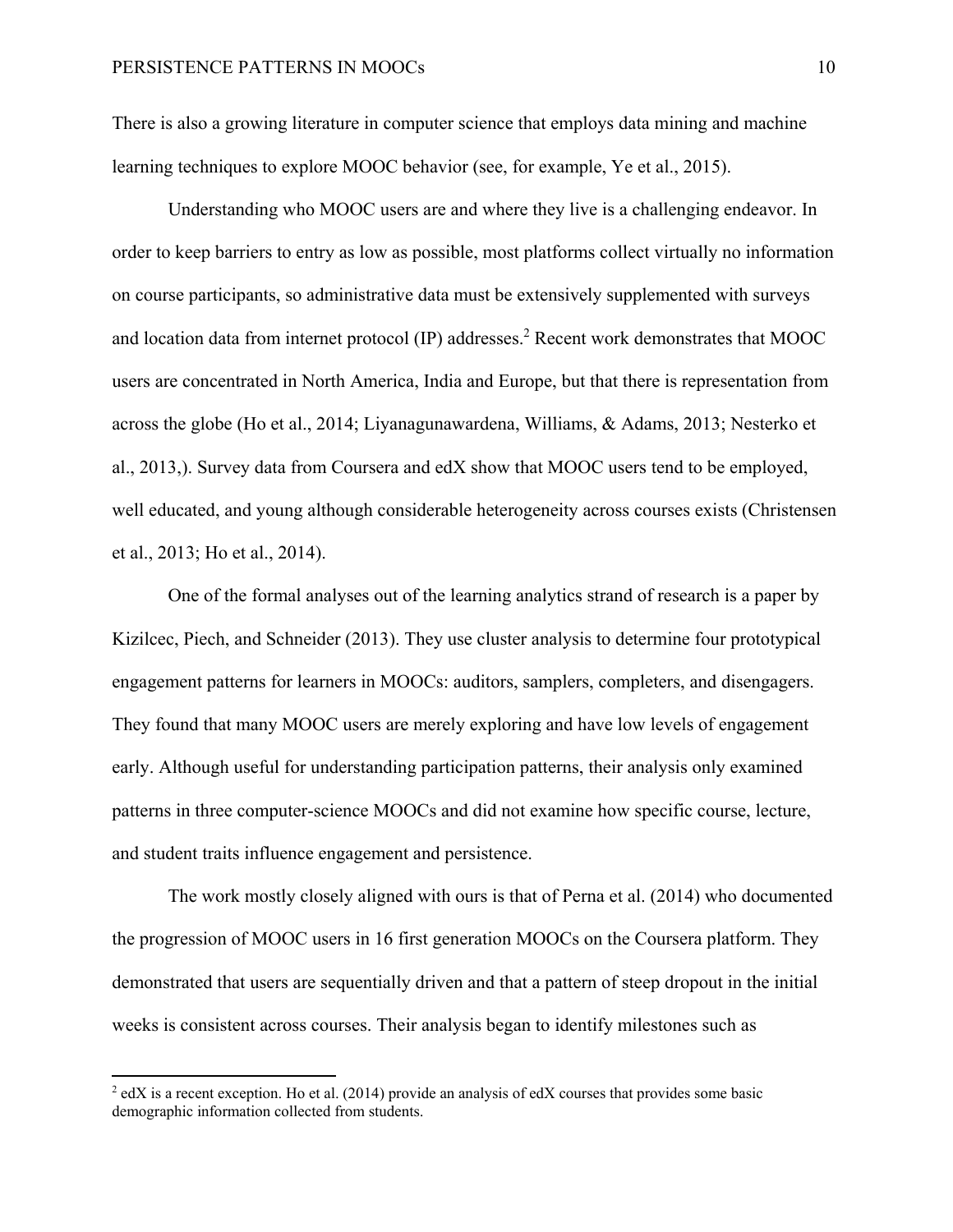completing a quiz predicted course persistence, but it is not a correlational analysis examining how course, lecture, and student variables are related to persistence outcomes. In fact, they stated directly that "research to date provides few insights into how course characteristics contribute to variations in user outcomes" (p. 422). Our analysis directly answers that question.

Our contribution to the literature is two-fold. First, we provide descriptive statistics on course registration, engagement, persistence, and completion in one of the largest samples of MOOCs in the literature to date (44 courses, 2.1 million students). This sample includes courses from multiple universities across a wide range of content areas and includes courses beyond their first offering. Second, we use the complete population of course registrants to examine relationships between the outcomes of student engagement and persistence and an array of course, lecture, and student level predictors. Using fixed effects models with panel data, we are able to control for a large number of unobservable characteristics to reduce bias in our estimates. Although many of the independent variables we employ are not the typical variables we see in traditional analyses in higher education, they provide important information about characteristics that are vital in online learning settings. Instructors, along with platform and course designers will be able to use these results to improve MOOC content delivery and student engagement and persistence.

#### **Data and Methods**

### **Coursera Data**

The dataset for this descriptive and correlational analysis was comprised of administrative data from 44 MOOCs on the Coursera platform. The majority of the MOOCs were offered by Stanford University, but several courses from other American institutions of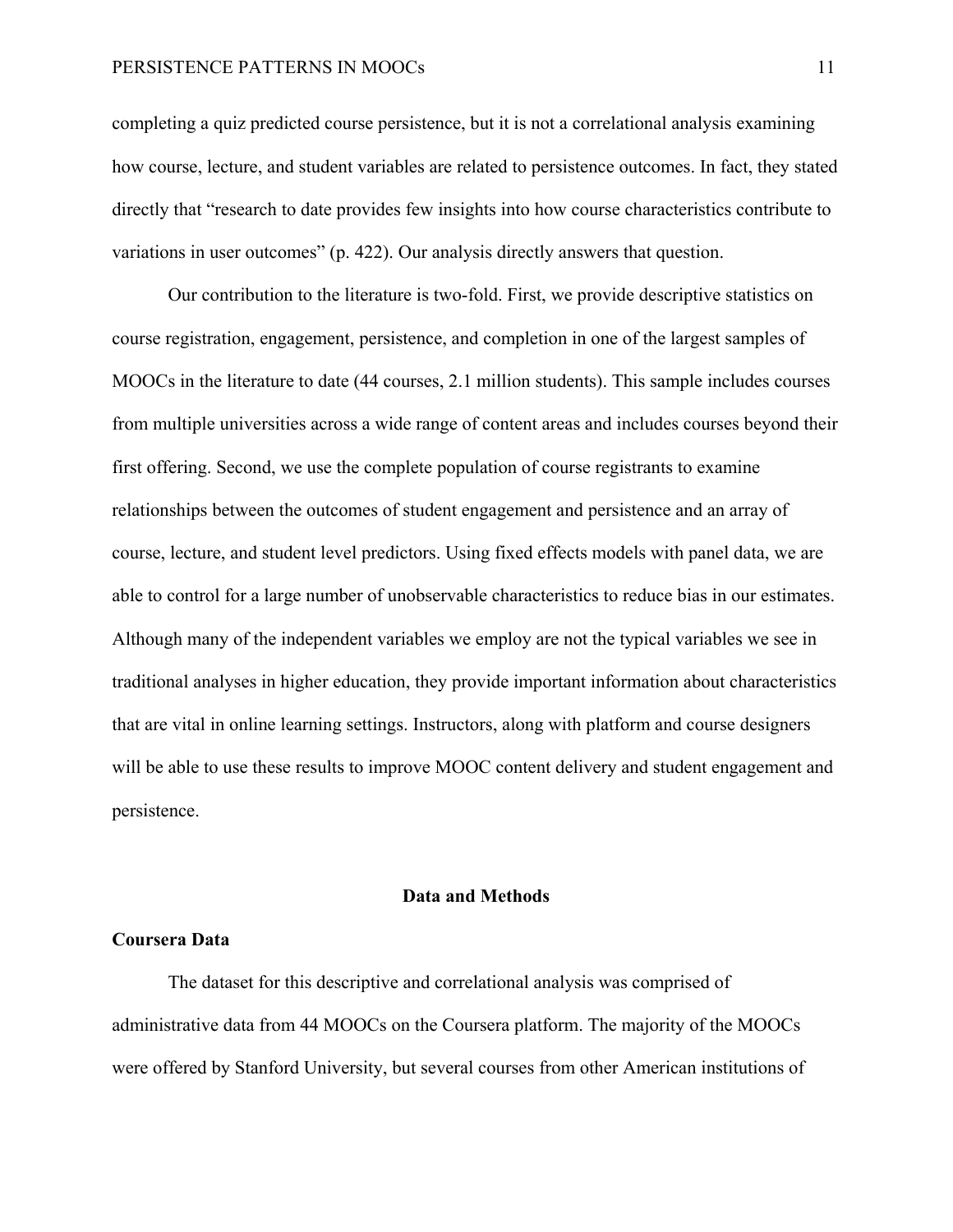higher education are also represented. In order to take a class and watch lectures, students must generate an account on Coursera using an email address. Each time a student logged on to the Coursera platform to interact with course materials, their actions were tracked. These anonymous administrative data containe each student's course participation behavior including each time they watched or downloaded a lecture.<sup>3</sup> We also observed when they registered for the class, their final course grade, and whether they earned a completion certificate. In this way, these data are far more detailed and comprehensive than most educational data available.

While there are many important advantages to these data, there are significant limitations. Most MOOC platforms collect few student level variables such as demographic information and course aspirations and expectations. Although more do so now, few classes employed surveys in the initial stages of MOOC expansion to collect demographic and student intention data. Response rates from these surveys are typically very low (less than 5% in the one course for which we have data on a pre-course survey in our sample, and overall 4.3% response rate over 32 Coursera courses from the University of Pennsylvania (Christensen et al., 2013)), so using such data results in significant sample restrictions. We also do not have the ability to track students across multiple courses; in our data students receive a unique identifier for each class for which they register. The dataset is from one MOOC platform and is comprised mostly of Stanford courses in STEM fields. We do not believe that students sort in any meaningful ways across platforms; however, students who enroll in STEM MOOCs may be different from students who take social sciences or humanities MOOCs.

In one of the STEM courses, we have access to the student level responses to a precourse survey offered by the instructor. The survey asked students their goals for taking the

<sup>&</sup>lt;sup>3</sup> In our analysis, watching a lecture is operationalized as either downloading or beginning to stream the lecture video. We do not have access to the clickstream data to assess whether students finish watching the video.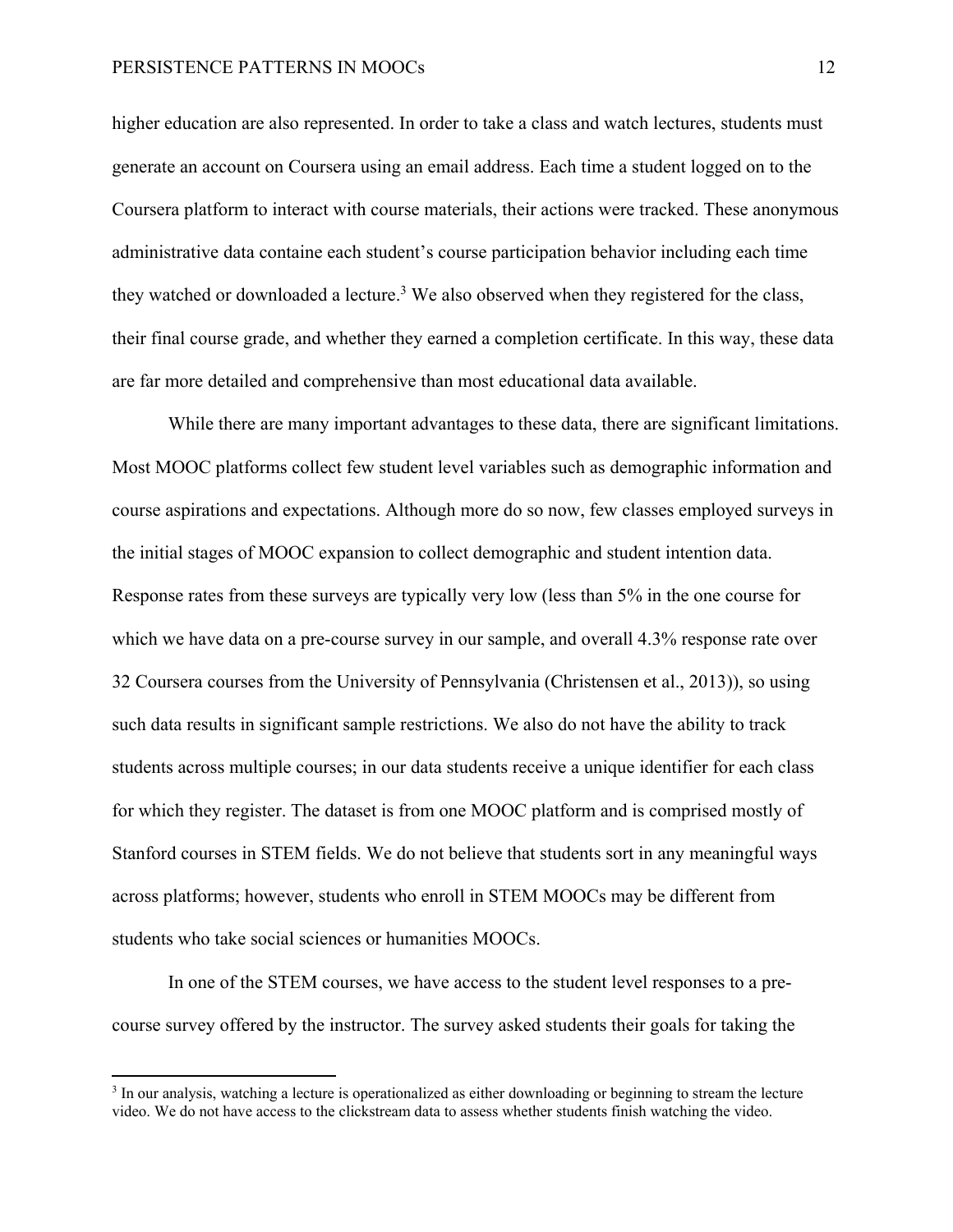course in addition to asking them to select a track of the course to follow. This particular course explicitly offered students the opportunity to follow one of three tracks; students could audit by simply watching the lecture videos, complete the qualitative track by taking the post lecture quizzes, or follow the quantitative track by completing problem sets. Both the qualitative and quantitative tracks were eligible for completion certificates. We used these data for our student level regression analysis discussed below with the caveat that the survey was designed by the instructor, not the researchers, and thus may be prone to concerns of reliability and validity, although this concern is minimized due to the straightforward nature of the survey questions.

Coursera captured IP (internet protocol) addresses from participants that logged onto the website to interact with course material. In order to describe the lecture watching patterns, we use IP address mapping data from Maxmind GeoIP and geographic information systems software to identify the location (latitude and longitude) of each student. Although the accuracy of the geo-location data varies by country (see http://www.maxmind.com/en/city\_accuracy), we used these data to determine whether students are domestic or international with high accuracy. Coursera tracked all course participation in Unix time so we observe whether a student watched a lecture video within a specific time frame around a course email message from the instructor.

In addition to student level data, we also leveraged data on each course and each lecture within each course. These data included the time and message of all emails and announcements sent to students during the course, the length of the course in weeks, the title and length of each lecture, when the lecture was released, and whether the course was being offered for the first time.

#### **Regression Analysis**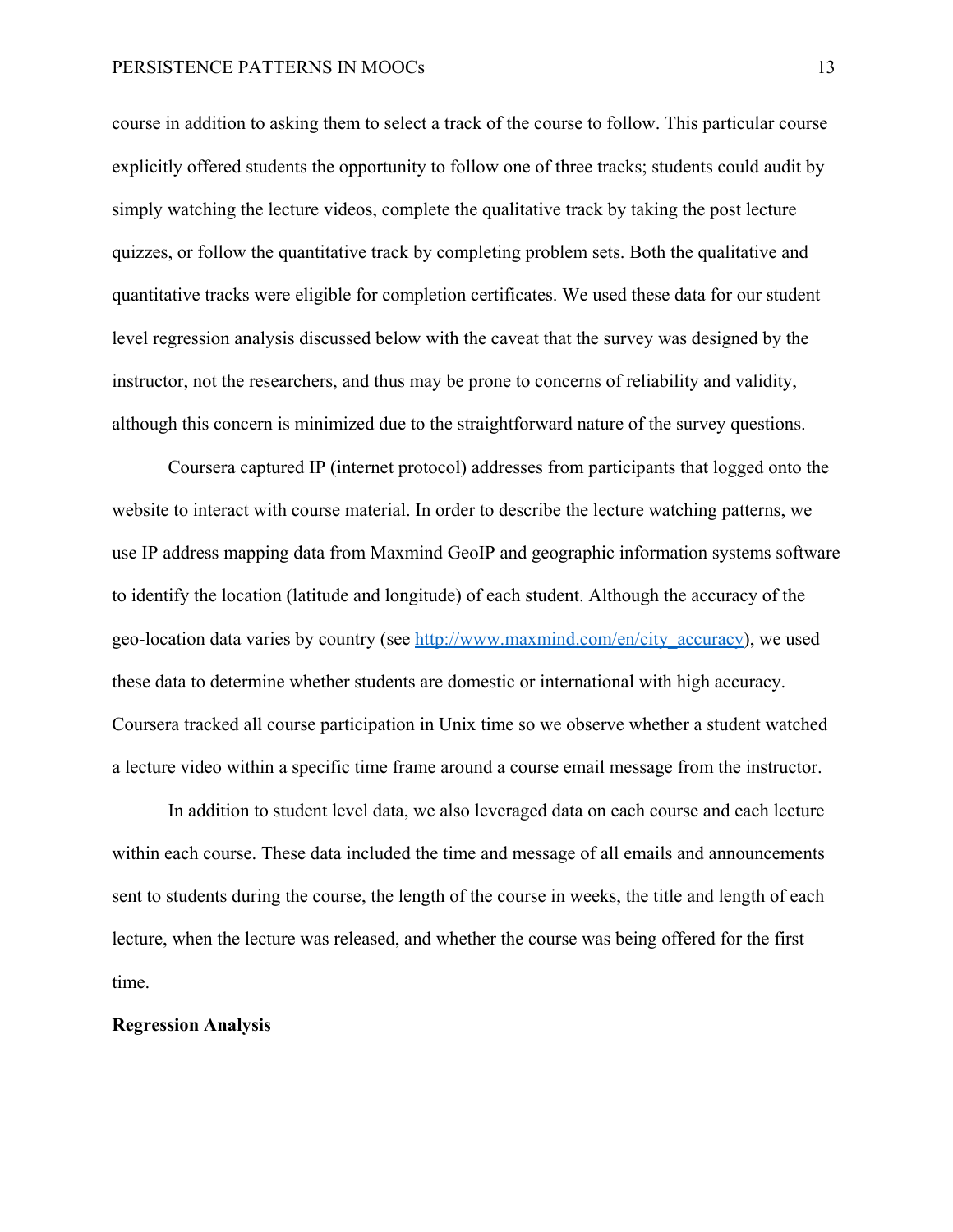To assess which observable characteristics best predict course persistence, we conducted regression analyses on engagement, persistence, and completion at three levels: course, lecture, and student. Each level of analysis lends itself to different persistence outcomes; hence we discuss both outcomes and predictors at each level below. Summary statistics on predictors at each of the three levels of analysis are presented in Table 1, and summary statistics on outcomes at each level are presented in Table 2.

**Course-level measures of persistence.** At the course level, we predicted the average persistence of students using several course level predictors. There are multiple potential measures of persistence within MOOCs related to the different metrics of course participation (e.g. watching all videos, watching most of the videos, and/or earning a certificate) and who should be included in the analysis (e.g., all students who sign up for a course, all students who watch any video, etc.).<sup>4</sup> To account for the various possibilities, we defined course level persistence and completion in four ways.

The first two measures are the percent of students who registered for the course who watched at least twenty percent and eighty percent of the lecture videos for the course, respectively. The first metric provides a sense of whether students are exhibiting engaged and sustained interest in the course beyond watching only the first few lectures. Given the average length of courses in our sample is over 11 weeks, 20% into the course provides over two weeks for enrollment to stabilize due to late registrants and early dropouts. The 80% marker serves as a measure of the students who are engaged throughout the entire course but may not earn a certificate. We believe this level of engagement is valuable even in the absence of earning a

<sup>&</sup>lt;sup>4</sup> We used linear probability models for all of our binary outcomes for ease of interpretation. We tested whether they produced any out of bounds predications and found a very low frequency. We also tested logit and probit models and found consistent results.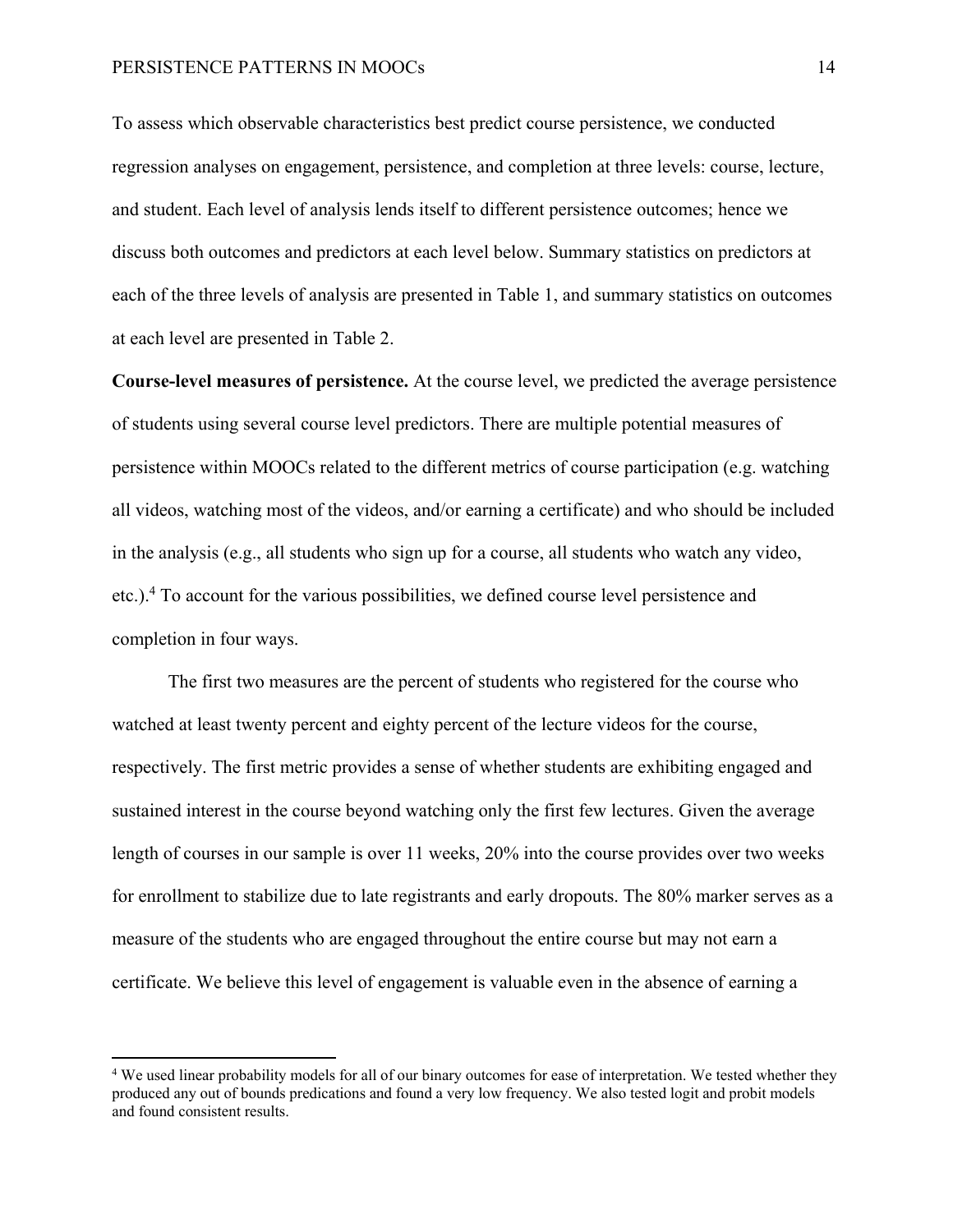certificate.<sup>5</sup> Our third and fourth measures, meant to assess completion, match measures used in studies of traditional education more closely. The third outcome measures the percentage of registered students who earn a completion certificate (e.g. completing all assignments with a minimum level of competence or completing the final assignment or quiz). The final measure of course level completion is the percentage of students who earn a certificate conditional on watching at least twenty percent of the lecture videos. This measure essentially excludes students who registered but never engaged with the course (a substantial number in each course).

We predicted each of these four outcomes using the following model:

$$
Y_j = \alpha + X_j \beta + \varepsilon_j \tag{1}
$$

where *j* indexes courses and *Xj* is a vector of course-level characteristics including the number of students in the course, number of lectures, when the course was released relative to the earliest courses in the dataset, an indicator for whether the course required any prerequisite skills, an indicator for whether the course had been offered before, an indicator if the course was offered through Stanford, the average length of the video lectures in the course, and the length of the course as measured by the number of "batches" of videos released, which were typically, but not universally, released weekly.<sup>6</sup>

**Lecture-level measures of student behavior.** We then analyzed engagement patterns at the lecture level by predicting the percentage of students who watched (either streamed or downloaded) each lecture in the course using lecture characteristics. We graphed the number of

<sup>&</sup>lt;sup>5</sup> We chose 20% and 80% of videos as reasonable measures of engagement beyond the first few lectures and sustained engagement, respectively. We tested whether these measures of persistence were sensitive to our selections by testing a range of measures (10%, 30%, 70% and 90%). The results for the 10/90% and 30/70% cutoffs were substantively similar to our findings using 20% and 80%, maintaining sign, significance, and general magnitude.

<sup>6</sup> Course instructors typically released videos in groups once a week. We refer to each group of videos as a "batch." To account for the fact that some instructors released groups of videos more than once during a week, we conduct analyses at the "batch" rather than calendar week level.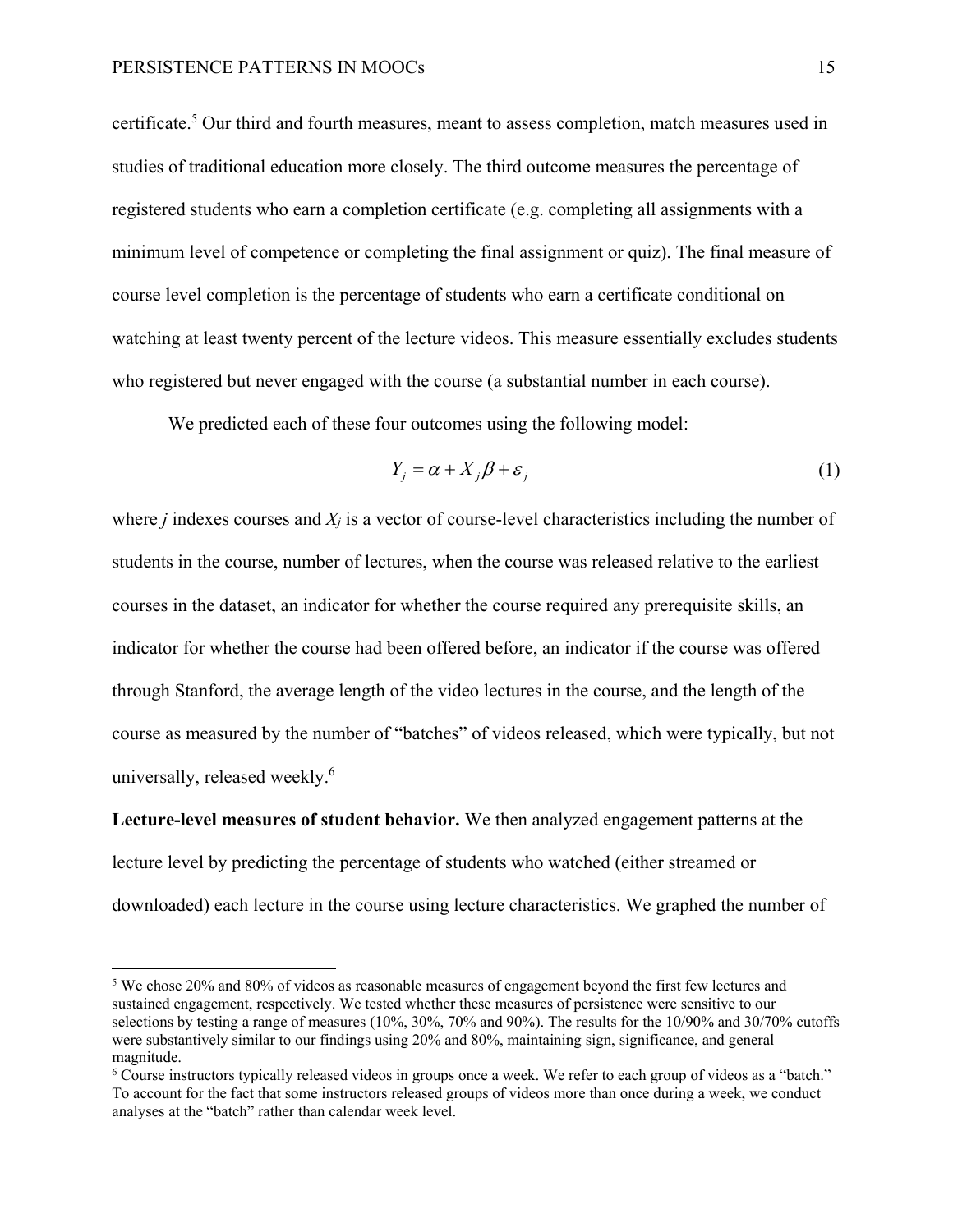times each video was watched to demonstrate changing patterns of access over the course. We also conducted multivariate regression analyses with several fixed effects models (course fixed effects  $\alpha_i$  and batch fixed effects  $\delta_i$ ) to predict the proportion of registrants in course *j* who watch each lecture *l*:

$$
Y_{ijt} = \alpha_j + t_{ij} + X_{ijt}\beta + e_{ijt}
$$
 (2)

$$
Y_{ijt} = \alpha_j + \delta_t + X_{ijt}\beta + e_{ijt}
$$
\n(3)

The vector of lecture covariates, *Xljt*, includes an indicator for whether the lecture was released within 8 hours of an email sent to the class, the length of the video, an indicator for whether the lecture was the first video released in a batch, and fourteen indicator variables for whether the video title included a particular word identifying the content of the video. These indicators determine whether the title of the video lecture included words suggesting whether the video was, for example, introductory, an overview, a summary, related to assignments, optional, provided examples, or was advanced material.<sup>7</sup> These indicators were determined using a text search on each lecture video's title. In each model,  $\alpha_i$  is a vector of course fixed effects.

To test whether and how temporal patterns are related to lecture watching, we modeled time differently across models. In equation (2), we included a linear time trend, *tlj*, to account for how far into the class each lecture is. In a variant of equation (2), we accounted for the evident non-linear pattern of decay by modeling the length into the course as an exponential decay function. In equation (3), we ran a more fully unrestrictive model in which we include "batch" fixed effects to control for the unobserved effects related to a particular time. In our most flexible model, we included both batch fixed effects as well as fixed effects for a lecture's sequence within a batch. We ran all four models for all lectures in all 44 courses.

 $<sup>7</sup>$  See online appendix for further details on the selection of the words in this analysis.</sup>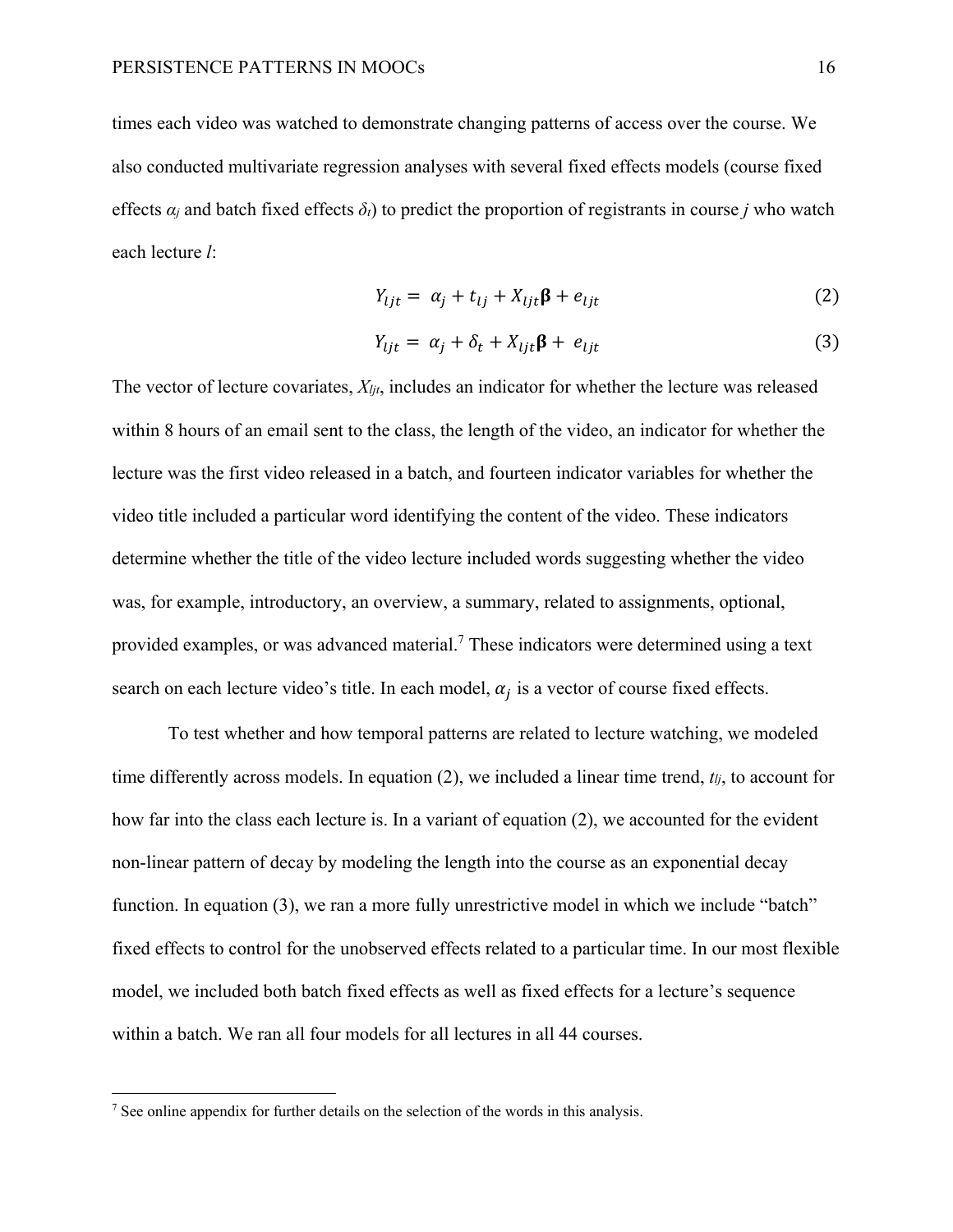**Student-level measures of student behavior.** We conducted our student level analysis on two samples. The first is the full sample of 44 courses, which is very large but for which we have very few predictors. For this full sample, we regressed two outcomes (earning a certificate and number of videos watched) on two student level observables (when students registered for the course, using a vector of week fixed effects  $(\delta_t)$ , and whether the student accessed the class from an international IP address). We index students with *i*.

$$
Y_{ijt} = \alpha_j + \delta_t + X_{ijt}\beta + e_{ijt}
$$
\n<sup>(4)</sup>

To maximize the number of student level characteristics available to predict behavior at the student level, we also ran a focused analysis on one STEM course for which we have many additional variables, including email addresses and pre-course survey data. Gmail is the modal email address with over 10,000 of the 18,000 students for whom we have emails. It may also serve as a loose proxy for internet savvy. We chose to use .edu addresses because they identify a firm link with an institution of higher education. Although they may not all be currently enrolled students, having such a link suggests a high education level in the absence of demographic characteristics. We limited some of these analyses to students who registered before the course began (because we have email addresses only for these students) and only to students who completed the pre-course survey. For students that did respond to the pre-course survey, we included whether they intended to follow the auditing, qualitative, or quantitative track for the course. Survey respondents also indicated the importance of a variety of reasons for which they took the course, and we coded them as indicators for responding whether each reason was "very important" or "quite important".<sup>8</sup>

<sup>&</sup>lt;sup>8</sup> Students were asked to indicate whether the following reasons were Very Important, Quite Important, Moderately Important, Slightly Important or Not Important:

<sup>1.</sup> The subject sounds fascinating!

<sup>2.</sup> The subject is relevant to my academic field of study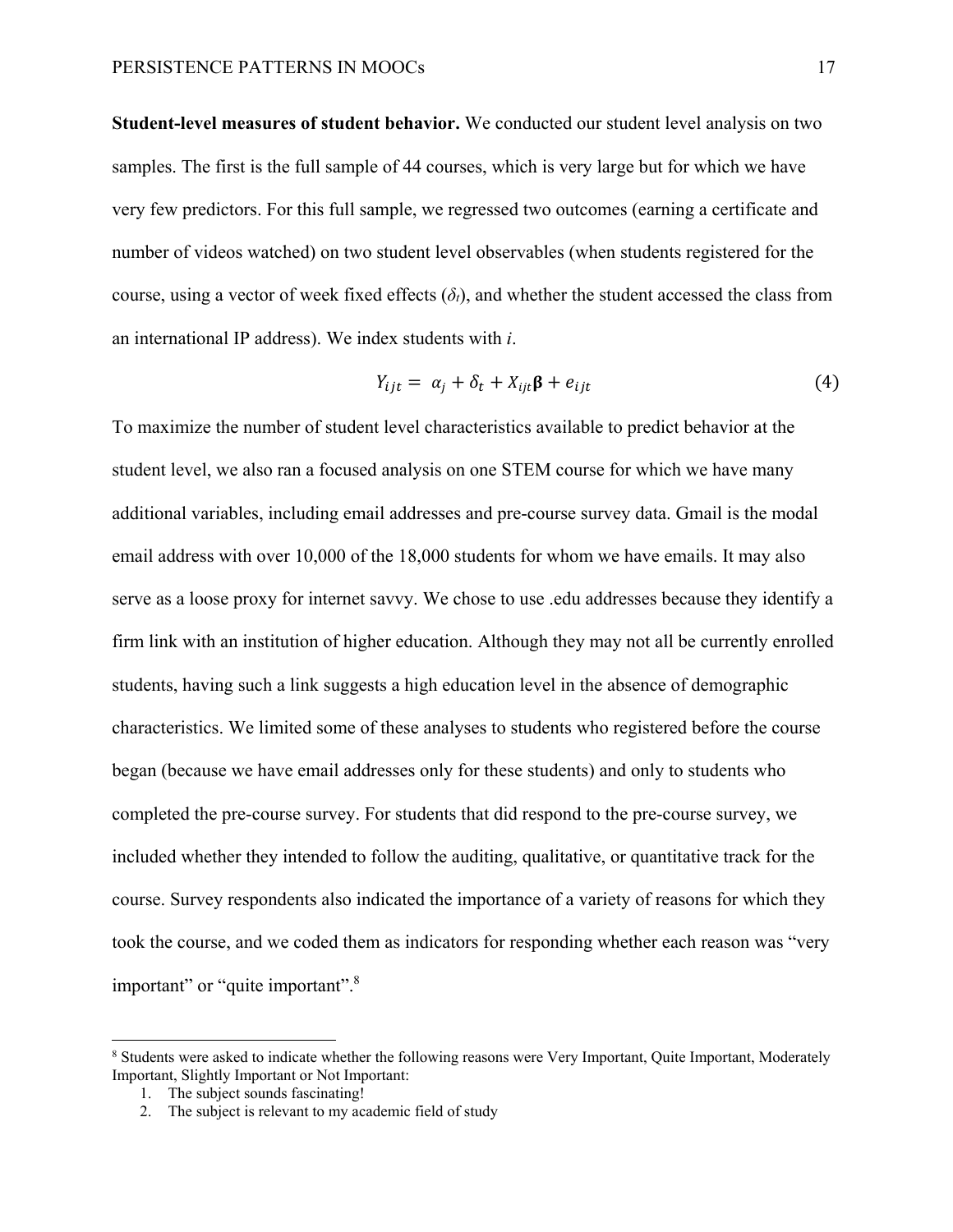**Fixed Effects.** A significant advantage of fixed effects is that it controls for fixed characteristics even if they are unobserved by the researcher. Our lecture and student level regressions employ course fixed effects to control for all variables that are constant throughout the course across lectures and students. This includes all instructor characteristics, course structure, availability of forums, grading policies, and countless other course level variables. Batch fixed effects control for time in a similar manner. All of the unobserved variables that are constant within each set of videos released together are controlled for. Most importantly, this includes whether it is the first week of the course, second week of the course, etc. It also accounts for the fact that the instructor may have released more videos in one batch than another.

Fixed effects models identify the relationship between predictors and outcomes within each group as opposed to exploring the variation across groups. The results from course fixed effects use identifying variation within each course as opposed to the variation across courses. The same is true for batch fixed effects; results are identified off of variation within week instead of variation across weeks.

Our analysis is primarily a correlation analysis, and we are careful not to imply causation in our findings. Although fixed effects control for a host of fixed variables, there still could exist student unobserved variables that vary within course or that vary over time that we cannot account for. However, we view student-level unobservables as an unlikely source of bias in our application. It is not clear one could reasonably worry that unobserved student traits that influence their persistence outcomes systematically vary within courses with the timing of lecture traits like longer lectures. This is particularly so once we control for "batch" fixed effects.

<u> 1989 - Johann Stein, marwolaethau a gweledydd a ganlad y ganlad y ganlad y ganlad y ganlad y ganlad y ganlad</u>

<sup>3.</sup> I want to earn some sort of credential that I can use to enhance my CV/resume

<sup>4.</sup> Because this course is offered by a prestigious university

<sup>5.</sup> I think taking this course will be fun and enjoyable

<sup>6.</sup> I am curious about what it's like to take an online course

<sup>7.</sup> This class teaches knowledge and/or skills that will help my job/career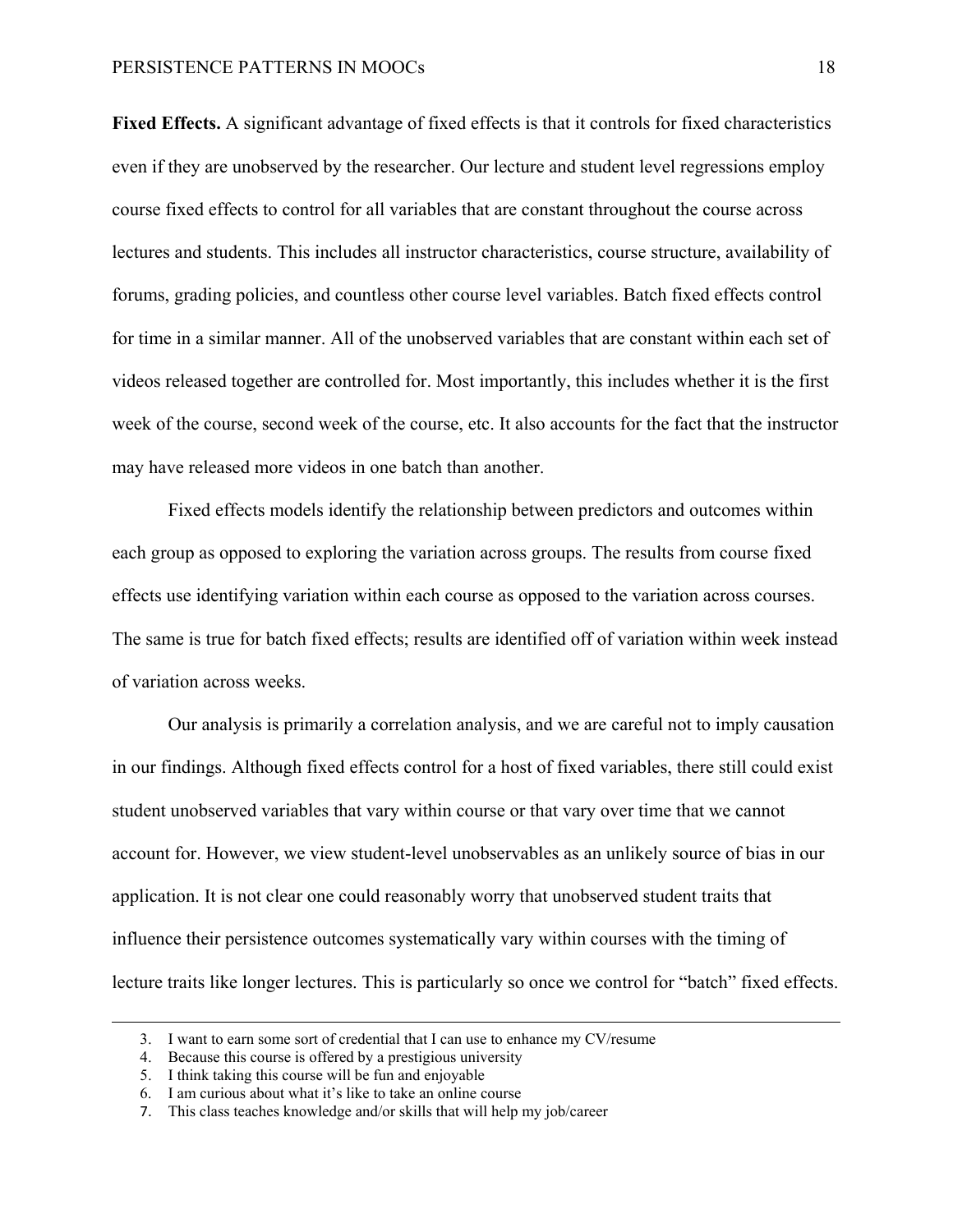We view the most likely source of omitted variables bias as coming from other lecture-specific traits. For example, if the lecture traits we observe (e.g. sequencing within a week, title wording, and length) are correlated with other persistence-relevant lecture traits, our estimates could be biased.

We may also be concerned with simultaneity issues in which students or instructors receive feedback and alter their behavior. Our reduced form estimates capture the overall effect of these simultaneities without distinguishing their direction. We acknowledge the potential for the existence of a dynamic pattern in which a characteristic such as lecture length or title may increase knowledge and engagement in a manner that influences persistence in a subsequent period, and we believe such an analysis might prove fruitful as an area of future research.

Another approach to analyzing these data would be to use a form of multilevel modeling. We view our fixed effects approach as one form of multilevel modeling in which the effects associated with courses and batches of lectures are fixed as opposed to random. Furthermore, multilevel modeling excels at parsing the variance between and within groups accounting for multiple levels, but our main research questions are not focused on dividing the variance. Instead, we are interested in examining the predictors of course engagement and persistence within course, which is exactly what fixed effects enable as they control for all fixed variables.

#### **Results & Discussion**

### **Persistence Patterns - Courses**

In an online appendix, we provide details on registration, participation, and completion outcomes for each course (see Online Appendix text and Table A1). We begin in Table 3, by presenting findings of equation (1): predicting four persistence outcomes using course level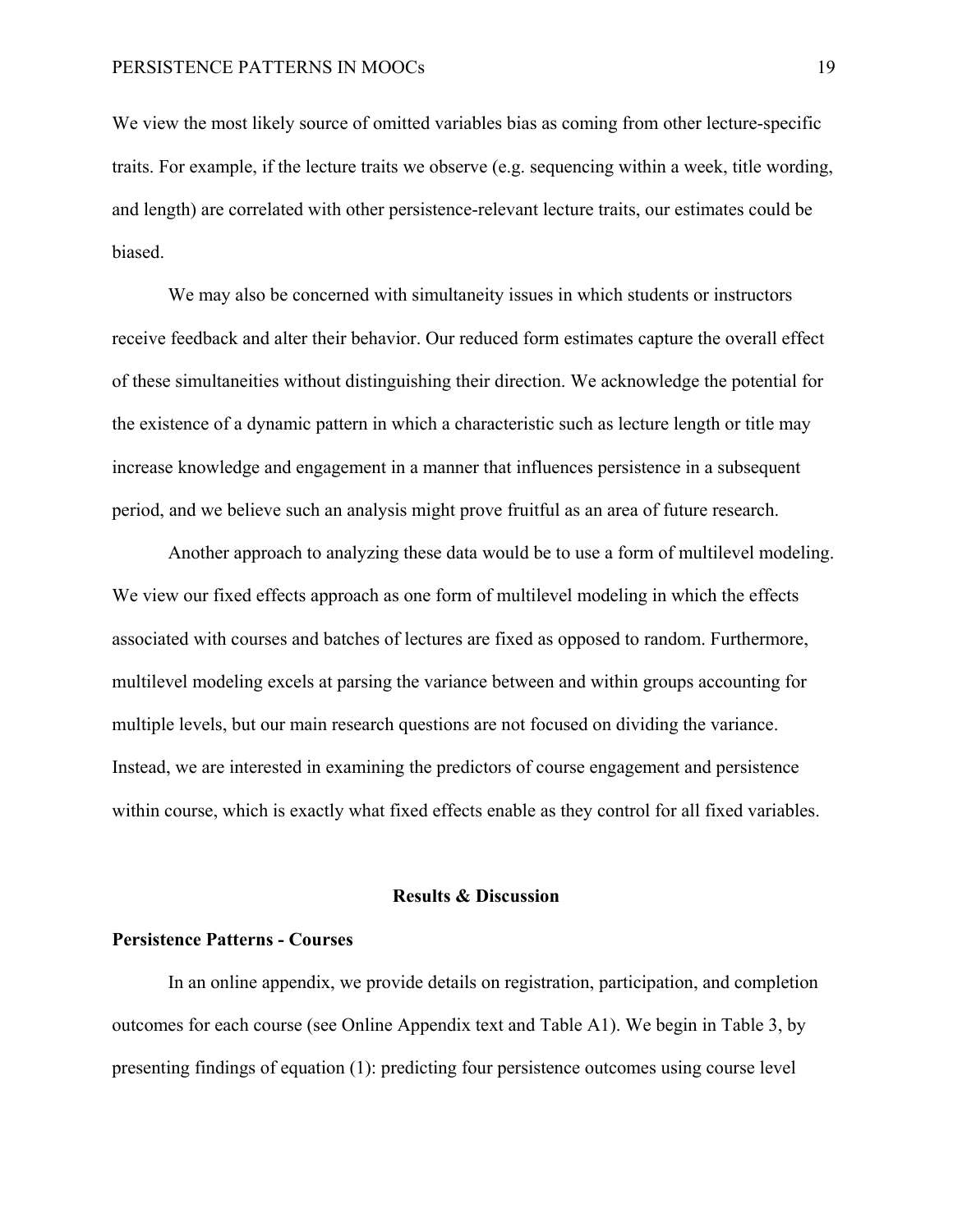predictors. We lose two of the courses because they are self-study and have no defined length and another two that lack the certificate outcome (four courses did not offer certificates, including the two self-study courses).

The two most consistently significant finding are that repeat courses, those not offered for the first time on Coursera, and longer courses (more batches of videos released) have notably lower levels of engagement, persistence, and completion,. Nearly 10 percentage points fewer students watched at least one fifth of the videos in subsequent offerings of a class and approximately five percentage points fewer registrants earned certificates relative to courses offered the first time. Every extra batch of videos released is associated with nearly one percentage point fewer students watching at least 20% of videos and about one half percentage point fewer students earning certificates. While these point estimates are quite small, they are large relative to the outcomes means; about 22% of students watch at least 20% of lectures and under 6% earn a certificate.

Our analysis suggests that courses requiring prerequisite skills experienced rates of certificate earning three to seven percentage points lower than courses without prerequisites, controlling for other variables. Prerequisite skills are also associated with negative overall engagement, although neither result is statistically significant.

Several insignificant findings in this table are interesting. The number of students in the class, number of lectures, and average length of lectures in minutes had no statistically or practically significant relationship with any of the persistence or completion measures when controlling for other variables in the model.

These null findings are somewhat surprising. We expected that a larger concentration of students might promote a more active discussion forum that would lead to greater course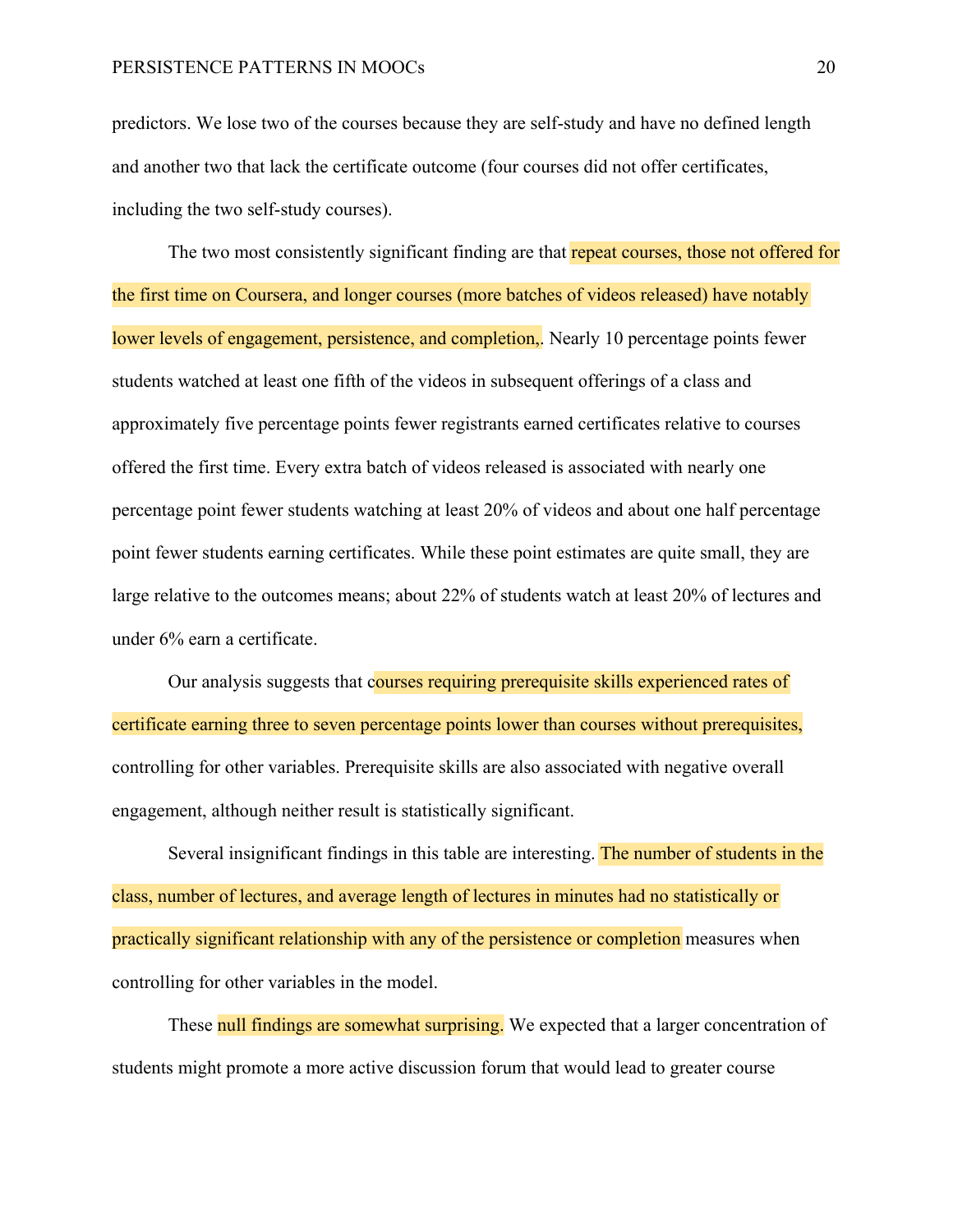engagement and increased persistence. We also expected that video length would be related to course engagement because one of the principles upon which MOOCs operate is that more concise videos teaching a shorter concept facilitates student learning. While we lack a learning measure, we did not find that courses with shorter videos have increased rates of engagement, persistence, and completion. Although we cannot measure whether students watched the entire video, we do capture whether students started streaming or downloading the video, and as the length is usually prominently stated in the video title, we assumed students would be sensitive to this characteristic and that longer videos may reduce engagement. We observe no evidence of this behavior.

#### **Discussion & Design Implications - Courses**

The finding that longer classes (as measured in the number of batches of videos released, a proxy for weeks) have lower rates of persistence and completion suggests changes in course design. As the average length of videos does not have a significant effect on student persistence and completion, this might imply that instructors should release fewer, longer lecture videos. However, as we do not have measures of within lecture attention (we can only measure if a student starts to watch or downloads a lecture) we cannot say whether students are getting all the content within a lecture. Still, these findings have implications for how instructors structure and release their lectures to optimize student persistence.

Being aware that subsequent offerings of a course have lower completion rates may prove useful to set expectations for instructors, institutions, and platforms, but it does not suggest any specific changes in course design. However, that prerequisites might deter engaged students from earning a certificate does have implications for course structure. It is possible students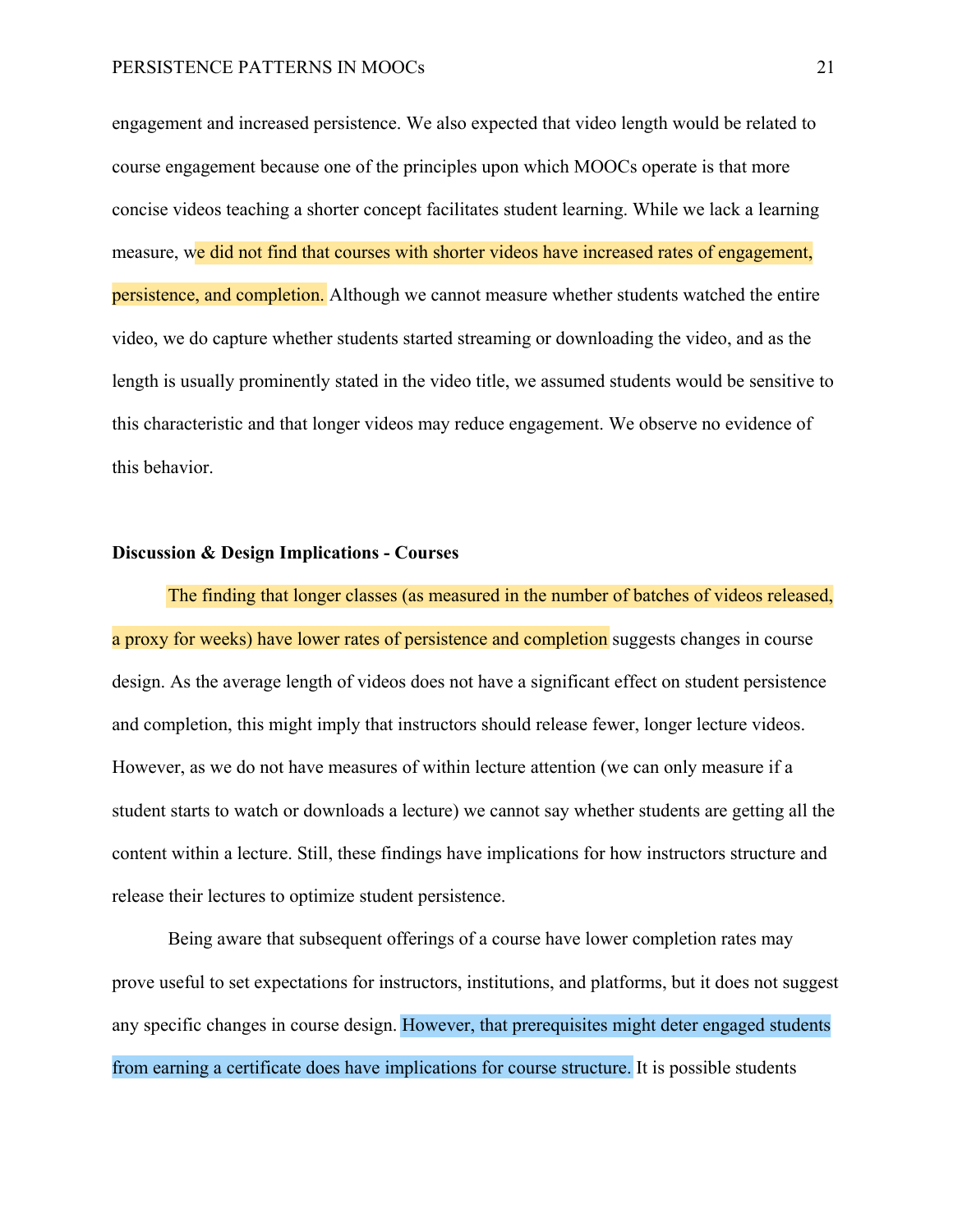without prerequisites are watching the lecture videos and declining to complete assignments because of their lack of preparation, thereby leading to reductions in certificate rates. A few courses offer multiple tracks within a single MOOC enabling students to choose their level of engagement (i.e. auditing track, qualitative track, and quantitative track). Courses with prerequisites may find it beneficial to explicitly implement such tracks to facilitate continued engagement with the material and learning even if the assignments in the full track are challenging due to the necessary prerequisite skills.

Additionally, professors of courses with prerequisites should provide advice on how students can fulfill those prerequisites. Ideally, they could refer students to other MOOCs that could be taken prior to enrolling in the course. Coursera has developed Specializations that provide such a sequence of courses, and Udacity's nanodegree program is similar, but they are currently limited in number. Further developing these sequences could lead to enhanced and continued student learning.

#### **Persistence Patterns - Lectures**

We now turn to describing the persistence patterns in more detail by examining the lecture level factors that predict students watching an individual lecture. In order to examine the drop-off of participation, we graphed the number of times each lecture video was streamed or downloaded in each course. We provide six examples in Figure 1; the y-axis displays the number of times a lecture was watched, and the x-axis is the lecture's temporal position in the course. The pattern of lecture watching across courses is quite similar: high initial engagement that falls off rapidly and, in most instances, stabilizes at a low level. The rate of decline varies, but in all cases the greatest decline in participation occurs during the first ten lectures.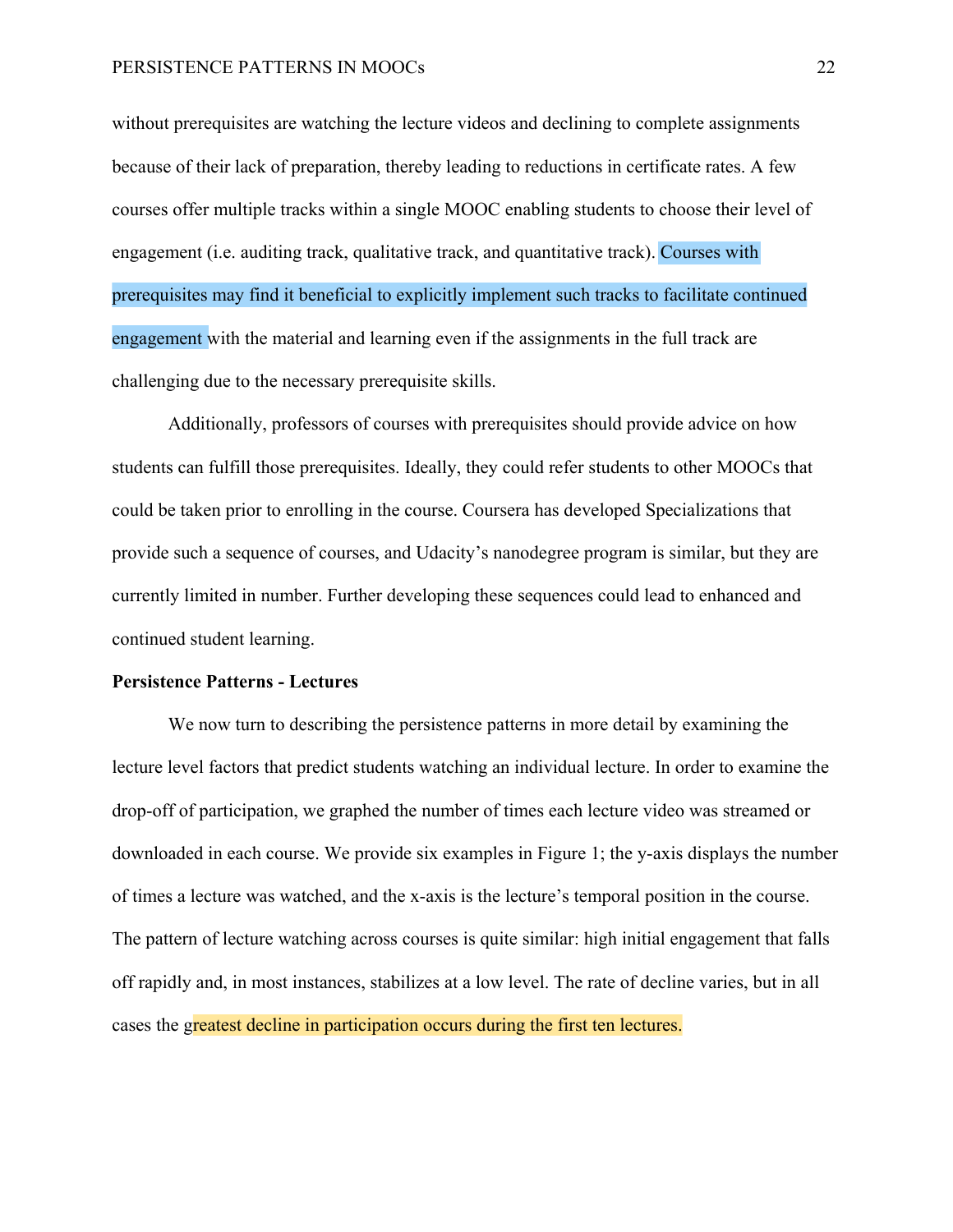Despite this clear trend of rapid decline across all courses, there are noticeable outliers and discontinuities. Computer Science 101, Game Theory, and Science Writing have enormous drops between the first and second videos. Science Writing has two outliers in the middle and end of the course, and Machine Learning and Probabilistic Graphical Models have noticeable discontinuities.

We accounted for many of these outliers by examining unique views of each lecture. In Figure 2, a student who watched the same video multiple times is only counted as a single view. We have reduced the y-scale in Figure 2 to better show how removing repeat watches affects the watching patterns and to highlight design features. Removing repeat watches smoothes the curves in all of the courses by eliminating outliers, most noticeably in Computer Science and Science Writing. To investigate why students watched several videos repeatedly, we examined the video content of the Science Writing course and discovered outliers were likely related to videos which discussed course assignments to which students referred back multiple times.

Figure 2 also highlights the first lecture video in each week of the course in black. The first lecture of the week explains most of the discontinuities in lecture watching behavior, particularly in Machine Learning and Probabilistic Graphic Models, where a visible drop-off in course participation occurred at the transition between weeks.

Our regression analysis formalized these graphical findings. Table 4 presents regressions that predict the proportion of registrants in a given course that watched each lecture video at least once. Model (1) corresponds to equation (2) in which we model the drop-off of students over lectures linearly (% of way into course). Model (2) replicates Model (1) but employs an exponential decay function to model how far the lecture is into the course. Model (3) uses batch fixed effects to relax the functional parameterizations of this drop-off (equation (3)), and model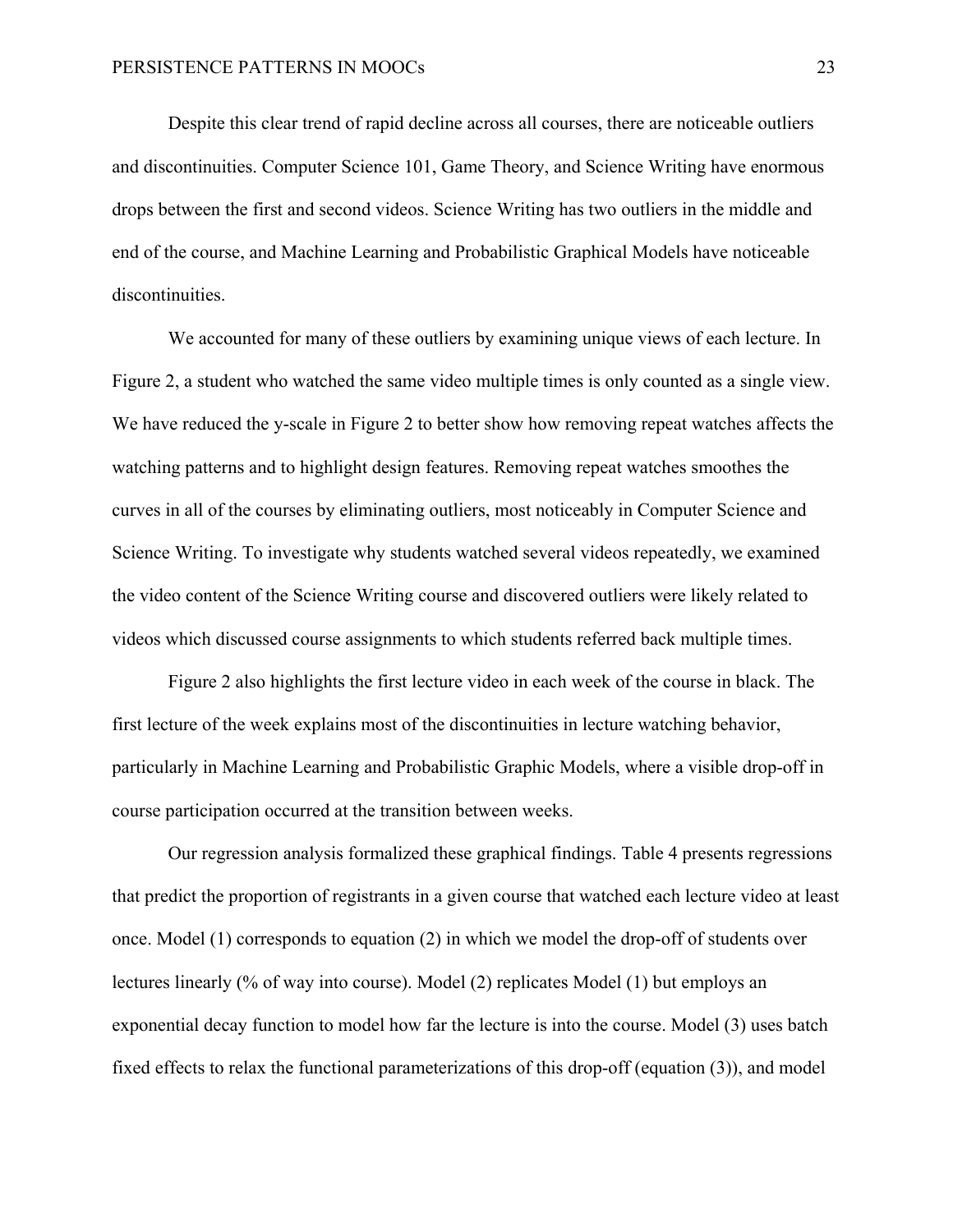(4) adds video-within-batch fixed effects for a fully nonparametric model. Results are mostly consistent across models, although the exponential decay and nonparametric models explain more of the variance in lecture watching.

As we observed in Figures 1 and 2, how far a lecture is into the course was highly related to how many students watch the lecture. In the linear model, a video at the end of the course was viewed, on average, by almost 21 percentage points fewer students than a video at the beginning of the course, controlling for course and lecture characteristics. Given that about 44 percent of registrants watched the first video, this represents a 48 percent decline.

The regression analysis also confirmed what is obvious from Figure 2, that the highest percentage of students watches the first video within each batch. This is clearest when using batch fixed effects in Models (3) and (4). Within a batch, the first video lecture posted receives a highly significant 2-3.5 percentage points more viewers than other videos in the same week.

Surprisingly, the length of the video is statistically significantly related to an increase in the percent of students watching the video; however, the effect is extremely small. An increase of video length of 10 minutes is associated with less than a one percentage point increase in the proportion of students watching the video. This result may not indicate students are actively attracted to longer videos, but it suggests that video length, as typically displayed in the title, is not a deterrent to students beginning to watch or download it.

Instructors can place important signaling information in the title of videos, and our analysis demonstrates that specific words in the video titles are associated with different rates of watching. Videos labeled as introductory with words such as "intro," "overview," and "welcome" have much higher rates of watching. For example, videos labeled "intro" experience about a 5 to 6 percentage point increase in the number of registrants who watch the video. This is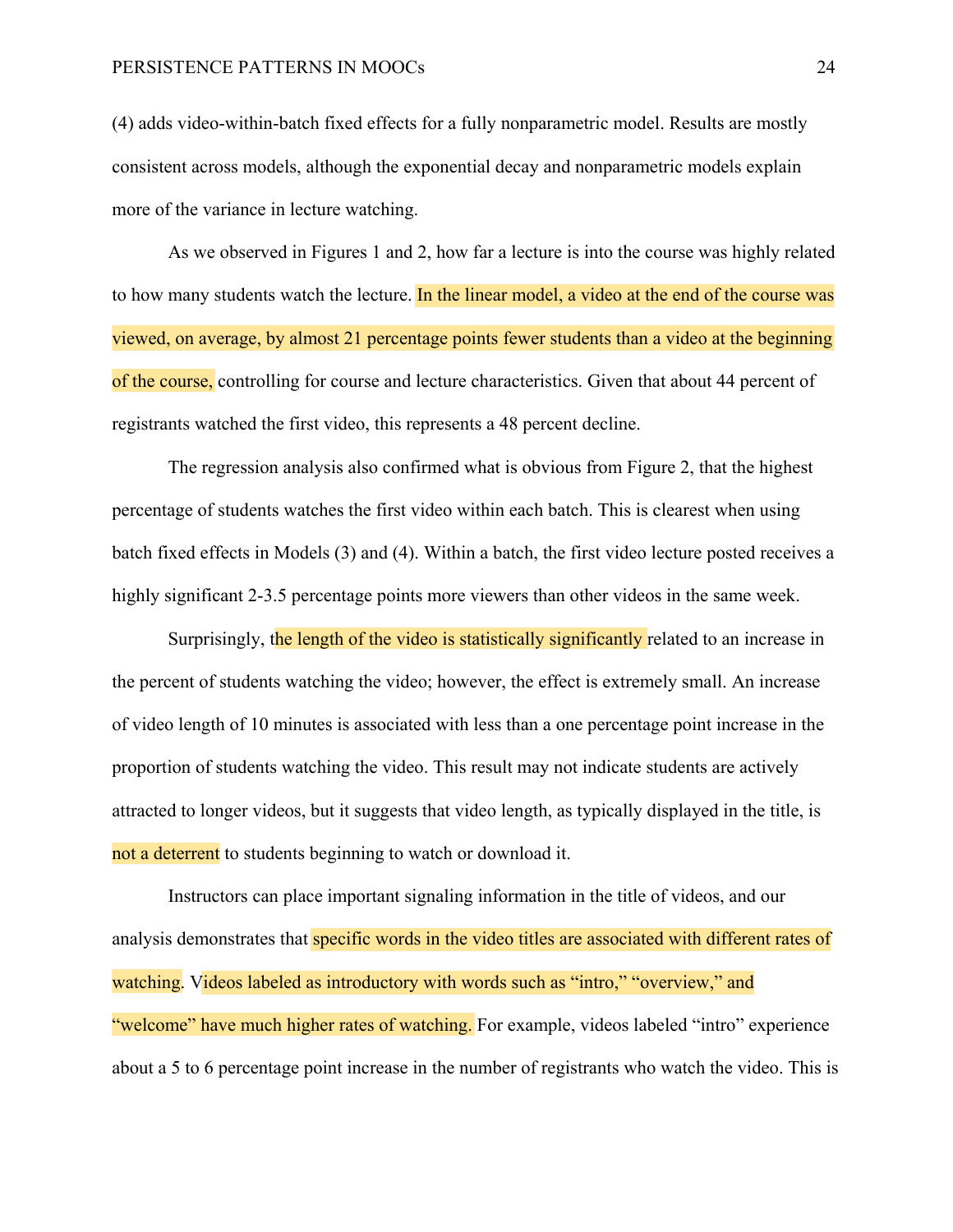true even after controlling for batch and video-in-batch fixed effects, so these findings are not driven by introductory videos being watched more at the beginning of the course; it is true throughout the course.<sup>9</sup>

Students appear sensitive to other words as well. Videos labeled with summative words such as "review" and "conclusion" are watched by fewer students, on average, even after controlling for timing within the course. Three to five percentage points fewer registrants watch videos with these labels. As might be expected, "optional" videos are skipped by about two percentage points more students. Videos labeled "exercise" have the largest negative association with being watched, perhaps because of two groups of students: those who are fully engaged but do not need additional practice and those who are auditing and therefore not completing assignments. However, the lack of significant coefficients for "practice," "assignment," and "problem set" videos suggests both of those groups might be small. Finally, videos with "advanced" in their title are watched by about one percentage point fewer students than other videos.

#### **Discussion & Design Implications - Lectures**

Collectively, these findings suggest at least a subset of students pay attention to lecture titles and target specific videos to watch or ignore based on title information. Several findings are consistent with a group of students who are sporadically engaged or auditing the course. Auditors may have been more likely to skip supplementary materials labeled "optional," skip videos about exercises, and focus on introductory materials.

<sup>&</sup>lt;sup>9</sup> One might be concerned with temporal relationships between certain words in the lecture titles and time of release in the course. There is variation across batches for all of the words, and all but two words are distributed fairly evenly over the course. The words "welcome" and "conclusion" cluster at the beginning and end of the course, respectively. The coefficients and standard errors on these two words should be interpreted with caution due to potential issues of multicollinearity.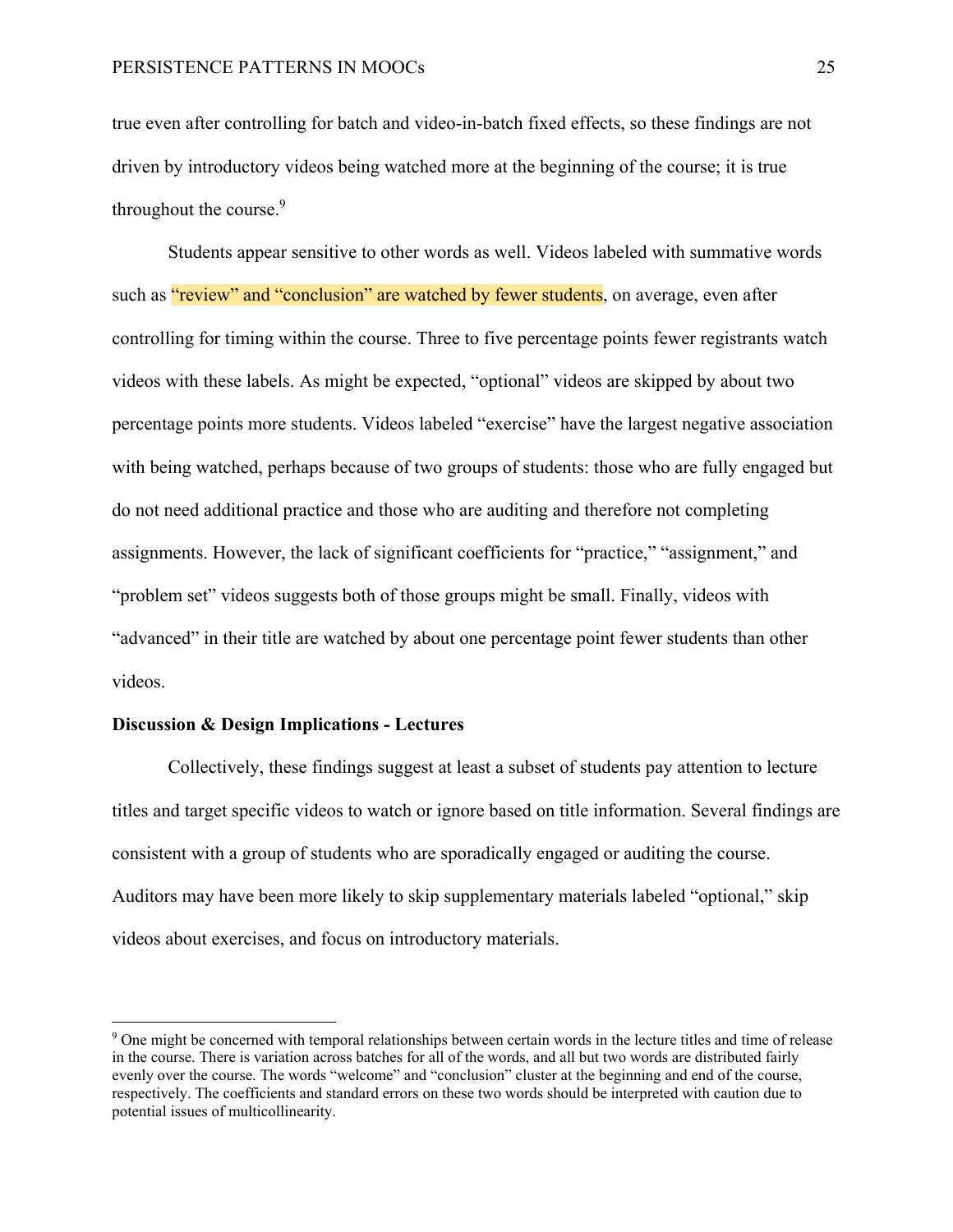As with the course level regressions, there is an interesting null finding. The proximity of the video release to an instructor sending out an email (to make an announcement or potentially remind students of lectures being posted) did not induce more students to watch the recently released videos.

Several suggestions for course design and implementation arise from these results. Most notably, many students drop off after the first lecture of the course and never return. An instructor's best opportunity to encourage course engagement is in the very first video, which is consistently watched more than any other in the course. Furthermore, because the first video of each batch, most commonly the first of the week, is watched more frequently than subsequent videos in the same week, instructors should wisely organize their weekly content. Including important information in the first video of the week ensures that the most students will receive that information. By releasing videos in two batches per week, instructors may induce more students to watch the first video in each batch.

MOOC instructors commonly agree that dividing lectures into many shorter videos is best practice for the field. However, our results suggest that students are not deterred in their initial decision to watch a lecture by its length. While there could easily be nonlinearities in this pattern at higher lengths, videos in the five to twenty minute range are prevalent in our data, and we do not find adverse effects of video length on students' watching. To the contrary, students stream or download longer videos at slightly higher rates. Instructors should not feel obligated to divide lectures on a lengthier concept into shorter videos in order to encourage more students to watch.

Because students appear sensitive to video titles, instructors might not wish to include critical content in lectures that include terms such as "optional," "conclusion," and "exercise" in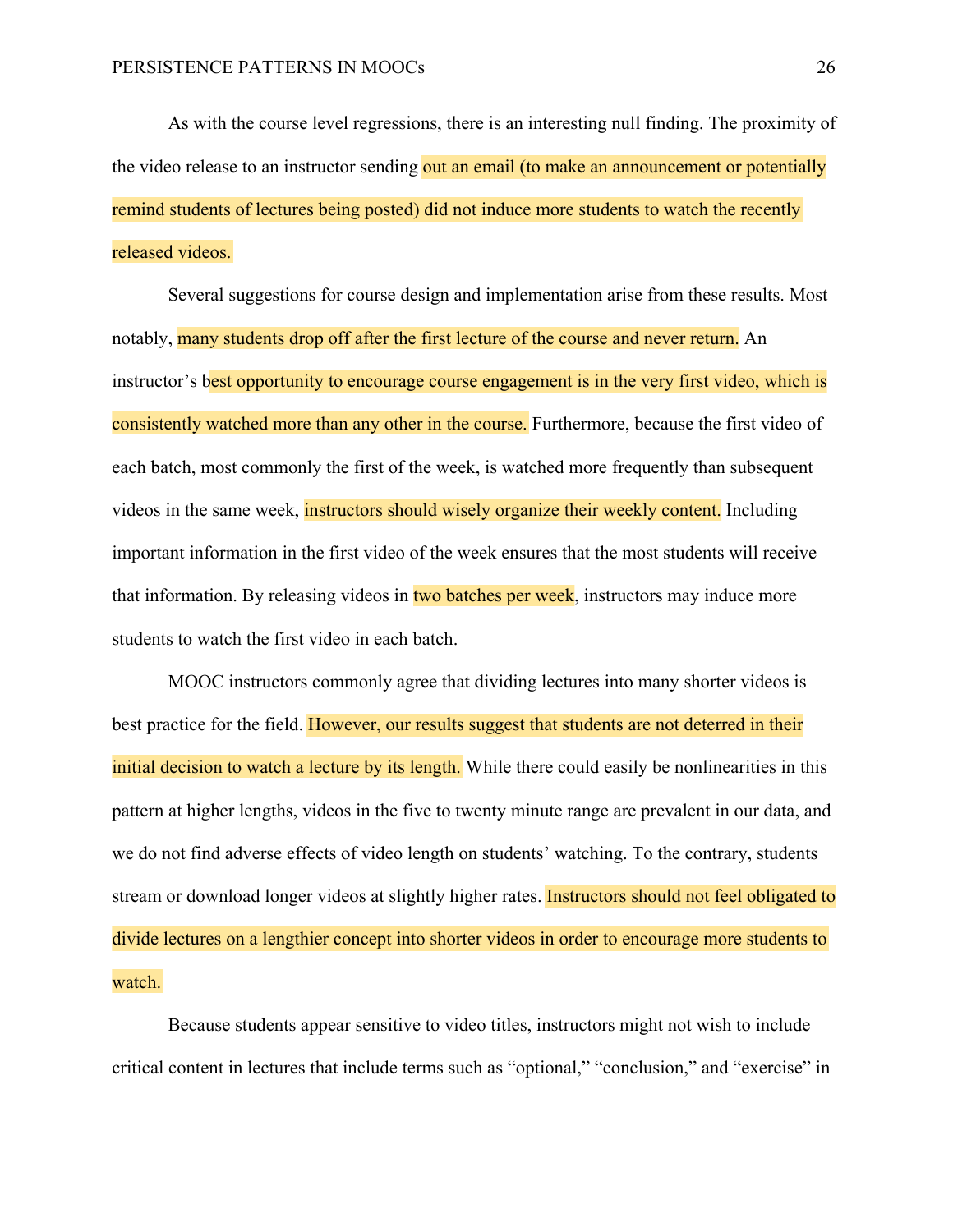the title knowing. Core concepts of the course should instead be presented in videos labeled "overview" or "intro." Although we cannot conclusively determine that the video titles and percent of students watching them is a causal relationship, it is hard to envision what other covariates omitted from the model could be causing bias. We have controlled for multiple fixed effects such that these estimates are accounting for course, week, and order within week in addition to lecture length.

#### **Persistence Patterns - Students**

We now turn to using student level variables to predict persistence across all courses and within a single STEM course. The analyses across all 44 courses use an unrestricted sample of students, although four courses are excluded for the certificate outcome because they did not offer certificates. The analyses on the single course are limited in some models to students who registered for the course before the official start (because we have email addresses only for these students) and in some models to students who responded to the pre-course survey. Table 5 reports results of running equation (4) on our student level data. We examined two persistence outcomes: whether students earned a certificate and the number of videos each student watched in the course.

We first address registration time by including indicators for the number of weeks students registered for the class before and after the course officially began. Registering for the course within one week after it began is the reference category. For the full sample of 44 courses, we observe that, within course, students who enrolled just before the course starts have increased persistence and completion rates compared to students who register well before or well after the course starts, as can be seen in Figure 3. Students who registered well before the course began (more than four weeks before the course launched) are statistically indistinguishable from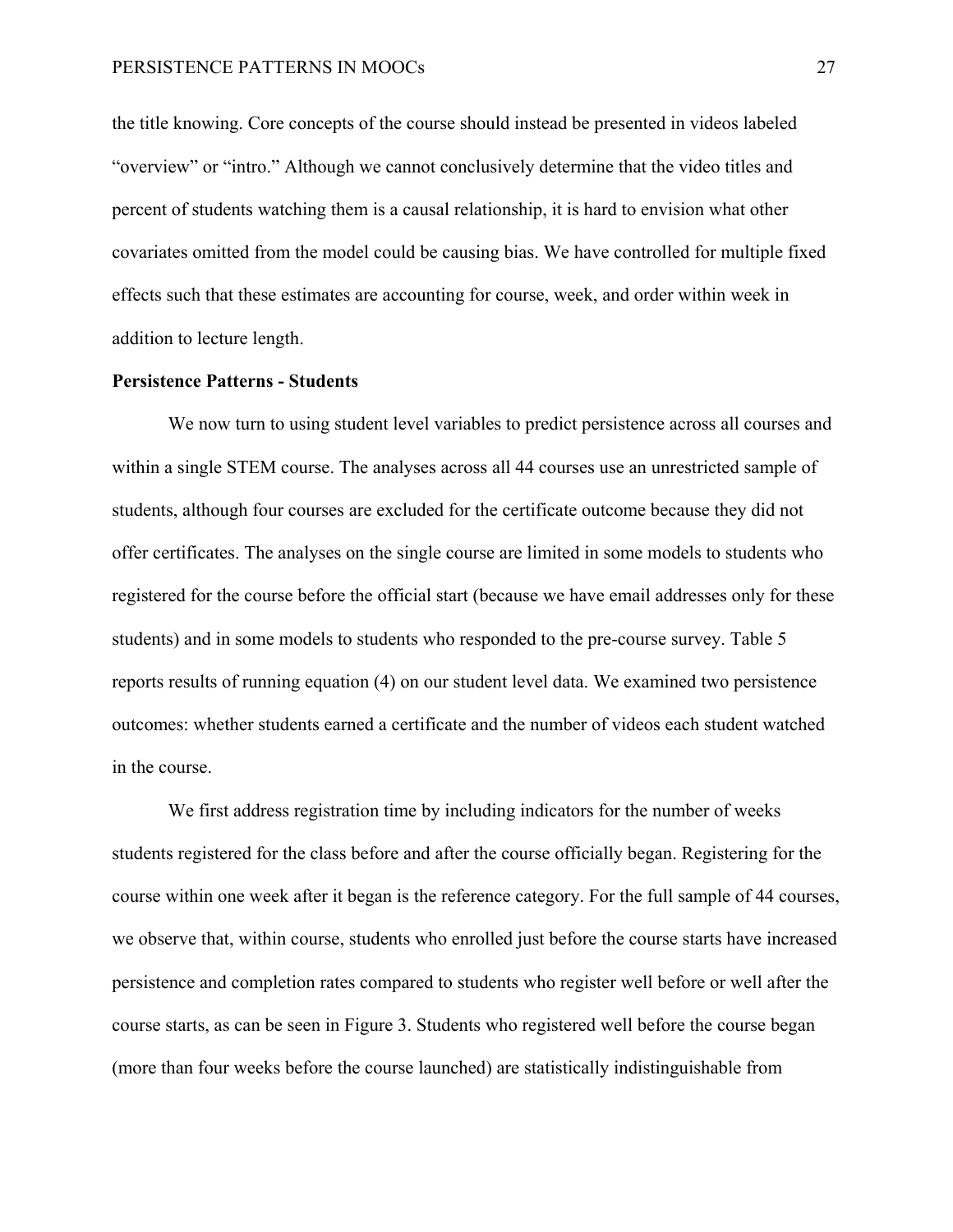students who registered the week after the course began. Students who registered in the week before the course launched out to four weeks early watch more videos (about 2 to 3 videos more) and are more likely to earn a certificate (about 1.5 to 2 percentage points) relative to students who registered the week after the course began.

Students who register long after the course starts are substantially less likely to earn a certificate (three to eight percentage points) and watch two to four fewer lectures compared to students who register less than a week after the course began. As there are typically more than three MOOC lectures per week, late registrants are catching up on missed lectures, but only partially. On average, they never fully catch up to the engagement and completion levels of their peers who registered on time or early.

The only other predictor available for all students is derived from students' IP addresses and indicates whether they are domestic or international. While there appears to be little or no difference between international students and the omitted category (domestic), students missing IP addresses (and therefore missing country of origin) appear to watch many fewer videos and are substantially less likely to earn a certificate. Although it is unclear who these students represent, they make up approximately one-third of the sample. Future work should attempt to identify these students and better understand their course persistence behavior relative to students with IP addresses.

The STEM course offers a more interesting analysis. The first two models replicate the analysis for all 44 courses. Students who register very early (4 or more weeks before the class starts) are again less likely to earn a certificate, but they do watch more videos than students who register the week that the course begins. Students who register after the course begins are less likely to earn a certificate and watch fewer videos than students who register the week the course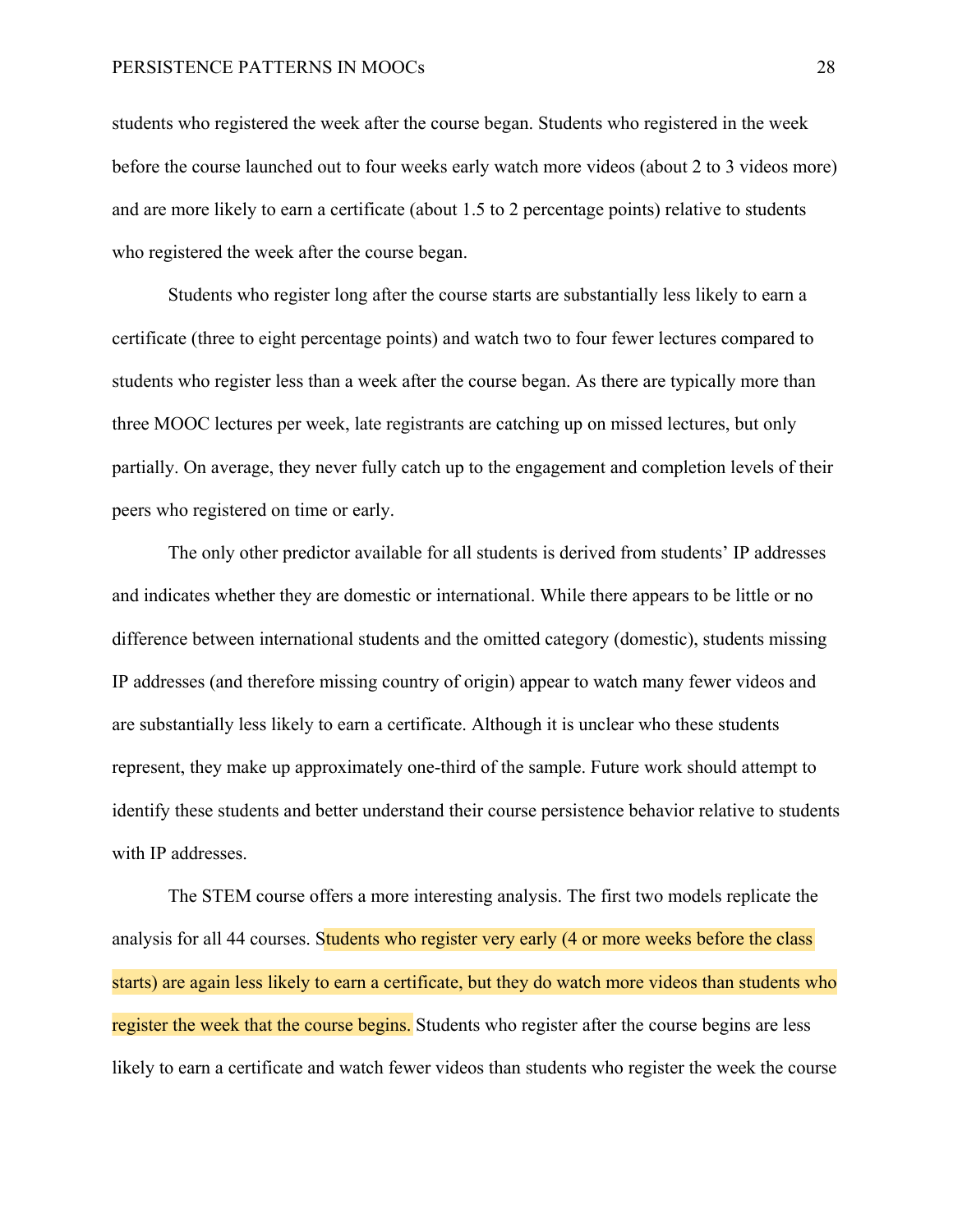begins. Unlike across all other courses, international students watch fewer videos in this course than domestic students.

Subsequent models build by adding additional predictors drawn from email and precourse survey data. Students with Gmail email addresses show worse persistence than students with other email addresses, although it is hard to know exactly whom this group of students represents. Students with ".edu" email addresses also have lower persistence and completion outcomes relative to "gmail" and other email addresses. This could represent a diverse group of MOOC students: college students, college faculty, or others affiliated with a college or university.

By far the largest predictor of course completion among students who registered before the course began is whether students completed the pre-course survey. Survey respondents are 12 percentage points more likely to complete a certificate and watch 12 more lectures than nonsurvey responders. Completing the survey likely signals substantial interest in the course and could serve as a marker to instructors for the group of students likely to be committed to the course.

For the much smaller subset of survey respondents, the survey offers two interesting components for analysis. The first is that students were asked which track they intended to follow: auditing, qualitative, or quantitative. The quantitative track asked students to complete weekly quizzes and math based problem sets while students in the qualitative track completed weekly quizzes and a final project. Auditors were welcome to watch the videos but were not expected to complete assignments or earn a certificate. We observe students' initial selection, but students could change their track at any time throughout the course; hence, many students intending to audit the course completed the assignments and earned a certificate. Not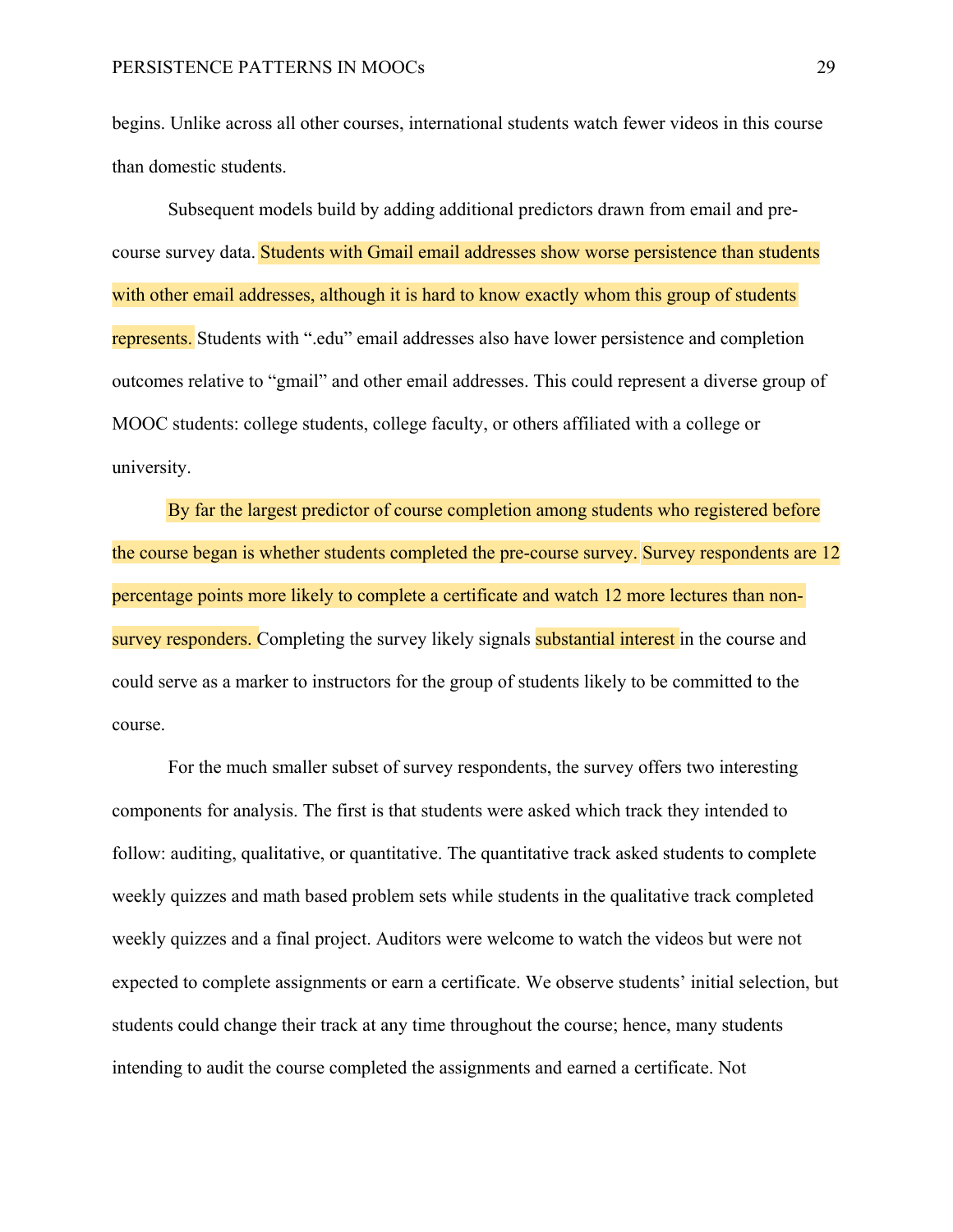surprisingly, both qualitative and quantitative track students were much more likely to earn a certificate than auditing students. Quantitative track students were substantially more likely to earn a certificate than auditors (20 percentage points), and qualitative track students were nearly 10 percentage points more likely to earn a certificate relative to auditors. Quantitative track students were also much more likely to watch additional videos, almost 11 more videos than the auditing students. There was no observable difference in the number of videos watched by qualitative students and auditors.

The pre-course survey also asked students to rate the importance of seven factors in taking the course. The final two columns of Table 5 show the relationship between students who said each of the reasons was "very important" or "quite important" and persistence outcomes. These responses serve as a proxy for motivation for taking the course. Controlling for all of the previous factors, the strongest results appear for students who were motivated by relevance to their job. These students watched significantly fewer lecture videos (10 fewer) and had lower certificate rates (4 percentage points less), although the certificate completion finding is not statistically significant. To a lesser extent, the same is true for students who were fascinated by the subject matter. They watched fewer lecture videos, and fewer earned certificates. The largest positive relationship between reasons for taking the course and persistence outcomes is being motivated by its affiliation with a prestigious university.

#### **Discussion & Design Implications - Students**

We first consider the implications of the email address findings. To the extent that the .edu group represents current college students, it is possible that these students have traditional higher education course demands that lure them away from MOOC completion. An alternative explanation is that a subset of MOOC users might be college students using material from the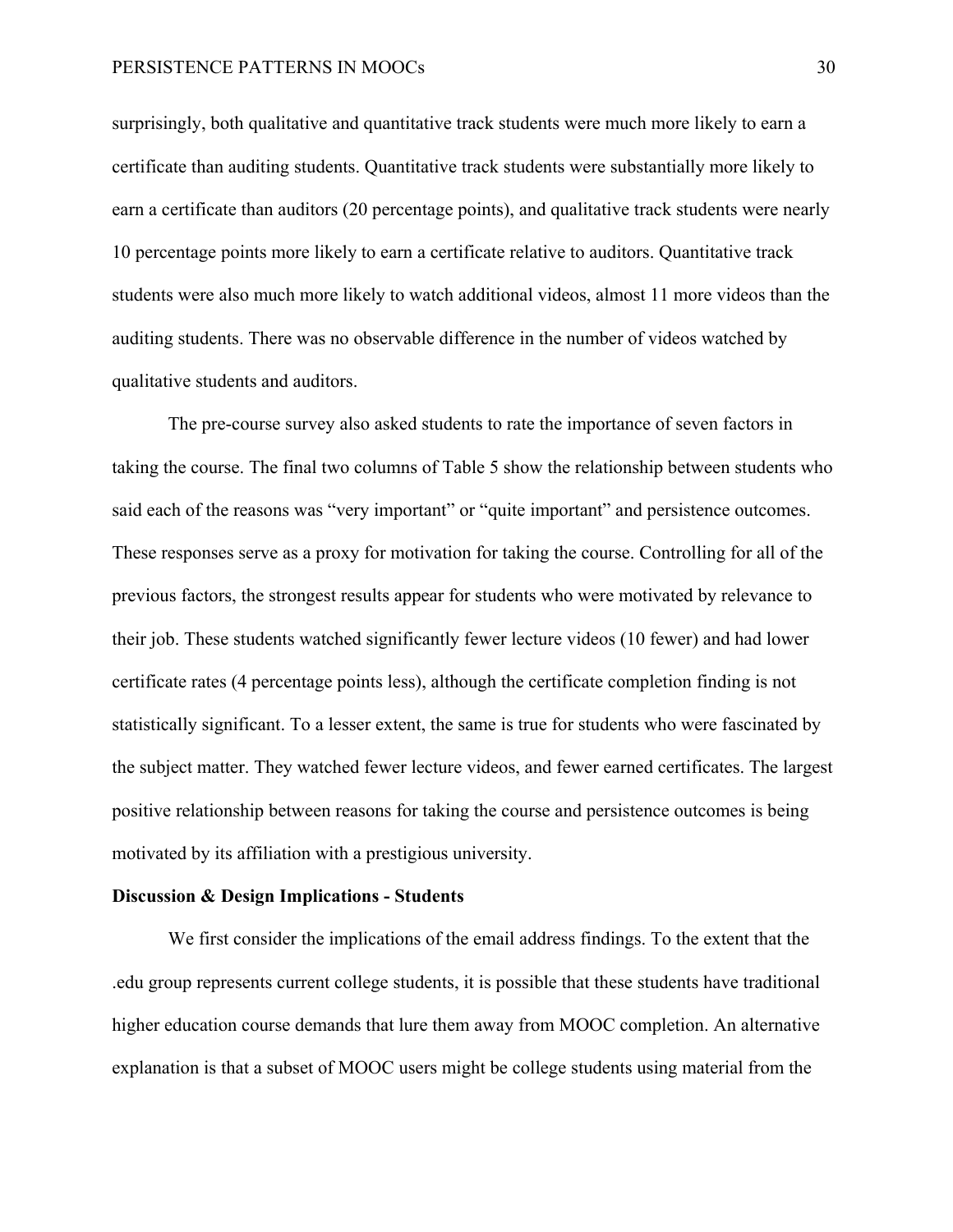MOOC to supplement their collegiate studies with little intention of completing the course. Blended learning designs are becoming common, and there are models in traditional higher education that fully incorporate lectures from MOOCs (Bruff, Fisher, McEwen, & Smith, 2013). Investigating the interplay between students in MOOCs and traditional higher education requires further study.

The motivations results suggest that there is a subset of students who pursue MOOCs for professional reasons, but they tend not to persist. This particular course likely offered little professionally relevant content. Instructors could explicitly discuss the course's application to specific jobs either in the first lecture or throughout the course in an effort to mitigate the dropout of students motivated by professional development. The fact that students who took the course for their interest in the subject were less likely to watch videos suggests students expectations differed from their experience resulting in a decision to stop watching videos. Students who were motivated by their curiosity of online courses had significantly lower rates of certificates, perhaps because they sufficiently tested the MOOC medium and then stopped participating. Finally, students who rate the prestigious university as a main factor might be motivated to complete the course to put an earned certification from the university on their resume because it will help them in the labor market. We thus far have no evidence of MOOCs' impact on labor market outcomes.

 The enormous differences between students who completed the pre-course survey and those who did not and between quantitative track students and others suggest instructors can better target specific information. Selecting into the qualitative track likely signals a desire to earn a certificate but a level of discomfort with math and science. These students might have discovered quickly that the course was beyond their level of preparation, hence their lower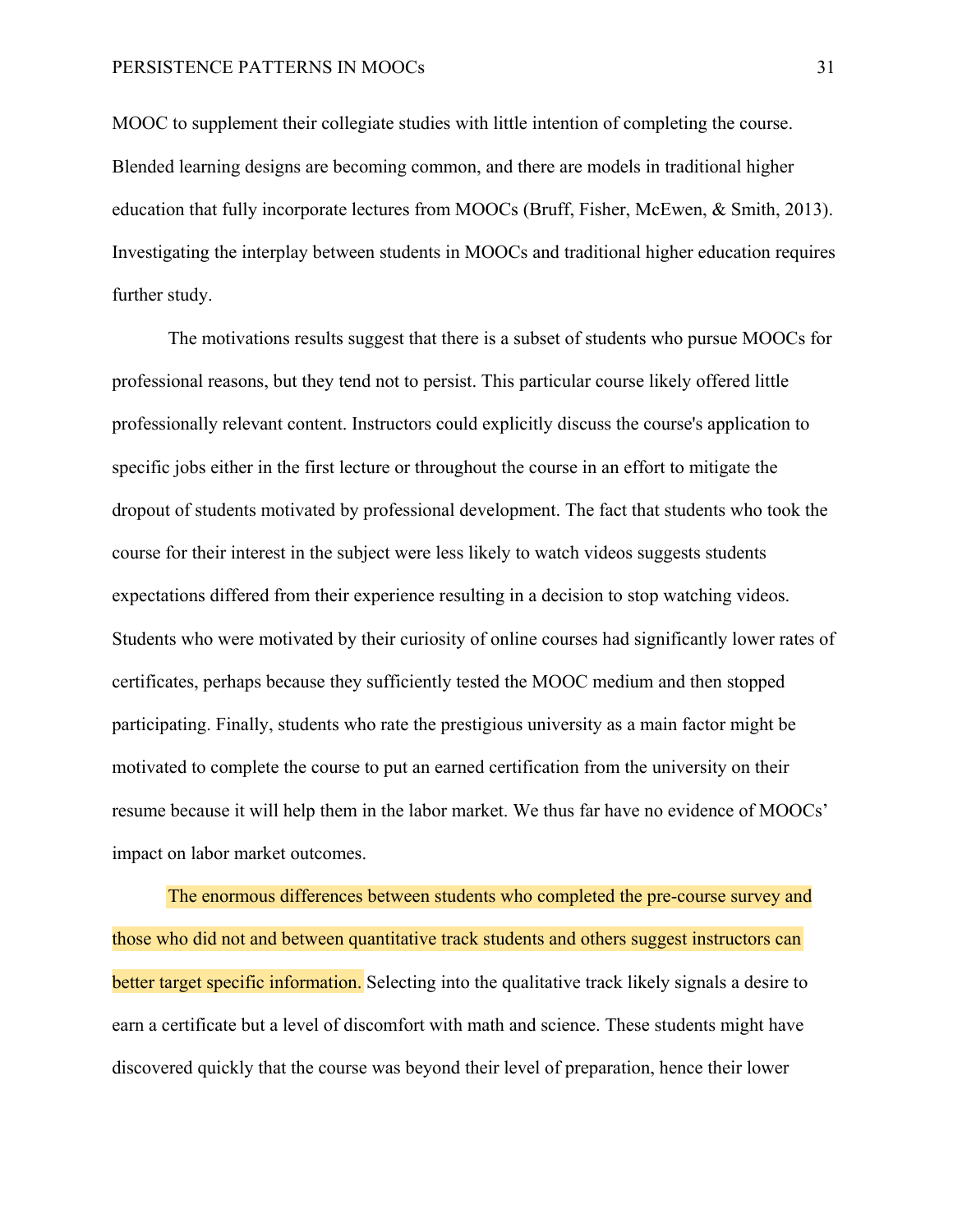persistence relative to the quantitative track. This finding may indicate students' preference to earn a certificate via weekly problem sets relative to an end of course project, although this requires further exploration.

It is possible to identify students most likely to be engaged even before the course begins through the pre-course survey. Those students could be grouped either homogenously or heterogeneously, depending on goals and pedagogical practice, for group work, discussion forums, or peer grading activities. This strategy also suggests benefits to enabling multiple formal tracks in the course.

 There are also design implications for the registration results. Registering more than five weeks before the course starts is not related to positive completion results, whereas registering closer to the official start date is. While this may indicate certain types of students register at different times, it could be the early period limits student success. Establishing a shorter preregistration window of two to three weeks may promote persistence. Because many students register late, some consideration for enabling students to catch up would likely increase persistence and completion. Perhaps instructors could provide an avenue for late registrants to catch up by prioritizing videos every week or providing opportunities for late assignment submission. Moving towards more self-paced courses would also resolve the lower completion rates for late registrants.

#### **Conclusion**

Combining big data with regression analysis at several distinct levels of analysis, we found that the pattern of persistence across MOOCs was fairly similar across courses with an initial steep drop-off that flattened out in the later weeks. Student level MOOC persistence was related to pre-course survey completion, registering early but not too early, and desiring to take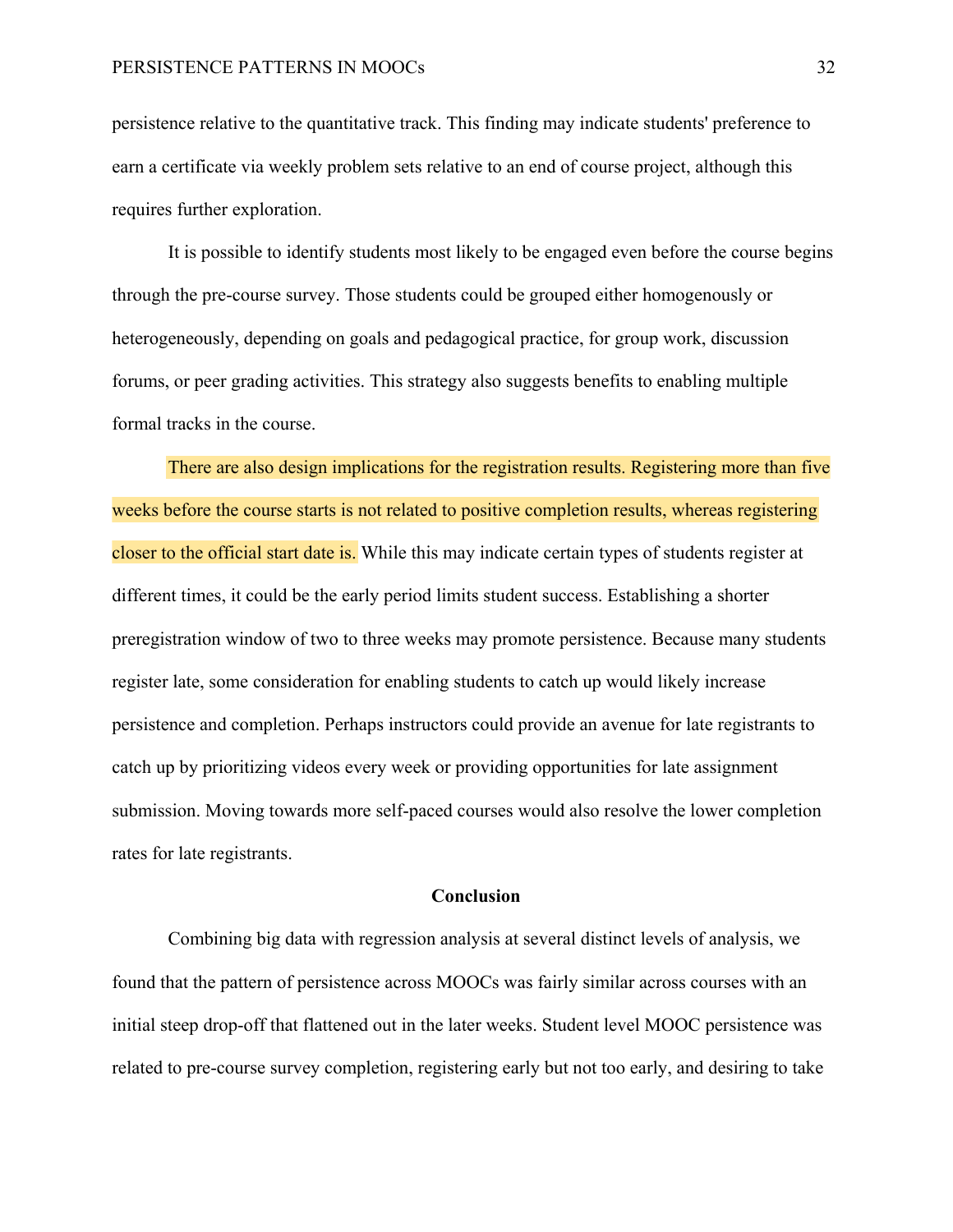the course because of its affiliation with a prestigious university. At the lecture level, introductory and overview lectures and the first lecture of the week experienced higher viewing rates. At the course level, increased rates of participation and persistence were seen among courses that were being offered for the first time, and the number of students, number of lectures, and length of lecture videos were not predictive of persistence or completion.

We applied Tinto's model of academic integration to course engagement, persistence, and completion. We found contact from the professor in the form of an email, potentially one of the most powerful forms of academic engagement, seems to have no effect on whether students watch a lecture video released within a short time of the email. Some lecture characteristics such as lecture length are not related to engagement, but others, such as lecture titles and being the first lecture of the week are. These results support Tinto's main conjecture that institutional characteristics have important ramifications for student persistence, even in the online space.

The findings in this paper illuminate certain design features of the course that instructors can put to immediate use. Because students watch the first lecture video of the week, professors should include vital information in the first release each week. The same holds true for lecture videos labeled with introductory words. Additionally, establishing more formalized tracks within a course may provide an opportunity to engage different sets of students with different expectations in positive ways. Most of our design suggestions, such as shortening the preregistration window and renaming videos, are costless, yet they could have a substantial effect on students especially given that more than one hundred thousand students can enroll in a single course. The analyses in this paper also suggest more formal experimental studies could prove fruitful. Many platforms and instructors are experimenting with formal A/B testing, and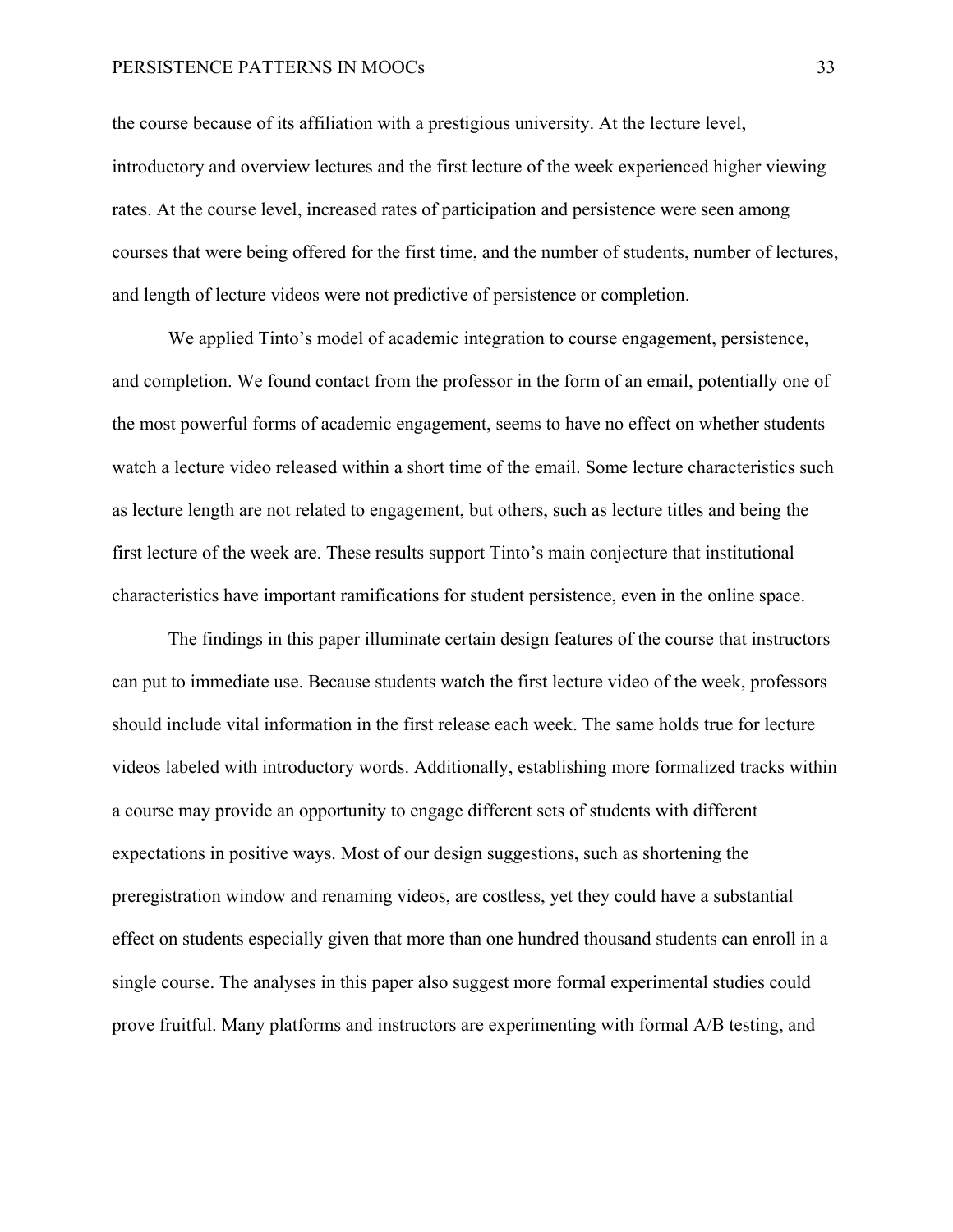several of the design suggestions we outline could easily be randomly tested to determine whether they work.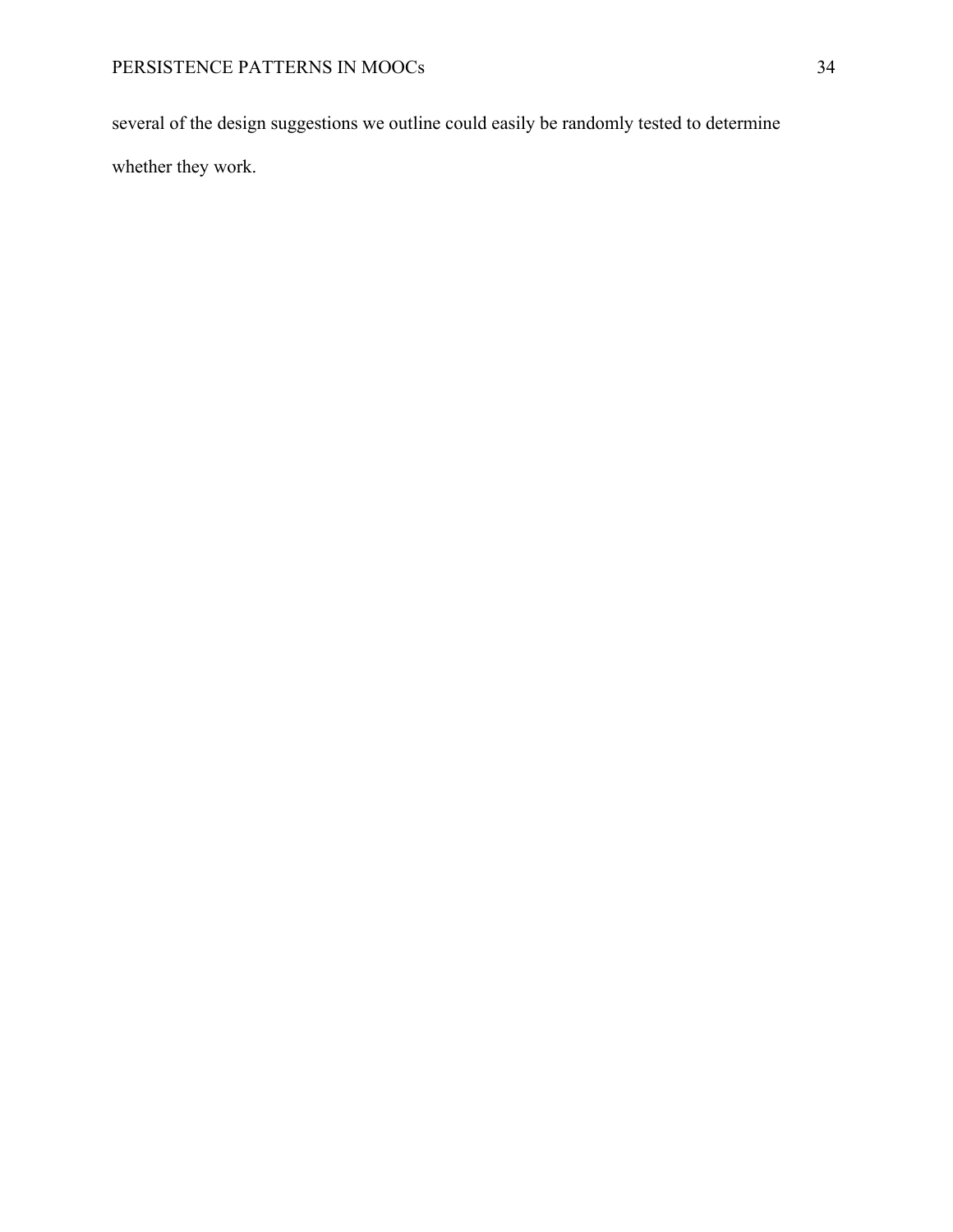#### **References**

- Bernard, R. M. & Amundsen C. L. (1989). Antecedents to dropout in distance education: Does one model fit all? *Journal of distance education*, 4, 25-46.
- Bruff, D. O., Fisher, D. H., McEwen, K. E., & Smith, B. E. (2013). Wrapping a MOOC: Student Perceptions of an Experiment in Blended Learning. *Journal of Online Learning and Teaching*, 9 (2).
- Chafkin, M. (2013). Udacity's Sebastian Thrun, godfather of free online education, changes course. *Fast Company*. Retrieved from http://www.fastcompany.com/3021473/udacitysebastian-thrun-uphill-climb
- Christensen, G., Steinmetz, A., Alcorn, B., Bennett, A., Woods, D., & Emanuel, EJ. (2013). The MOOC phenomenon: Who takes massive open online courses and why? University of Pennsylvania Working Paper.
- DeBoer, J., Ho, A. D., Stump, G. S., and Breslow, L. (2014). Changing "course": Reconceptualizing educational variables for Massive Open Online Courses. *Educational Researcher,* 43, 74-84.
- Friedman, T. L. (2012, May 15). Come the revolution. *The New York Times*. Retrieved from http://www.nytimes.com/2012/05/16/opinion/friedman-come-the-revolution.html? $r=0$
- Ho, A. D., Reich, J., Nesterko, S., Seaton, D. T., Mullaney, T., Waldo, J., & Chuang, I. (2014). HarvardX and MITX: The first year of open online courses. HarvardX and MITx Working Paper No.1. Retrieved from

http://papers.ssrn.com/sol3/papers.cfm?abstract\_id=2381263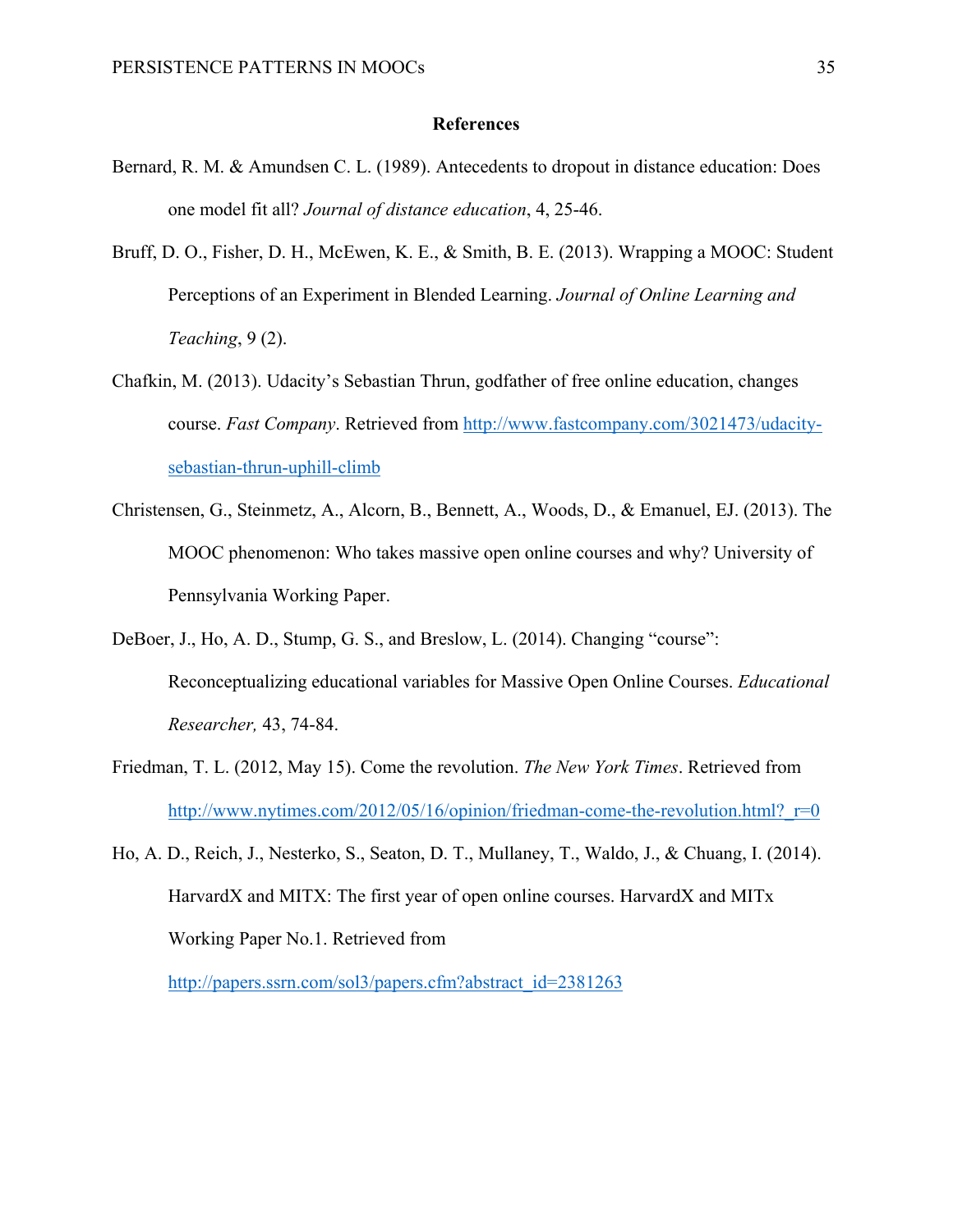- Karp, M. M., Hughes, K. L., & O'Gara, L. (2010-2011). An exploration of Tinto's integration framework for community college students. *Journal of College Student Retention*, 21, 69- 86.
- Kim, J. (2012, May 21). Playing the role of MOOC skeptic: 7 concerns. *Inside Higher Ed*. Retrieved from http://www.insidehighered.com/blogs/technology-and-learning/playingrole-mooc-skeptic-7-concerns
- Kizilcec, R. F., Piech, C., & Schneider, E. (2013). Deconstructing disengagement: Analyzing learner subpopulations in Massive Open Online Courses. In D. Suthers, K. Verbert, E. Duval, & X. Ochoa (Eds.), *Proceedings of the Third International Conference on Learning Analytics and Knowledge* (pp. 170-179). New York, NY: Association for Computing Machinery.
- Kolowich, S. (2013, July 19). San Jose State U. puts MOOC project with Udacity on Hold. *The Chronicle of Higher Education*. Retrieved from http://chronicle.com/article/San-Jose-State-U-Puts-MOOC/140459/
- Lederman, D. (2013, February 7). Expanding pathways to MOOC credit. *Inside Higher Ed*. Retrieved from http://www.insidehighered.com/news/2013/02/07/ace-deems-5-massiveopen-courses-worthy-credit
- Lewin, T. (2013, August 17). Master's degree is new frontier of study online. *The New York Times*. Retrieved from http://www.nytimes.com/2013/08/18/education/masters-degree-isnew-frontier-of-study-online.html? r=0
- Liyanagunawardena, T., Williams, S., & Adams, A. (2013). The impact and reach of MOOCs: A developing countries' perspective. *eLearning Papers*, 33.

Mangan, K. (2012, September 6). A first for Udacity: A U.S. university will accept transfer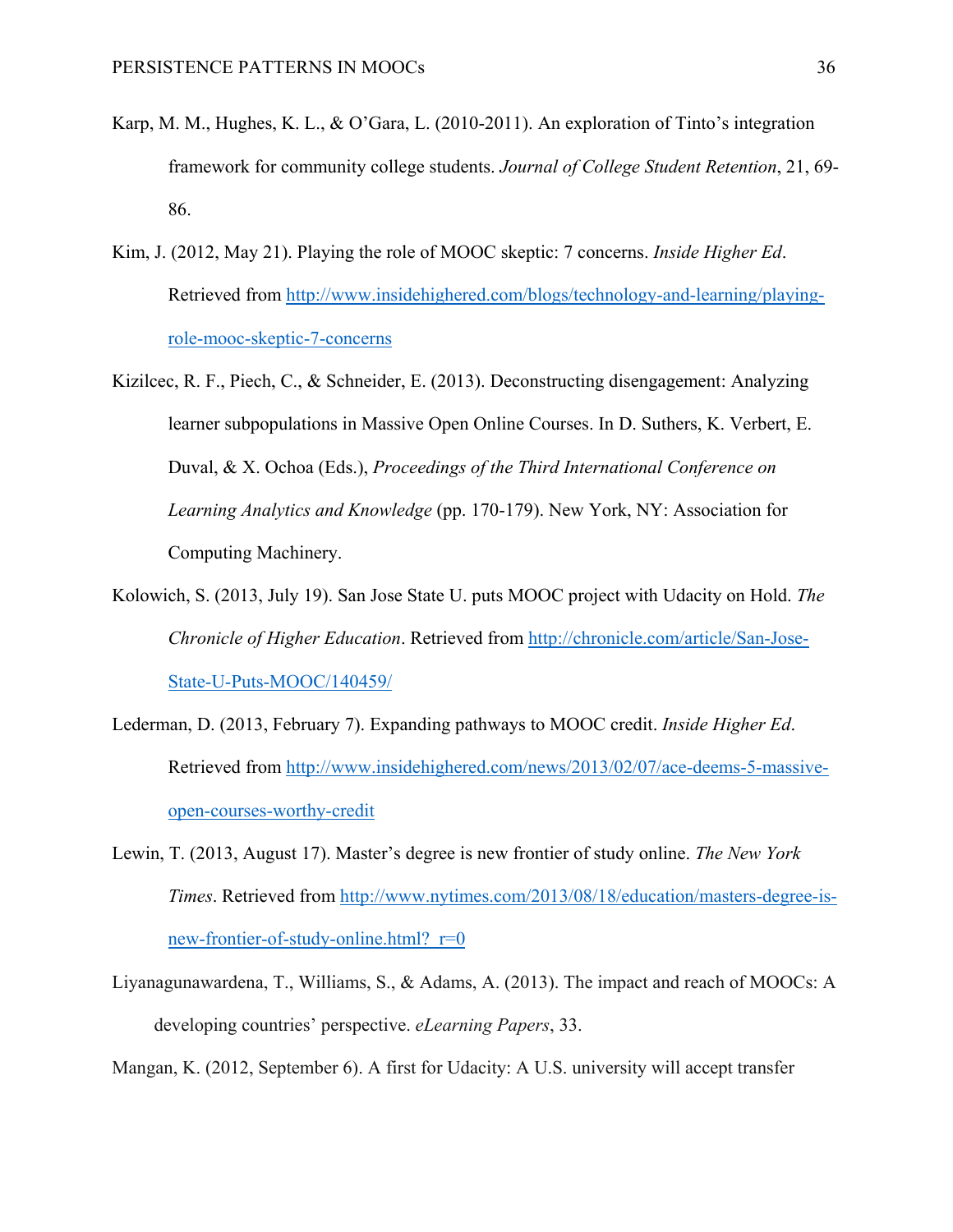credit for one its courses. *The Chronicle of Higher Education*. Retrieved from https://chronicle.com/article/A-First-for-Udacity-Transfer/134162/

- Nesterko, S. O., Dotsenko, S., Hu, Q., Seaton, D., Chuang, I., & Ho, A. (2013). Evaluating geographic data in MOOCs. Paper presented at Neural Information Processing Systems Foundation Workshop on Data Driven Education. December 10, 2013.
- Open Letter from the San Jose State Department of Philosophy. (2013). An open letter to Professor Michael Sandel from the philosophy department at San Jose State University. San Jose State University: San Jose, CA. Retrieved from http://chronicle.com/article/The-Document-Open-Letter-From/138937/
- Park J. & Choi, H. J. (2009). Factors influencing adult learners' decision to drop out or persist in online learning. *Education Technology & Society*, 12, 207-217.
- Perna, L. W., Ruby, A., Boruch, R. F., Wang, N., Scull, J., Ahmad, S., and Evans, C. (2014). Moving through MOOCs: Understanding the progression of users in Massive Open Online Courses. *Educational Researcher*, 43: 421-432.
- Roavai, A. P. (2003). In search of higher persistence rates in distance education online programs. *The Internet and Higher Education*, 6, 1-16.
- Sutton, S. C. & Nora, A. (2008-09). An exploration of college persistence for students enrolled in web-enhanced courses: A multivariate analytic approach. *Journal of Student Retention*, 10, 21-37.
- Sweet, R. (1986). Student dropout in distance education: An application of Tinto's model. *Distance Education*, 7, 201-213.
- Tinto, V. (1975). Dropout from higher education: A theoretical synthesis of recent research. *Review of Educational Research*, 45, 89-125.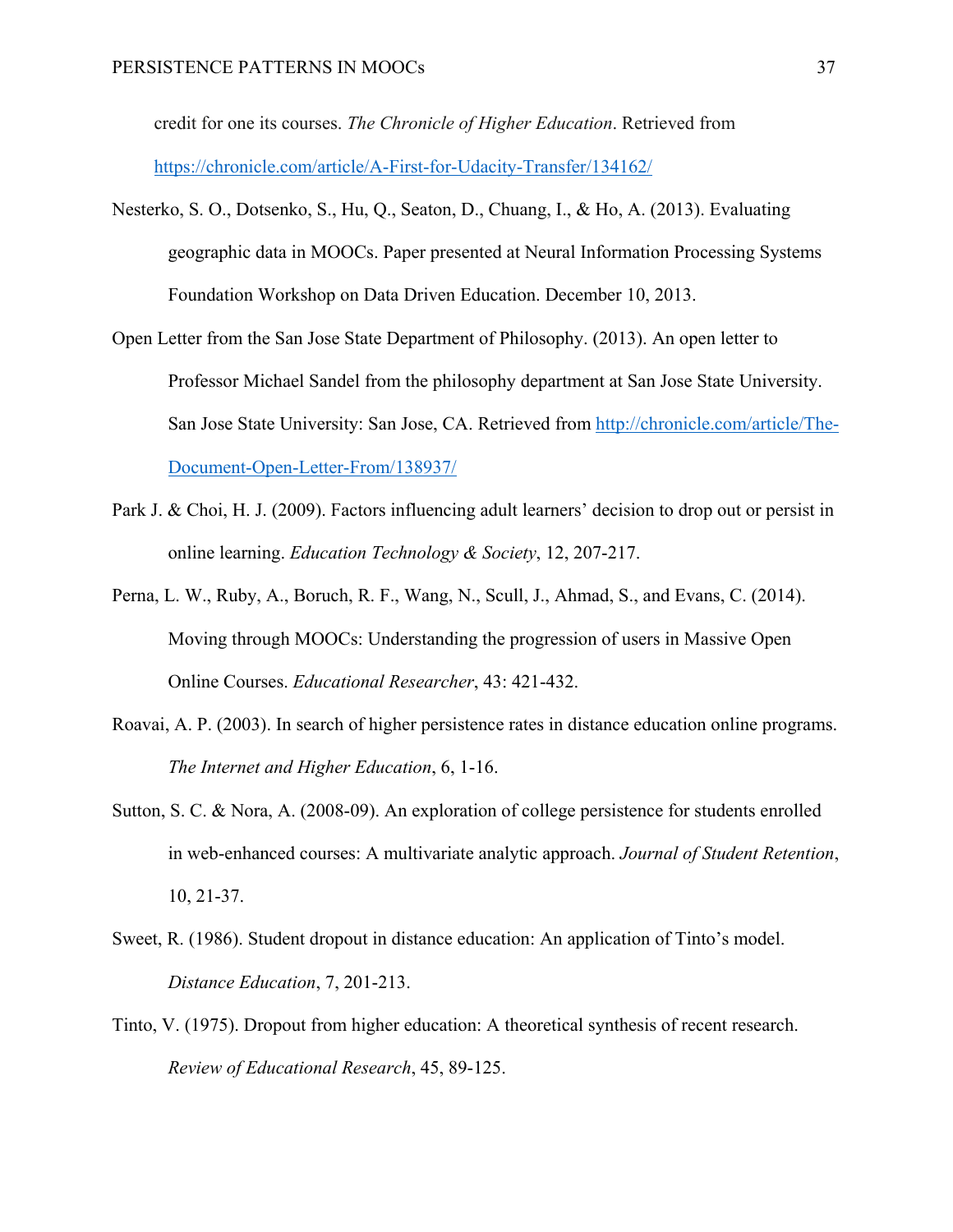- Tinto, V. (1993). *Leaving college: Rethinking the causes and curses of student attrition.* Chicago, IL: University of Chicago Press.
- Tinto, V. (1998). Colleges as communities: Taking research on student persistence seriously. *Review of Higher Education*, 21, 167-177.

Webley, K. (2012, September 4). MOOC brigade: Will massive, open online courses revolutionize higher education? *Time*. Retrieved from http://nation.time.com/2012/09/04/mooc-brigade-will-massive-open-online-coursesrevolutionize-higher-education/

- Willging, P. A. & Johnson, S. D. (2009). Factors that influence students' decisions to dropout of online courses. *Journal of Asynchronous Learning Networks*, 13, 115-127.
- Ye, C., Kinnebrew, J. S., Biswas, G., Evans, B. J., Fisher, D. H., Narasimham, G., & Brady, K. A. (2015). Behavior prediction in MOOCs using higher granularity temporal information. Learning @ Scale Annual Conference Proceedings, 335-338.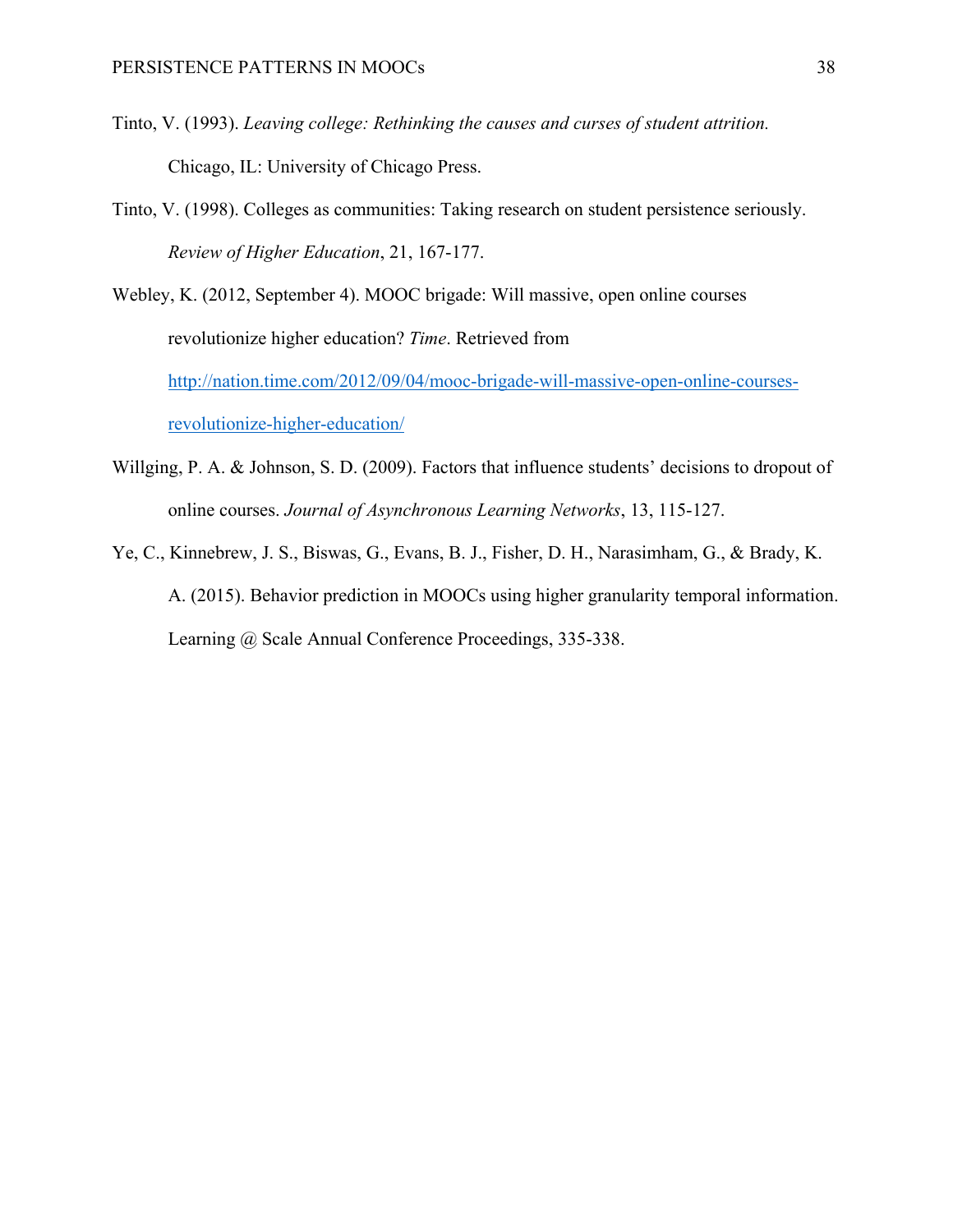| <b>Course-Level Regressions</b>     |          | Lecture-Level Regressions       |                  | <b>Student-Level Regressions</b> |         |             |                  |  |  |  |
|-------------------------------------|----------|---------------------------------|------------------|----------------------------------|---------|-------------|------------------|--|--|--|
|                                     |          |                                 |                  |                                  | All 44  | <b>STEM</b> | Pre-             |  |  |  |
|                                     |          |                                 |                  |                                  | Classes | Course      | course           |  |  |  |
|                                     |          |                                 |                  |                                  |         |             | Survey           |  |  |  |
| # of students in class (in          | 48.430   | Within 8 hours of an email from | 0.170            | Domestic student                 | 0.191   | 0.193       | 0.224            |  |  |  |
| thousands)                          | (27.765) | the instructor                  | (0.376)          |                                  | (0.393) | (0.394)     | (0.417)          |  |  |  |
| # of lectures                       | 65.614   | Length of video (in minutes)    | 12.71            | International student            | 0.455   | 0.483       | 0.519            |  |  |  |
|                                     | (33.377) |                                 | (7.117)          |                                  | (0.498) | (0.500)     | (0.500)          |  |  |  |
| When course was released (in        | 33.474   | First video of batch            | 0.144            | Missing country                  | 0.355   | 0.324       | 0.258            |  |  |  |
| weeks since first course release)   | (18.092) |                                 | (0.351)          |                                  | (0.479) | (0.468)     | (0.437)          |  |  |  |
| Course requires prerequisite skills | 0.205    | Lecture title includes word:    |                  | Student registered:              |         |             |                  |  |  |  |
|                                     | (0.408)  |                                 |                  |                                  |         |             |                  |  |  |  |
| Second or higher offering of class  | 0.409    | "intro"                         | 0.032            | >4 weeks before course started   | 0.262   | 0.202       | 0.251            |  |  |  |
|                                     | (0.497)  |                                 | (0.177)          |                                  | (0.440) | (0.401)     | (0.434)          |  |  |  |
| Stanford class                      | 0.864    | "overview"                      | 0.021            | 3-4 weeks before course started  | 0.032   | 0.072       | 0.126            |  |  |  |
|                                     | (0.347)  |                                 | (0.142)          |                                  | (0.175) | (0.258)     | (0.332)          |  |  |  |
| Avg. length of videos (in minutes)  | 13.591   | "basic"                         | 0.009            | 2-3 weeks before course started  | 0.036   | 0.073       | 0.159            |  |  |  |
|                                     | (6.502)  |                                 | (0.093)          |                                  | (0.186) | (0.260)     | (0.366)          |  |  |  |
| Length of course (in batches of     | 11.65    | "welcome"                       | 0.003            | 1-2 weeks before course started  | 0.066   | 0.126       | 0.267            |  |  |  |
| videos)                             | (11.373) |                                 | (0.055)          |                                  | (0.248) | (0.332)     | (0.443)          |  |  |  |
|                                     |          | "summary"                       | 0.012            | In week before course started    | 0.156   | 0.128       | 0.193            |  |  |  |
| N                                   | 44       |                                 | (0.107)          |                                  | (0.363) | (0.334)     | (0.395)          |  |  |  |
|                                     |          | "review"                        | 0.013            | In first week of course          | 0.153   | 0.101       | N/A              |  |  |  |
|                                     |          |                                 | (0.115)          |                                  | (0.360) | (0.301)     |                  |  |  |  |
|                                     |          | "conclusion"                    | 0.001            | 1-2 weeks after course started   | 0.067   | 0.075       | N/A              |  |  |  |
|                                     |          |                                 | (0.026)          |                                  | (0.249) | (0.263)     |                  |  |  |  |
|                                     |          | "assignment"                    | 0.008            | 2-3 weeks after course started   | 0.031   | 0.023       | N/A              |  |  |  |
|                                     |          |                                 | (0.092)          |                                  | (0.174) | (0.150)     |                  |  |  |  |
|                                     |          | "problem set"                   | 0.005            | 3-4 weeks after course started   | 0.022   | 0.022       | N/A              |  |  |  |
|                                     |          |                                 | (0.073)          |                                  | (0.147) | (0.147)     |                  |  |  |  |
|                                     |          | "exercise"                      | 0.003            | 4-5 weeks after course started   | 0.017   | 0.026       | N/A              |  |  |  |
|                                     |          |                                 | (0.055)          |                                  | (0.129) | (0.159)     |                  |  |  |  |
|                                     |          | "optional"                      | 0.043            | >5 weeks after course started    | 0.159   | 0.152       | N/A              |  |  |  |
|                                     |          |                                 | (0.203)          |                                  | (0.366) | (0.359)     |                  |  |  |  |
|                                     |          | "example"                       | 0.039            | gmail.com email address          |         |             | 0.500            |  |  |  |
|                                     |          | "advanced"                      | (0.193)<br>0.019 | edu email address                |         |             | (0.500)<br>0.028 |  |  |  |
|                                     |          |                                 |                  |                                  |         |             |                  |  |  |  |
|                                     |          |                                 | (0.138)          |                                  |         |             | (0.164)          |  |  |  |

**Table 1: Summary Statistics**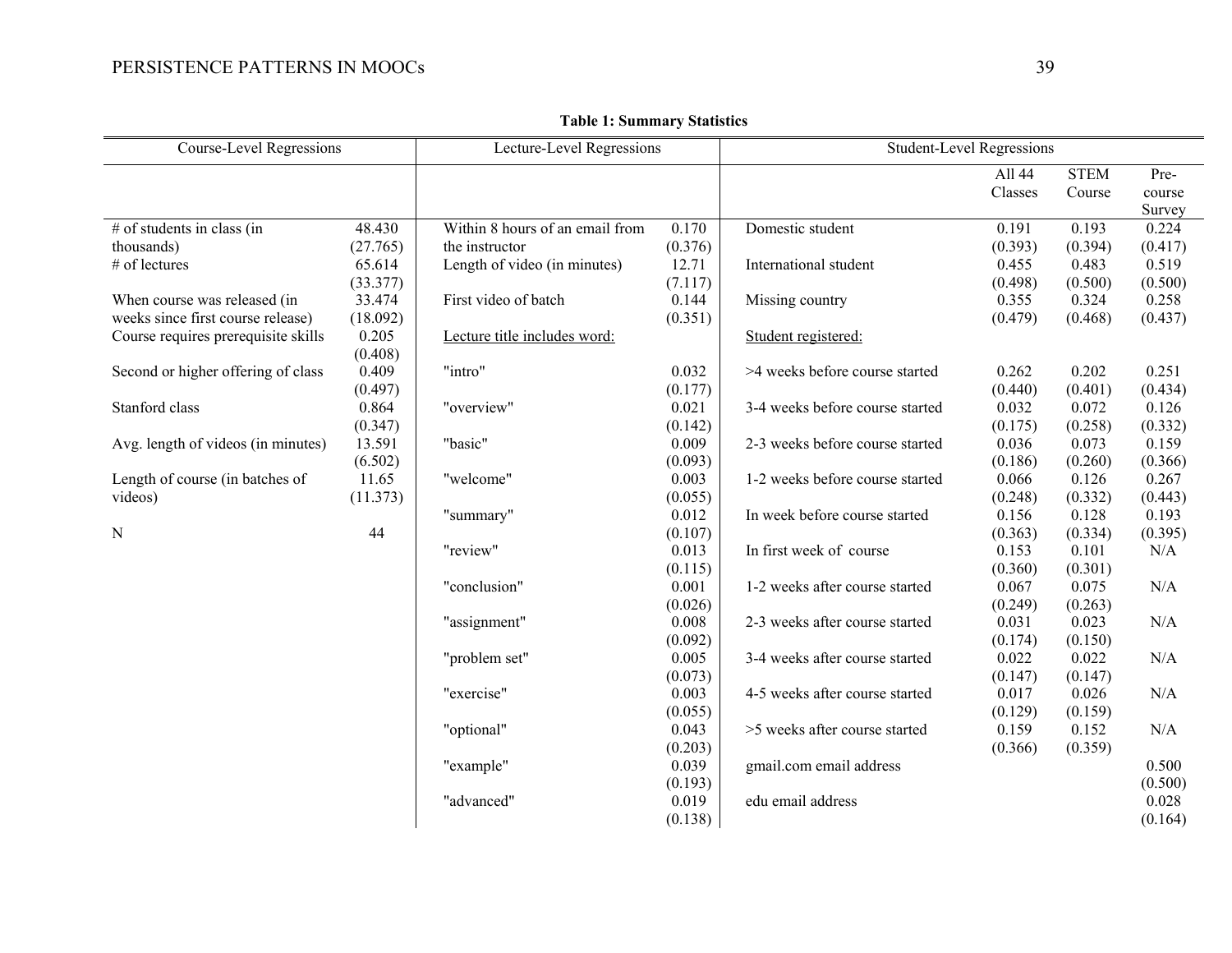| "practice" | 0.007<br>(0.084) | Completed pre-course survey        |           |         | 0.0768<br>(0.266) |
|------------|------------------|------------------------------------|-----------|---------|-------------------|
| ${\bf N}$  | 2,935            | Of those that completed pre-course |           |         |                   |
|            |                  | survey:                            |           |         |                   |
|            |                  | Chose auditing track               |           |         | 0.226             |
|            |                  |                                    |           |         | (0.418)           |
|            |                  | Chose qualitative track            |           |         | 0.408             |
|            |                  |                                    |           |         | (0.492)           |
|            |                  | Chose quantitative track           |           |         | 0.369             |
|            |                  |                                    |           |         | (0.483)           |
|            |                  | Cited following reason as very or  |           |         |                   |
|            |                  | quite important:                   |           |         |                   |
|            |                  | Fascination with subject           |           |         | 0.666             |
|            |                  |                                    |           |         | (0.472)           |
|            |                  | Academic                           |           |         | 0.085             |
|            |                  |                                    |           |         | (0.279)           |
|            |                  | Prestigious university             |           |         | 0.104             |
|            |                  |                                    |           |         | (0.305)           |
|            |                  | Fun                                |           |         | 0.578             |
|            |                  |                                    |           |         | (0.494)           |
|            |                  | Curious about online classes       |           |         | 0.095             |
|            |                  |                                    |           |         | (0.294)           |
|            |                  | Job                                |           |         | 0.076             |
|            |                  |                                    |           |         | (0.266)           |
|            |                  | Credential                         |           |         | 0.045             |
|            |                  |                                    |           |         | (0.208)           |
|            |                  |                                    |           |         |                   |
|            |                  | ${\bf N}$                          | 2,130,907 | ~10,000 | 1,386             |

Note: Means for each variable are reported with standard deviations reported below in parentheses. Data in the last two columns of the right panel come from one introductory level science course. For this course, the research team had access to student emails for a subset of students (those who registered before the course began) and responses to the pre-course survey for those students that answered. We rounded the number of students in this course to hide the course's identity.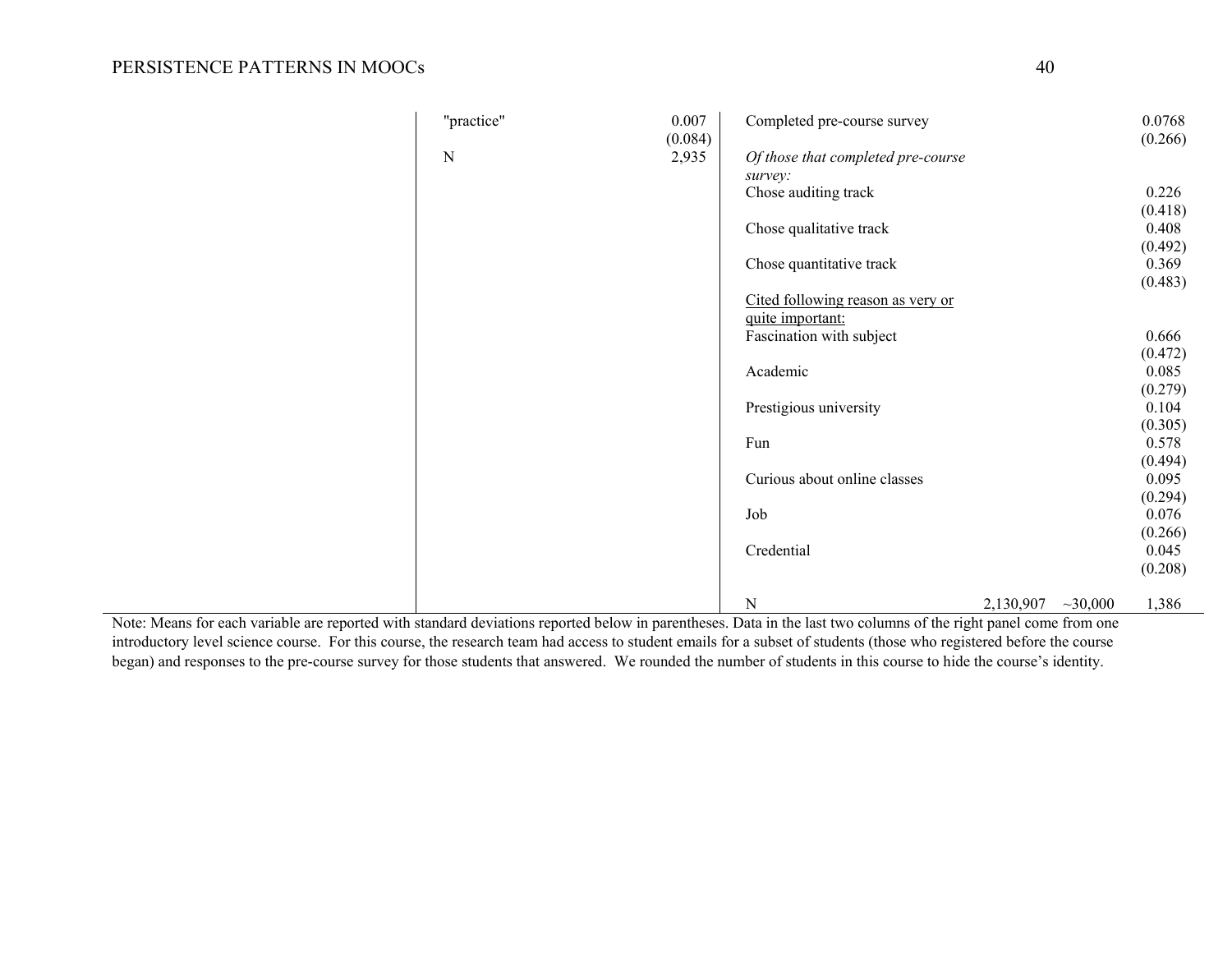|                                                                                         | <b>Means</b>     | $\overline{\bf N}$ |
|-----------------------------------------------------------------------------------------|------------------|--------------------|
|                                                                                         | (Std. Deviation) |                    |
| <b>Course-Level Outcomes</b>                                                            |                  |                    |
| Proportion of registrants who watched at least 20% of the<br>lectures                   | 0.216            | 42                 |
|                                                                                         | (0.086)          |                    |
| Proportion of registrants who watch at least 80% of the<br>lectures                     | 0.102            | 42                 |
|                                                                                         | (0.046)          |                    |
| Proportion of registrants who earn a certificate                                        | 0.055            | 40                 |
|                                                                                         | (0.048)          |                    |
| Proportion of registrants who earn a certificate   watching<br>$>=$ 20% of the lectures | 0.213            | 40                 |
|                                                                                         | (0.106)          |                    |
| <b>Lecture-Level Outcomes</b>                                                           |                  |                    |
| Percent of registrants who watched the lecture                                          | 0.160            | 2,935              |
|                                                                                         | (0.098)          |                    |
|                                                                                         |                  |                    |
| <b>Student-Level Outcomes (All Courses)</b>                                             |                  |                    |
| Earned a Certificate                                                                    | 0.053            | 2,130,907          |
|                                                                                         | (0.224)          |                    |
| # of videos watched                                                                     | 10.306           | 1,905,289          |
|                                                                                         | (21.158)         |                    |
|                                                                                         |                  |                    |
| <b>Student-Level Outcomes (STEM Course)</b>                                             |                  |                    |
| Earned a Certificate                                                                    | 0.064            | ~10,000            |
|                                                                                         | (0.245)          |                    |
| # of videos watched                                                                     | 16.488           | ~10,000            |
|                                                                                         | (29.670)         |                    |
|                                                                                         |                  |                    |
| <b>Student-Level Outcomes (Pre-course Survey)</b>                                       |                  |                    |
| Earned a Certificate                                                                    | 0.222            | 1,386              |
|                                                                                         | (0.415)          |                    |
| # of videos watched                                                                     | 35.025           | 1,386              |
|                                                                                         | (37.400)         |                    |

| <b>Table 2. Descriptive Statistics for Outcome Variables</b> |  |  |
|--------------------------------------------------------------|--|--|
|                                                              |  |  |

Notes: The number of students in the STEM course is rounded to hide the course's identity.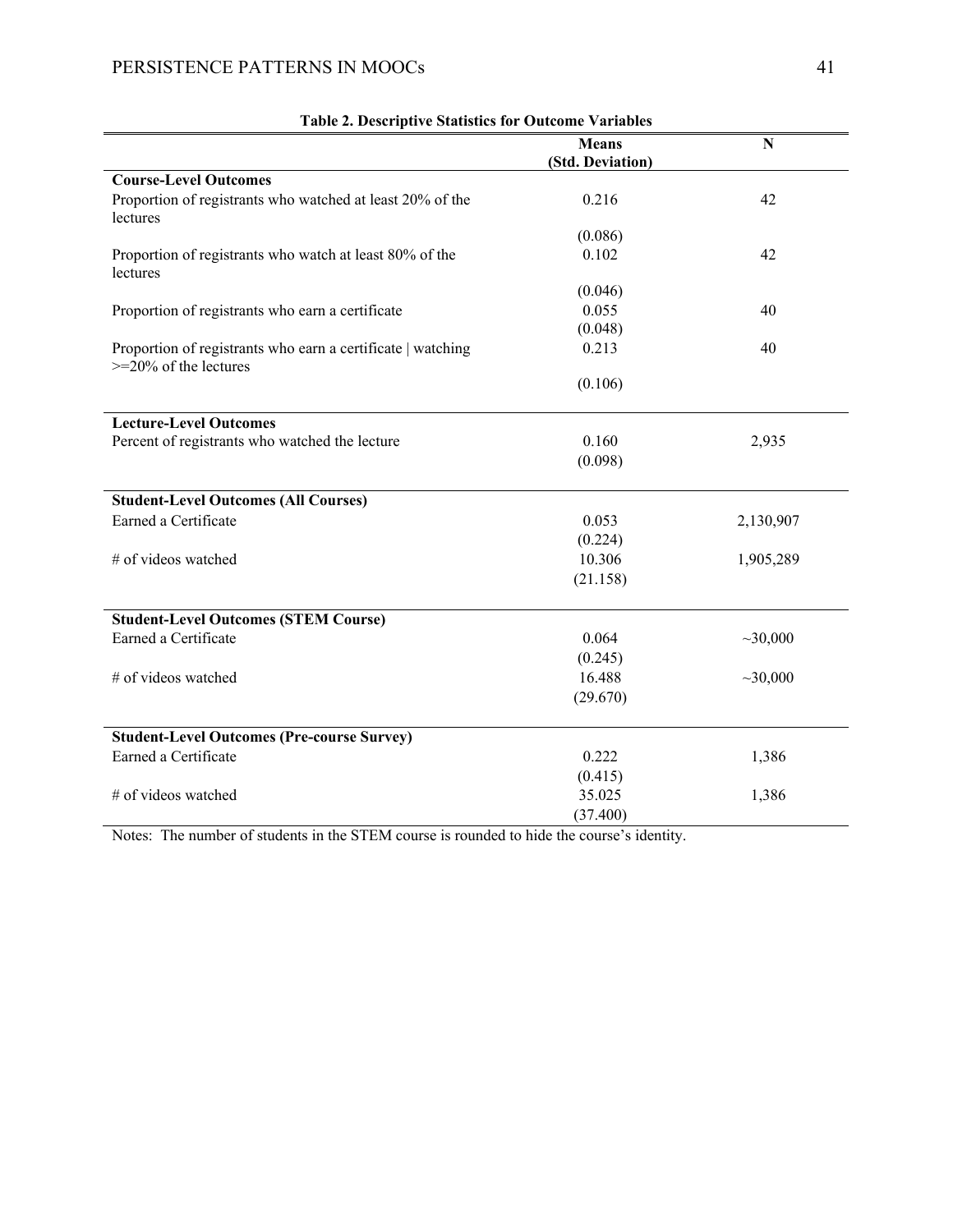|                                         | Table 5: Course Level Fersistence Analysis<br>(1)                            | (2)                                                                       | (3)                                                    | (4)                                                                            |  |  |
|-----------------------------------------|------------------------------------------------------------------------------|---------------------------------------------------------------------------|--------------------------------------------------------|--------------------------------------------------------------------------------|--|--|
| Outcome:                                | Prop. of<br>registrants<br>who watched<br>at least 20%<br>of the<br>lectures | Prop. of<br>registrants<br>who watched<br>at least 80%<br>of the lectures | Prop. of<br>registrants<br>who earned a<br>certificate | Prop. of<br>registrants<br>who earned<br>a certificate<br>watching<br>$>= 20%$ |  |  |
| # of students in class (in thousands)   | 0.000                                                                        | 0.000                                                                     | 0.000                                                  | 0.001                                                                          |  |  |
| # of lectures                           | (0.001)<br>0.000<br>(0.001)                                                  | (0.000)<br>0.000<br>(0.000)                                               | (0.000)<br>0.000<br>(0.000)                            | (0.001)<br>0.000<br>(0.001)                                                    |  |  |
| When course was released (in weeks)     | 0.000<br>(0.001)                                                             | 0.000<br>(0.000)                                                          | 0.0008<br>(0.001)                                      | 0.001<br>(0.001)                                                               |  |  |
| Course requires prerequisite skills     | $-0.010$<br>(0.020)                                                          | $-0.006$<br>(0.010)                                                       | $-0.025$<br>$+$<br>(0.013)                             | $-0.073$<br>$\ast$<br>(0.030)                                                  |  |  |
| Second or higher offering of class      | **<br>$-0.093$<br>(0.028)                                                    | $***$<br>$-0.053$<br>(0.015)                                              | $-0.051$<br>$\ast$<br>(0.021)                          | $-0.067$<br>(0.041)                                                            |  |  |
| Stanford class                          | 0.076<br>(0.052)                                                             | 0.034<br>(0.033)                                                          | 0.047<br>(0.029)                                       | 0.054<br>(0.052)                                                               |  |  |
| Avg. length of videos (in minutes)      | $-0.002$<br>(0.002)                                                          | $-0.001$<br>(0.001)                                                       | $-0.002$<br>(0.001)                                    | $-0.003$<br>(0.002)                                                            |  |  |
| Length of course (in batches of videos) | **<br>$-0.008$                                                               | ***<br>$-0.004$                                                           | **<br>$-0.004$                                         | $-0.006$                                                                       |  |  |
| Intercept                               | (0.002)<br>0.579<br>(1.909)                                                  | (0.001)<br>0.563<br>(1.083)                                               | (0.001)<br>$-1.628$<br>(1.513)                         | (0.004)<br>$-1.984$<br>(2.368)                                                 |  |  |
| N                                       | 42                                                                           | 42                                                                        | 40                                                     | 40                                                                             |  |  |
| Adjusted $R^2$                          | 0.258                                                                        | 0.231                                                                     | 0.229                                                  | 0.078                                                                          |  |  |

| <b>Table 3: Course Level Persistence Analysis</b> |  |
|---------------------------------------------------|--|
|                                                   |  |

+ p<0.10, \* p<0.05, \*\* p<0.01, \*\*\* p<0.001

Notes: Robust standard errors in parentheses. In Models 1 and 2 we our sample is 42 classes because two classes were selfpaced and thus the length of the course in weeks is not a meaningful statistic. In Models 3 and 4 we include only the 40 classes in which students could earn a certificate.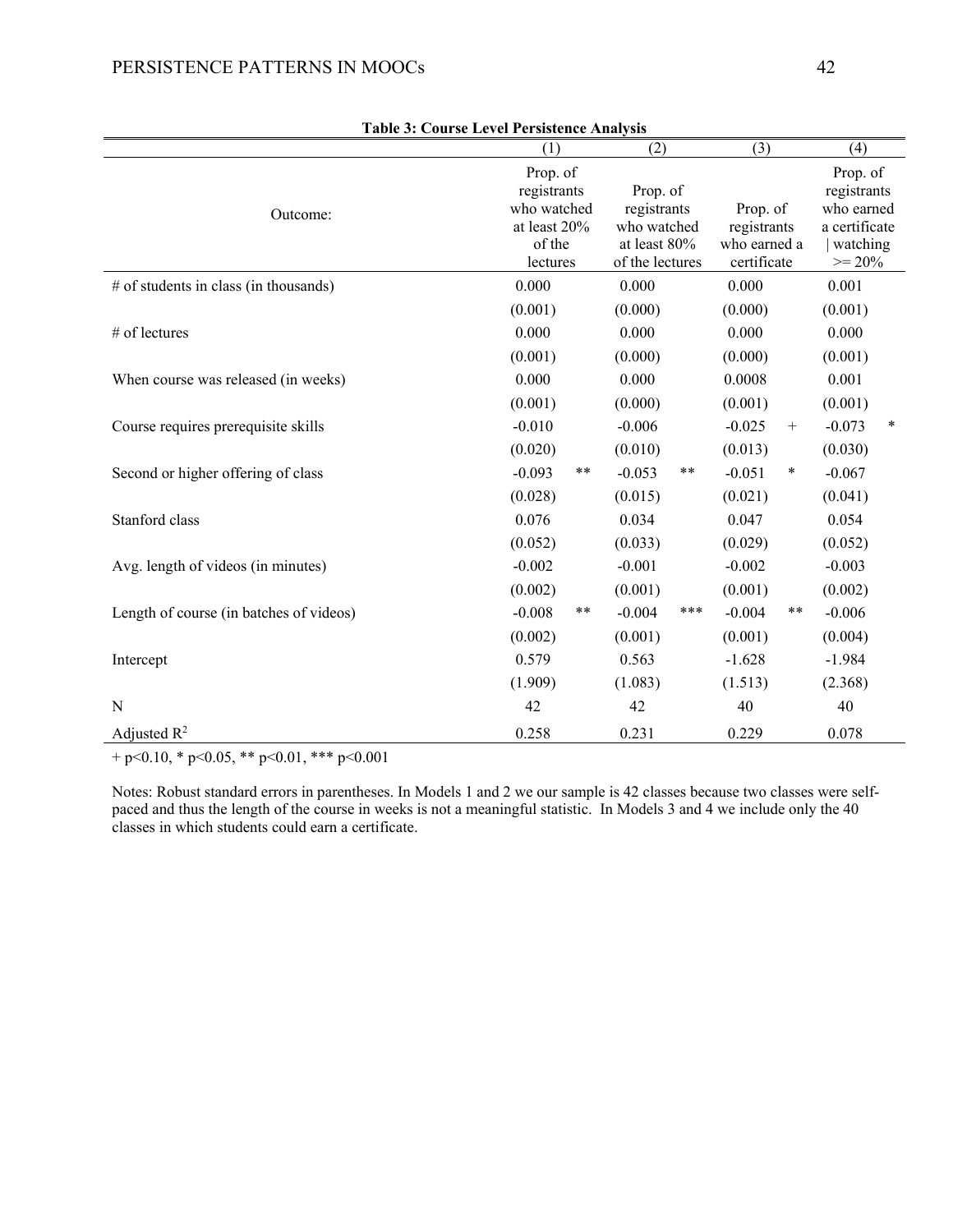|                                                | Model(1) |        | Model $(2)$ |                  | Model $(3)$ |        | Model (4) |        |
|------------------------------------------------|----------|--------|-------------|------------------|-------------|--------|-----------|--------|
| Prop. of way into course                       | $-0.216$ | ***    |             |                  |             |        |           |        |
|                                                | (0.010)  |        |             |                  |             |        |           |        |
| $e^{\wedge}$ (- Prop. of way into course)      |          |        | 0.368       | ***              |             |        |           |        |
|                                                |          |        | (0.017)     |                  |             |        |           |        |
| Within 8 hours of an email from the instructor | $-0.004$ |        | $-0.008$    |                  | $-0.013$    |        | $-0.013$  |        |
|                                                | (0.010)  |        | (0.008)     |                  | (0.011)     |        | (0.010)   |        |
| Length of video (in minutes)                   | 0.0008   | $\ast$ | 0.0007      | $\ast$           | 0.0005      | $\ast$ | 0.0004    | $+$    |
|                                                | (0.0003) |        | (0.0003)    |                  | (0.0002)    |        | (0.0002)  |        |
| First video of batch                           | 0.007    | $\ast$ | 0.006       | ∗                | 0.023       | ***    | 0.035     | ***    |
|                                                | (0.003)  |        | (0.003)     |                  | (0.003)     |        | (0.004)   |        |
| Video Title Includes the Word:                 |          |        |             |                  |             |        |           |        |
| "intro"                                        | 0.060    | **     | 0.055       | **               | 0.050       | **     | 0.047     | **     |
|                                                | (0.017)  |        | (0.017)     |                  | (0.015)     |        | (0.015)   |        |
| "overview"                                     | 0.043    | ***    | 0.037       | ***              | 0.029       | **     | 0.023     | **     |
|                                                | (0.011)  |        | (0.010)     |                  | (0.009)     |        | (0.008)   |        |
| "basic"                                        | $-0.001$ |        | $-0.003$    |                  | $-0.007$    |        | $-0.007$  |        |
|                                                | (0.006)  |        | (0.006)     |                  | (0.008)     |        | (0.008)   |        |
| "welcome"                                      | 0.191    | ***    | 0.166       | ***              | 0.124       | ***    | 0.116     | ***    |
|                                                | (0.023)  |        | (0.023)     |                  | (0.020)     |        | (0.019)   |        |
| "summary"                                      | 0.008    |        | 0.007       |                  | 0.002       |        | 0.000     |        |
|                                                | (0.011)  |        | (0.009)     |                  | (0.004)     |        | (0.005)   |        |
| "review"                                       | $-0.012$ |        | $-0.017$    |                  | $-0.03$     | $\ast$ | $-0.028$  | $\ast$ |
|                                                | (0.013)  |        | (0.013)     |                  | (0.012)     |        | (0.011)   |        |
| "conclusion"                                   | 0.008    |        | $-0.002$    |                  | $-0.056$    | ***    | $-0.053$  | ***    |
|                                                | (0.014)  |        | (0.015)     |                  | (0.011)     |        | (0.011)   |        |
| "assignment"                                   | $-0.013$ |        | $-0.012$    |                  | 0.000       |        | $-0.003$  |        |
|                                                | (0.012)  |        | (0.011)     |                  | (0.014)     |        | (0.013)   |        |
| "problem set"                                  | $-0.017$ | $^+$   | $-0.017$    | $\boldsymbol{+}$ | $-0.010$    |        | $-0.016$  |        |
|                                                | (0.009)  |        | (0.009)     |                  | (0.015)     |        | (0.012)   |        |
| "exercise"                                     | $-0.026$ | $^+$   | $-0.035$    | $\ast$           | $-0.058$    | **     | $-0.058$  | **     |
|                                                | (0.013)  |        | (0.016)     |                  | (0.017)     |        | (0.020)   |        |
| "optional"                                     | $-0.022$ | ***    | $-0.021$    | ***              | $-0.022$    | ***    | $-0.020$  | ***    |
|                                                | (0.005)  |        | (0.004)     |                  | (0.005)     |        | (0.005)   |        |
| "example"                                      | 0.002    |        | 0.001       |                  | 0.003       |        | 0.003     |        |

 $(0.007)$   $(0.005)$   $(0.003)$   $(0.003)$ 

 $(0.006)$   $(0.005)$   $(0.005)$   $(0.005)$   $(0.005)$ 

|  | Table 4: Lecture Level Analysis: Predicting the Percent of Registrants Who Watch the Lecture (within a class) |
|--|---------------------------------------------------------------------------------------------------------------|
|  |                                                                                                               |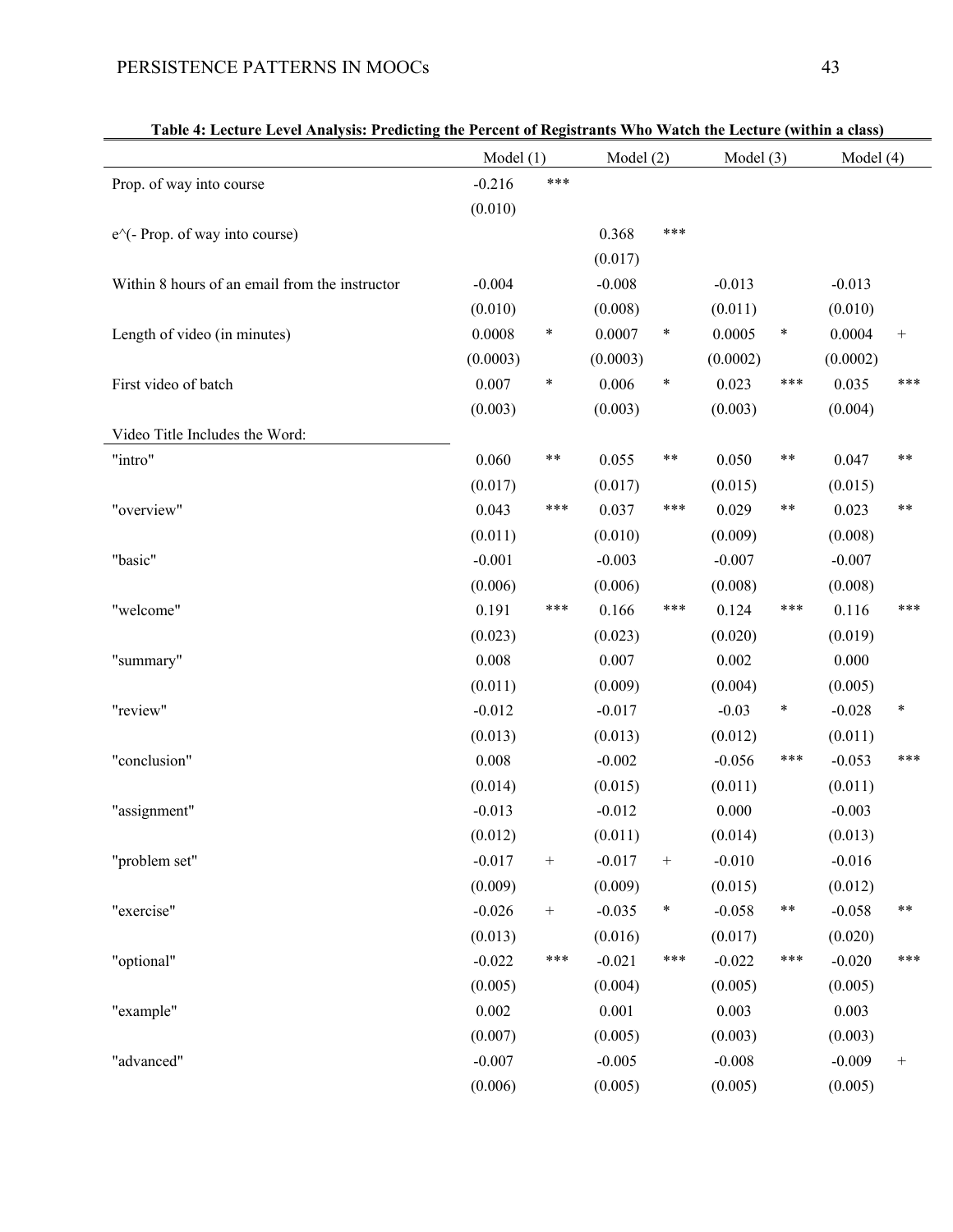| "practice"                       | 0.012   | 0.010    | 0.004   | 0.008   |
|----------------------------------|---------|----------|---------|---------|
|                                  | (0.008) | (0.007)  | (0.008) | (0.008) |
| Course Fixed Effects             | X       | X        | X       | X       |
| <b>Batch Fixed Effects</b>       |         |          | X       | X       |
| Video-within-batch Fixed Effects |         |          |         | X       |
| Intercept                        | 0.257   | $-0.081$ | 0.309   | 0.302   |
|                                  | (0.007) | (0.011)  | (0.008) | (0.008) |
| N                                | 2935    | 2935     | 2935    | 2935    |
| Adjusted $\mathbb{R}^2$          | 0.763   | 0.809    | 0.824   | 0.833   |

+ p<0.10, \* p<0.05, \*\* p<0.01, \*\*\* p<0.001

Notes: Standard errors clustered at the course level in parentheses. The dependent variable is the percent of all registrants who watch a lecture. Batch fixed effects are dummy variables that indicate the batch in which a video was released. They frequently but do not always align to calendar weeks. For example, if an instructor released videos on Monday and Thursday of the same week, the videos released on Monday would belong to one batch and the videos released on Thursday would be in another batch. "Video-within-batch" fixed effects indicate a video's position within a batch. In model 4 we created six dummy variables: dummies for each of the first through fifth videos of the week and a dummy to indicate sixth or higher. We omit this last category from the model, so coefficients on the other video-within-batch dummies are relative to this group.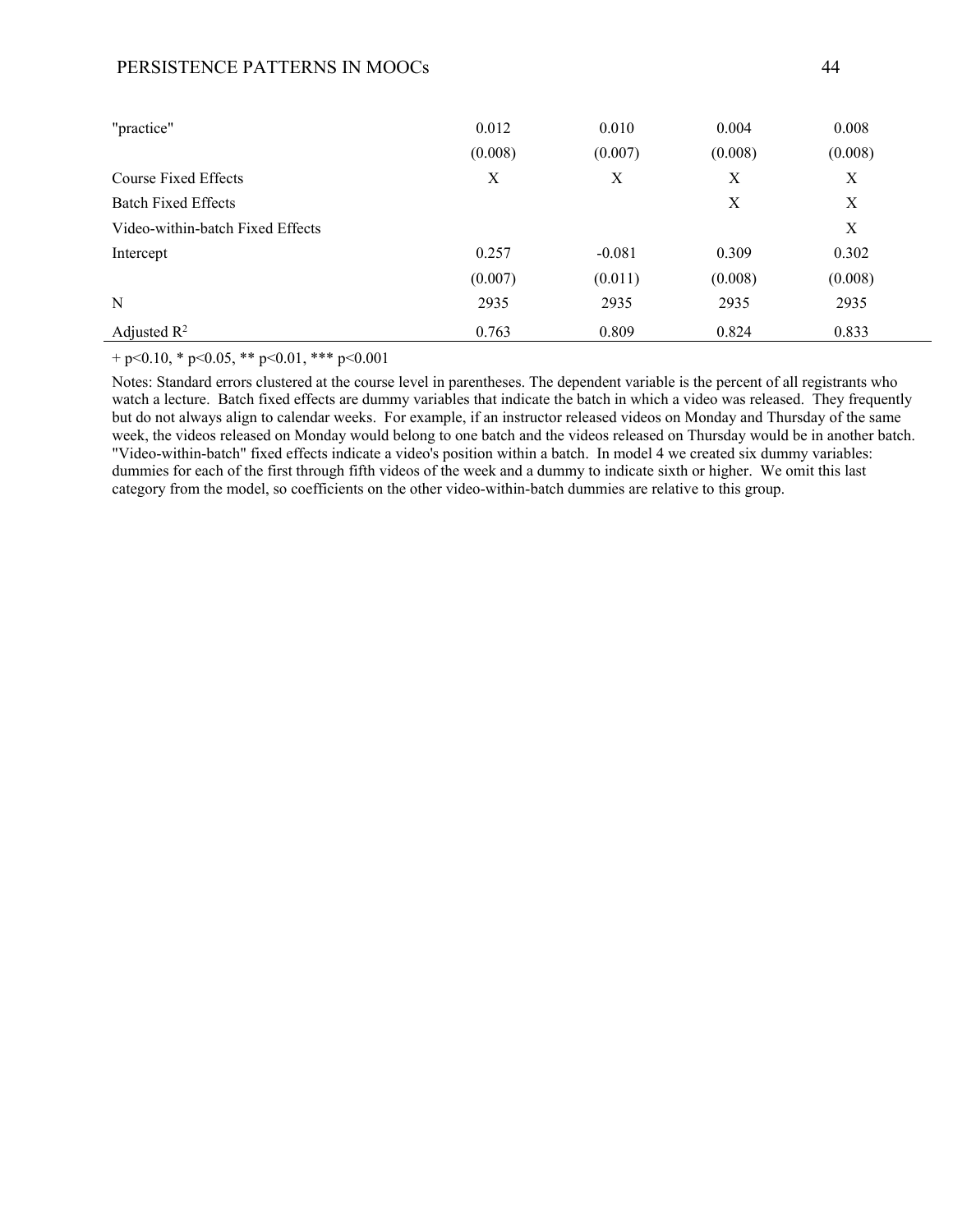| Table 5: Student Level Analysis: Predicting Student Engagement |             |       |                   |        |             |                    |          |             |             |          |             |     |             |        |             |       |
|----------------------------------------------------------------|-------------|-------|-------------------|--------|-------------|--------------------|----------|-------------|-------------|----------|-------------|-----|-------------|--------|-------------|-------|
|                                                                |             |       | 44 Coursera MOOCs |        |             | <b>STEM Course</b> |          |             |             |          |             |     |             |        |             |       |
|                                                                | (1)         |       | (2)               |        | (3)         |                    | (4)      |             | (5)         |          | (6)         |     | (7)         |        | (8)         |       |
| Outcome:                                                       | Earned a    |       | # of Videos       |        | Earned a    |                    |          | # of Videos |             | Earned a | # of Videos |     | Earned a    |        | # of Videos |       |
|                                                                | Certificate |       | Watched           |        | Certificate |                    | Watched  |             | Certificate |          | Watched     |     | Certificate |        | Watched     |       |
| International student                                          | $-0.004$    |       | 0.389             |        | $-0.001$    |                    | $-1.928$ | ***         | 0.003       |          | $-2.934$    | *** | 0.042       |        | $-0.287$    |       |
|                                                                | (0.003)     |       | (0.240)           |        | (0.004)     |                    | (0.411)  |             | (0.006)     |          | (0.606)     |     | (0.027)     |        | (2.285)     |       |
| Missing country                                                | $-0.088$    | ***   | $-14.116$         | ***    | $-0.115$    | ***                | $-26.78$ | ***         | $-0.141$    | ***      | $-31.033$   | *** | $-0.263$    | ***    | $-38.674$   | ***   |
|                                                                | (0.009)     |       | (1.329)           |        | (0.004)     |                    | (0.507)  |             | (0.006)     |          | (0.668)     |     | (0.039)     |        | (3.313)     |       |
| Student registered:                                            |             |       |                   |        |             |                    |          |             |             |          |             |     |             |        |             |       |
| >4 weeks before course started                                 | $-0.004$    |       | 1.395             | $\ast$ | 0.013       | $\ast$             | 6.919    | ***         | $-0.021$    |          | 2.102       |     | 0.327       | $^{+}$ | 18.49       |       |
|                                                                | (0.004)     |       | (0.616)           |        | (0.006)     |                    | (0.677)  |             | (0.020)     |          | (2.108)     |     | (0.177)     |        | (15.030)    |       |
| 3-4 weeks before course started                                | 0.011       | $***$ | 2.321             | ***    | 0.024       | ***                | 6.11     | ***         | $-0.027$    |          | $-0.831$    |     | 0.375       | $\ast$ | 20.077      |       |
|                                                                | (0.004)     |       | (0.537)           |        | (0.006)     |                    | (0.752)  |             | (0.020)     |          | (2.115)     |     | (0.176)     |        | (14.961)    |       |
| 2-3 weeks before course started                                | 0.015       | ***   | 2.831             | ***    | 0.023       | ***                | 5.809    | ***         | $-0.03$     |          | $-1.41$     |     | 0.317       | $+$    | 18.094      |       |
|                                                                | (0.004)     |       | (0.572)           |        | (0.006)     |                    | (0.746)  |             | (0.020)     |          | (2.113)     |     | (0.176)     |        | (14.932)    |       |
| 1-2 weeks before course started                                | 0.018       | ***   | 2.779             | ***    | 0.035       | ***                | 6.36     | ***         | $-0.02$     |          | $-0.939$    |     | 0.34        | $+$    | 16.618      |       |
|                                                                | (0.004)     |       | (0.487)           |        | (0.006)     |                    | (0.649)  |             | (0.020)     |          | (2.078)     |     | (0.175)     |        | (14.862)    |       |
| In week before course started                                  | 0.019       | ***   | 2.536             | ***    | 0.036       | ***                | 4.846    | ***         | $-0.018$    |          | $-2.463$    |     | 0.351       | $\ast$ | 16.909      |       |
|                                                                | (0.002)     |       | (0.304)           |        | (0.006)     |                    | (0.643)  |             | (0.020)     |          | (2.074)     |     | (0.175)     |        | (14.905)    |       |
| 1-2 weeks after course started                                 | $-0.028$    | ***   | $-2.161$          | ***    | $-0.046$    | ***                | $-4.151$ | ***         | $-0.069$    |          | $-9.105$    |     |             |        |             |       |
|                                                                | (0.004)     |       | (0.598)           |        | (0.006)     |                    | (0.735)  |             | (0.081)     |          | (8.372)     |     |             |        |             |       |
| 2-3 weeks after course started                                 | $-0.049$    | ***   | $-2.258$          | ***    | $-0.061$    | ***                | $-6.834$ | ***         | 0.128       |          | $-7.139$    |     |             |        |             |       |
|                                                                | (0.007)     |       | (0.481)           |        | (0.010)     |                    | (1.114)  |             | (0.088)     |          | (9.126)     |     |             |        |             |       |
| 3-4 weeks after course started                                 | $-0.064$    | ***   | $-3.078$          | ***    | $-0.088$    | ***                | $-7.677$ | ***         | $-0.193$    |          | 1.096       |     |             |        |             |       |
|                                                                | (0.008)     |       | (0.694)           |        | (0.010)     |                    | (1.132)  |             | (0.138)     |          | (14.214)    |     |             |        |             |       |
| 4-5 weeks after course started                                 | $-0.072$    | ***   | $-3.125$          | ***    | $-0.087$    | ***                | $-5.648$ | ***         | 0.04        |          | 1.569       |     |             |        |             |       |
|                                                                | (0.008)     |       | (0.705)           |        | (0.009)     |                    | (1.057)  |             | (0.123)     |          | (12.744)    |     |             |        |             |       |
| >5 weeks after course started                                  | $-0.075$    | ***   | $-4.323$          | ***    | $-0.089$    | ***                | $-9.693$ | ***         | $-0.078$    |          | $-6.062$    |     |             |        |             |       |
|                                                                | (0.008)     |       | (0.831)           |        | (0.005)     |                    | (0.619)  |             | (0.084)     |          | (8.722)     |     |             |        |             |       |
| gmail.com email address                                        |             |       |                   |        |             |                    |          |             | $-0.039$    | ***      | $-4.691$    | *** | $-0.042$    | $\ast$ | $-4.789$    | $***$ |
|                                                                |             |       |                   |        |             |                    |          |             | (0.004)     |          | (0.430)     |     | (0.021)     |        | (1.796)     |       |
| .edu email address                                             |             |       |                   |        |             |                    |          |             | $-0.042$    | **       | $-8.314$    | *** | $-0.056$    |        | $-6.493$    |       |
|                                                                |             |       |                   |        |             |                    |          |             | (0.013)     |          | (1.310)     |     | (0.068)     |        | (5.820)     |       |
| Completed pre-course survey                                    |             |       |                   |        |             |                    |          |             | 0.118       | ***      | 12.228      | *** |             |        |             |       |
|                                                                |             |       |                   |        |             |                    |          |             | (0.008)     |          | (0.792)     |     |             |        |             |       |
| Chose qualitative track                                        |             |       |                   |        |             |                    |          |             |             |          |             |     | 0.094       | ***    | 0.772       |       |
|                                                                |             |       |                   |        |             |                    |          |             |             |          |             |     | (0.028)     |        | (2.362)     |       |
| Chose quantitative track                                       |             |       |                   |        |             |                    |          |             |             |          |             |     | 0.198       | ***    | 10.818      | ***   |
|                                                                |             |       |                   |        |             |                    |          |             |             |          |             |     | (0.028)     |        | (2.385)     |       |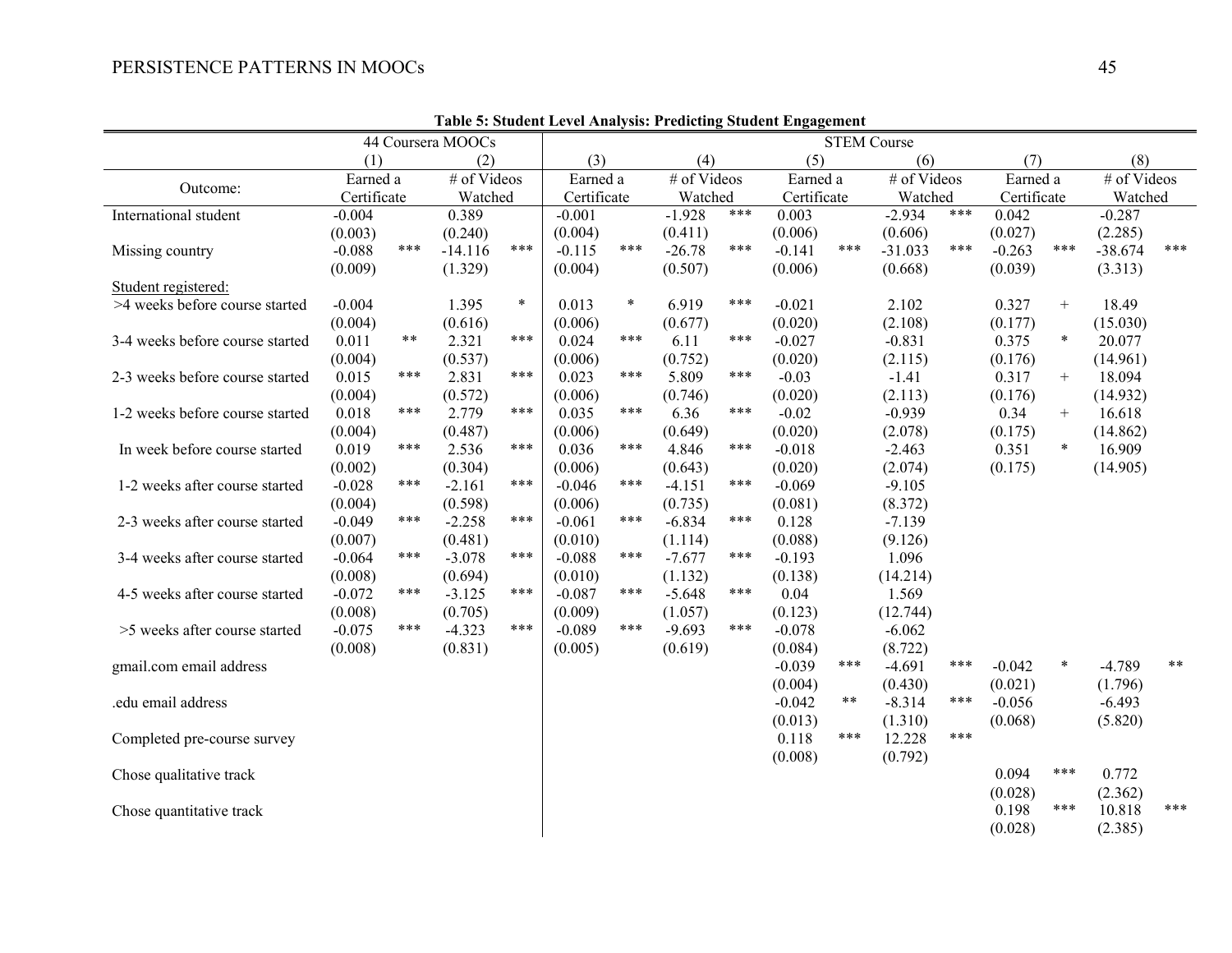| Cited following reason as very or quite important |         |             |               |         |         |         |              |        |           |        |
|---------------------------------------------------|---------|-------------|---------------|---------|---------|---------|--------------|--------|-----------|--------|
| Fascination with subject                          |         |             |               |         |         |         | $-0.011$     |        | $-3.703$  | $+$    |
|                                                   |         |             |               |         |         |         | (0.023)      |        | (1.979)   |        |
| Academic                                          |         |             |               |         |         |         | $-0.049$     |        | $-3.736$  |        |
|                                                   |         |             |               |         |         |         | (0.041)      |        | (3.516)   |        |
| Prestigious university                            |         |             |               |         |         |         | 0.054        |        | 7.556     | $\ast$ |
|                                                   |         |             |               |         |         |         | (0.037)      |        | (3.116)   |        |
| Fun                                               |         |             |               |         |         |         | 0.038        | $+$    | 2.715     |        |
|                                                   |         |             |               |         |         |         | (0.022)      |        | (1.904)   |        |
| Curious about online classes                      |         |             |               |         |         |         | $-0.074$     | $\ast$ | $-2.746$  |        |
|                                                   |         |             |               |         |         |         | (0.036)      |        | (3.097)   |        |
| Job                                               |         |             |               |         |         |         | $-0.046$     |        | $-10.058$ | **     |
|                                                   |         |             |               |         |         |         | (0.046)      |        | (3.883)   |        |
| Credential                                        |         |             |               |         |         |         | $-0.025$     |        | $-7.077$  |        |
|                                                   |         |             |               |         |         |         | (0.055)      |        | (4.685)   |        |
| Course Fixed Effects                              | X       | $\mathbf X$ |               |         |         |         |              |        |           |        |
| Intercept                                         | 0.108   | 15.107      | 0.109         | 24.682  | 0.181   | 35.393  | $-0.164$     |        | 27.406    |        |
|                                                   | (0.006) | (0.649)     | (0.005)       | (0.560) | (0.020) | (2.095) | (0.177)      |        | (15.083)  |        |
| ${\bf N}$                                         | 1905289 | 2130907     | $\sim$ 30,000 | ~10,000 | ~15,000 | ~15,000 | $\sim$ 1,400 |        | ~1,400    |        |
| Adjusted $\mathbb{R}^2$                           | 0.079   | 0.169       | 0.067         | 0.145   | 0.084   | 0.208   | 0.134        |        | 0.227     |        |
|                                                   |         |             |               |         |         |         |              |        |           |        |

Notes:  $+p<0.10$ , \*  $p<0.05$ , \*\*  $p<0.01$ , \*\*\*  $p<0.001$  Standard errors clustered at the course level in parentheses. Data in the left panel come from the 40 MOOCs offering certificates (column 1) and all 44 Coursera MOOCs (column 2). Data in the right panel come from one STEM course. For this course, the research team had access to student emails for a subset of students (those who registered before the course began) and responses to the pre-course survey for those students that answered. We have rounded the number of students in this course to hide the identity of the course. Students who are missing the country are students who do not have IP addresses in the data. Reference groups are: domestic students, chose to audit the course, and registered the week after the course began (first day of class through 6 days after course has begun).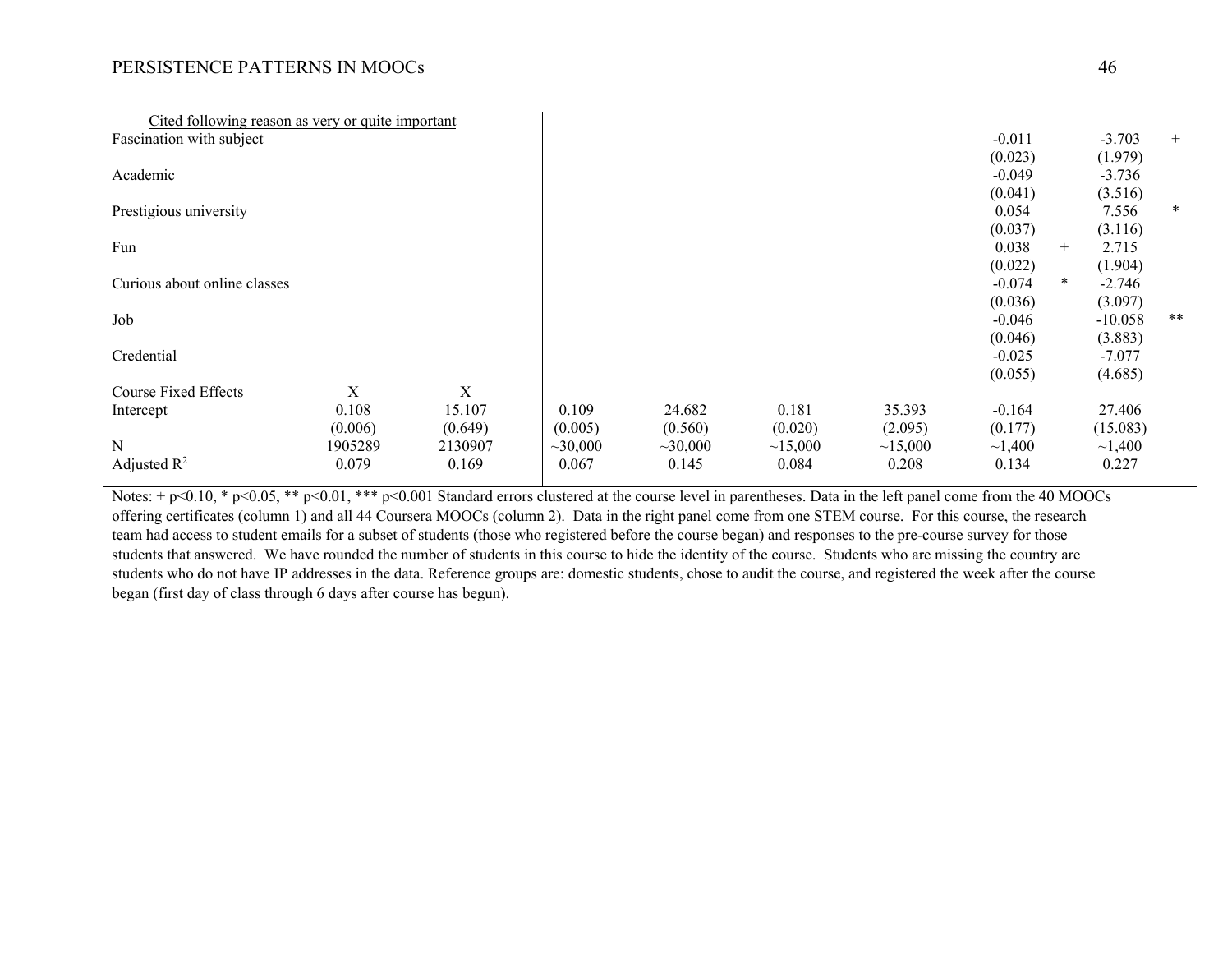

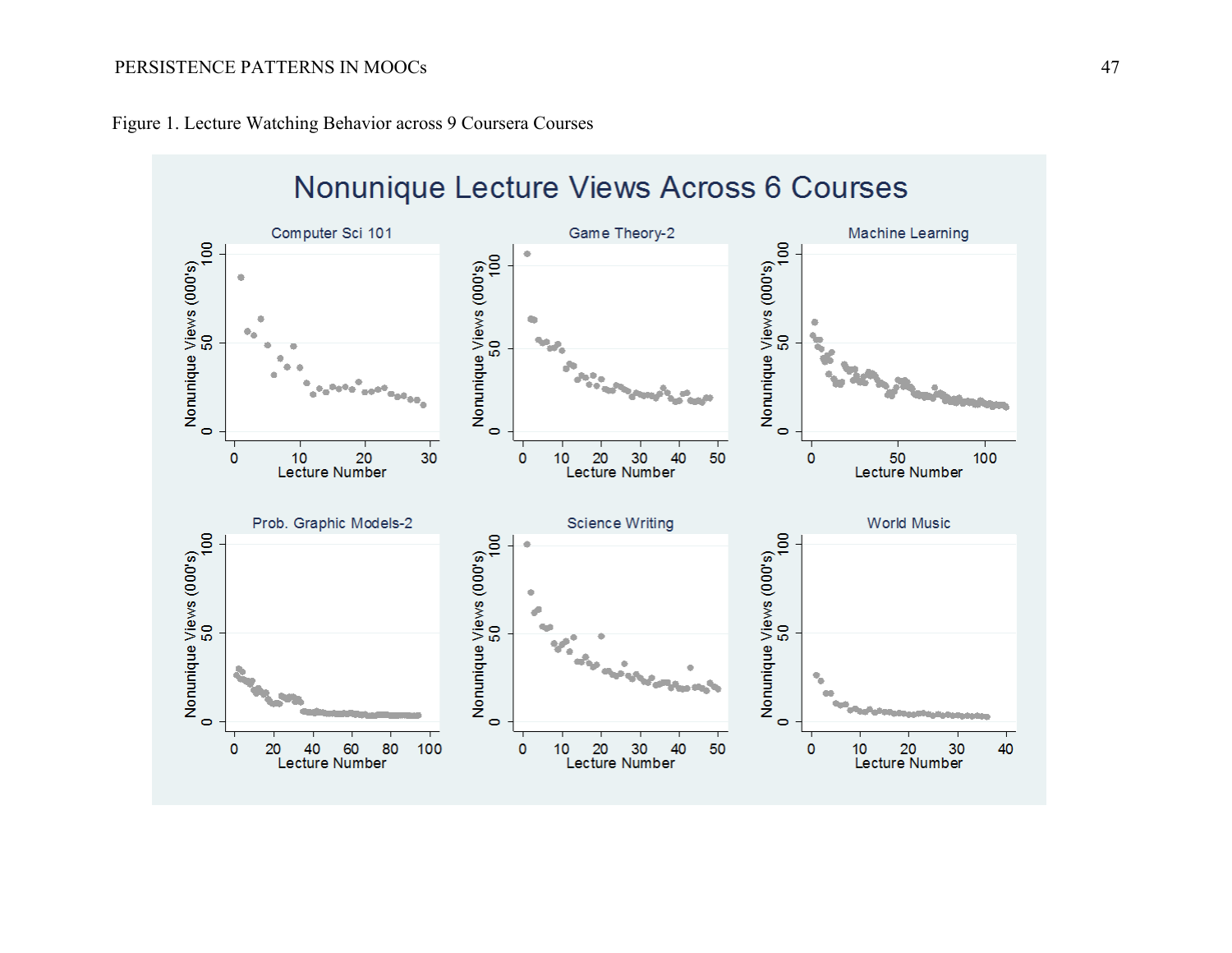

Figure 2. Unique Views of Each Lecture across 9 Coursera Courses with the First Lecture of Each Week in Black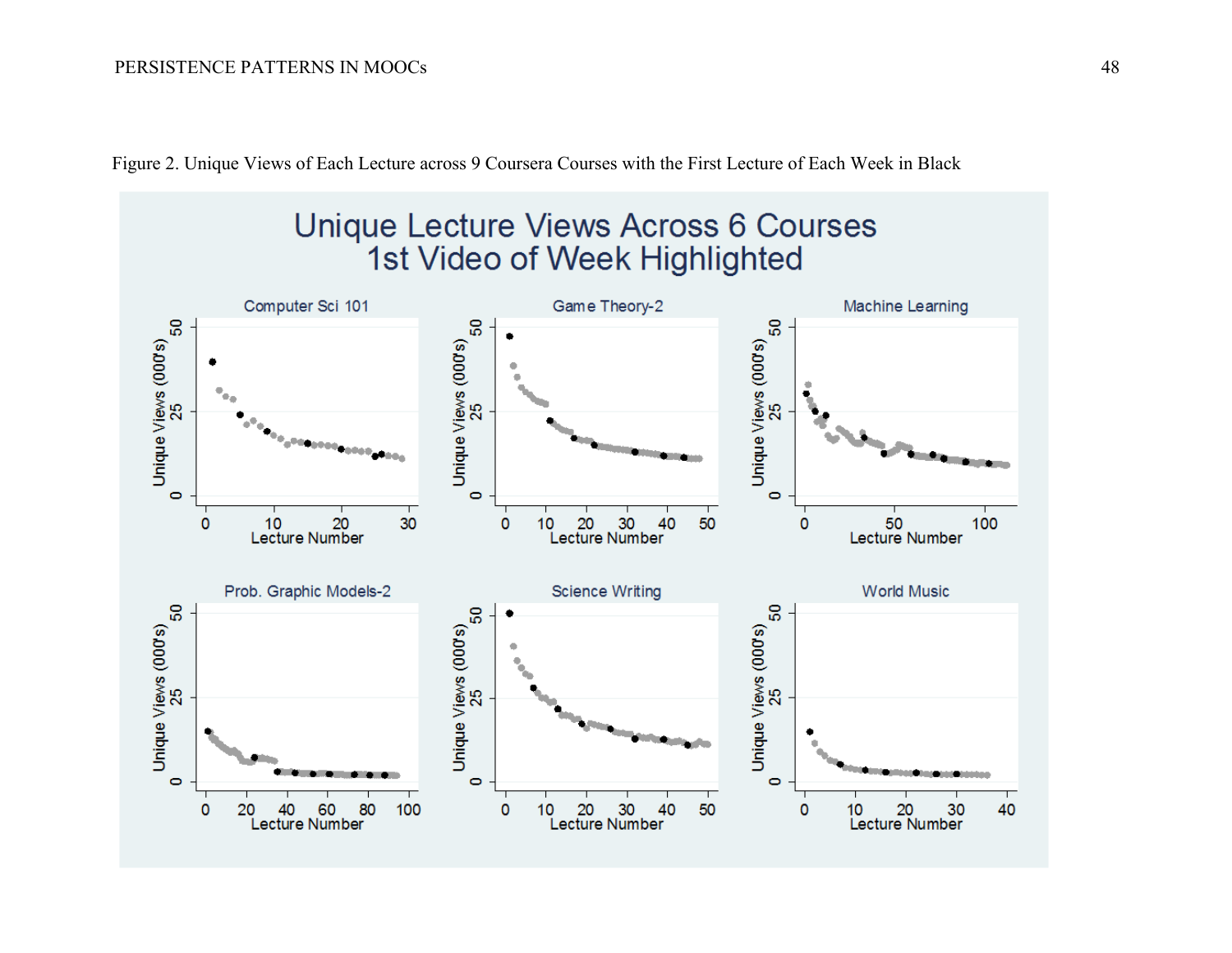

# Figure 3. Relationship between Registration Time and Persistence Outcomes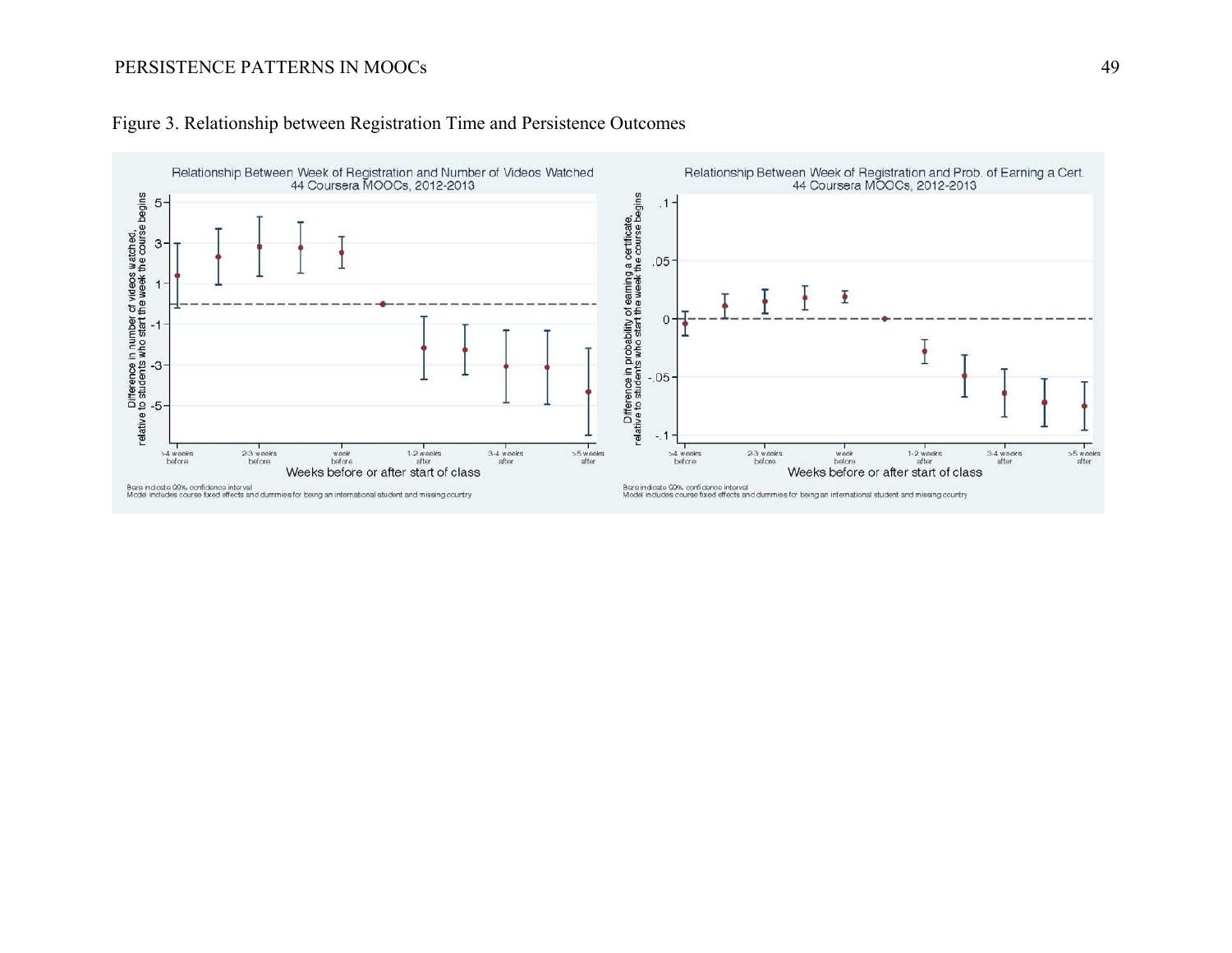#### **Online Appendix for Persistence Patterns in MOOCs**

#### **Selection of Words for Lecture Title Analysis**

We were lead to this title word analysis graphically, by noting lecture outliers—some videos were watched multiple times by individual students, while others were watched by very few students. Preliminary analyses indicated that these outliers were potentially explained by the lecture titles—some indicated that they contained information on assignments and exercises, others were labeled optional. This led us to the conclusion that students were sensitive to word choice in lecture titles. We created the list of words to check by scraping all lecture titles from our data set and parsing these strings on spaces. We counted how many instances of each word we had and considered all words that appeared more than 20 times across all lectures. We eliminated words that were not meaningful (i.e. prepositions, conjunctions, or pronouns—"and," "the," "of") words that were content-specific (e.g. "algorithm," "encryption") or did not convey information about the content of the video (e.g. "week," "lecture," "video," "minute"). We also eliminated words that only appeared in lectures from one course (they would be dropped from the analyses due to our course fixed effects). We included the remaining words and then added to that list words similar in meaning (e.g. "basic," "conclusion") which may not have appeared 20 times. Our choice of words is thus empirically driven but also somewhat subjective. We also tried grouping these sets of words using factor analysis, but the data are more clearly presented listing words separately.

### **Registration & Participation**

Table A1 provides descriptive statistics across the 44 MOOCs we analyze in this study. The table includes information about each course: its date of release, the number of students who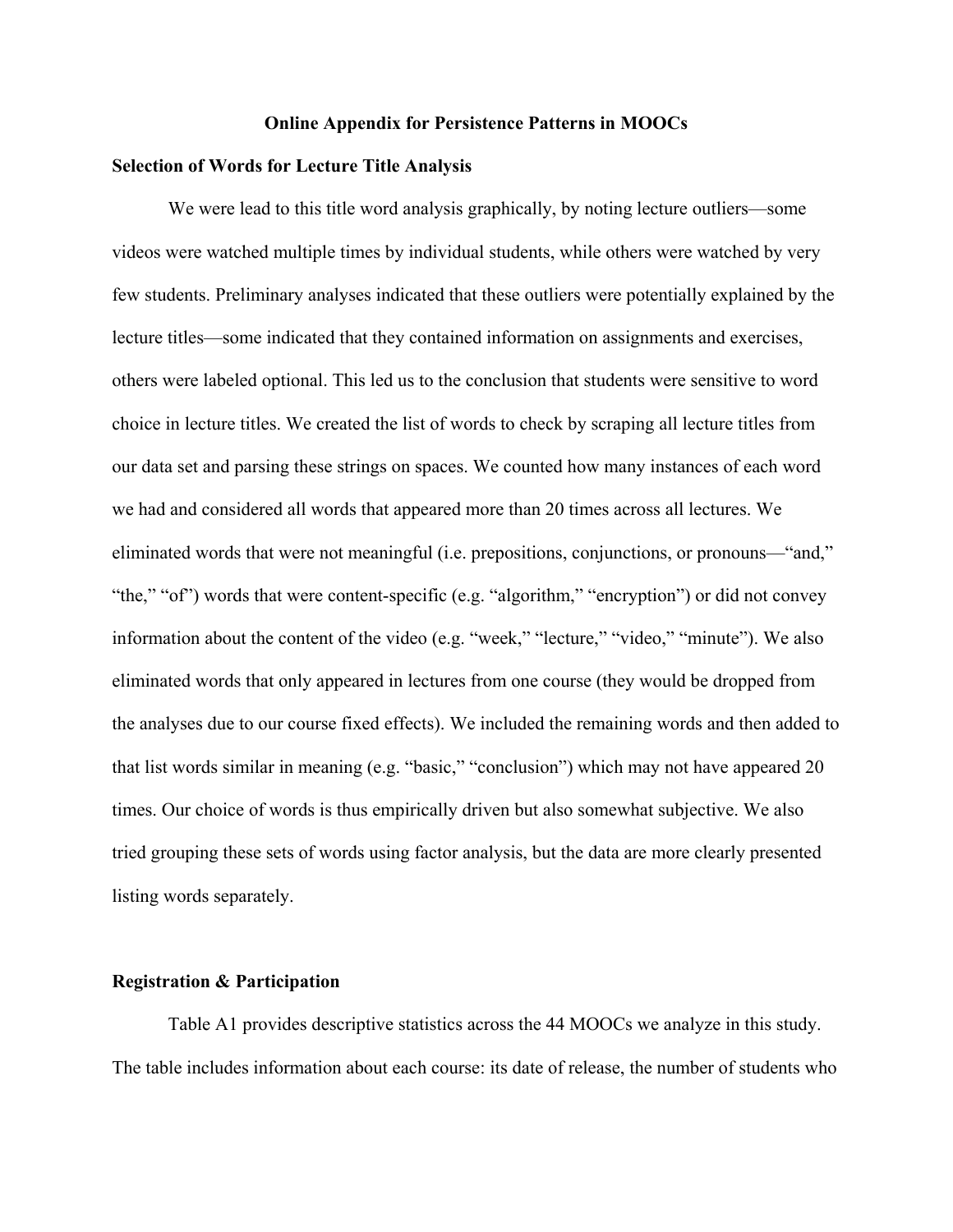registered for the course, total number of lecture videos for the course, and seven measures of student engagement and persistence: the percent of registrants who watch at least one, 20%, and 80% of course videos; the percent of registrants who earn a certificate; and the percent of registrants earning a certificate conditional on watching at least 1, 20%, and 80% of videos. Analyzing this diverse array of outcomes illuminates critically important distinctions between the types of students engaged in MOOCs.

On average, over 48,000 students registered for each class, but there is substantial heterogeneity across courses. The largest course by registration numbers is Game Theory with over 128,000 students, and the smallest is the third offering of Compilers with just over 11,000 students. The huge number of registrants across classes reflects at least two factors: clear student interest and the ease of entry. The barrier to registering for a course could not be lower. After creating a Coursera account (which itself only requires an email address), a prospective student only needs to click one button on the website to register for any course. This could be done months before the course actually begins in some cases.

In part because the registration process is so easy, many students who register do not watch a single lecture video. In 16 of the 44 courses, the *majority* of registrants never watch a single video, and on average across all 44 courses, 54.4 percent of registered students participated by watching at least one lecture video. These low engagement rates suggest that students may have perused the Coursera catalog and registered for courses that seemed interesting with little intention of fully engaging in many of them. Because the registration costs are so low, many students may be willing to incur the time cost of registering but unwilling to spend the time to actually watch a lecture video. Another explanation is that students are simply gathering information about the course. Indeed, registering for a course gives students the ability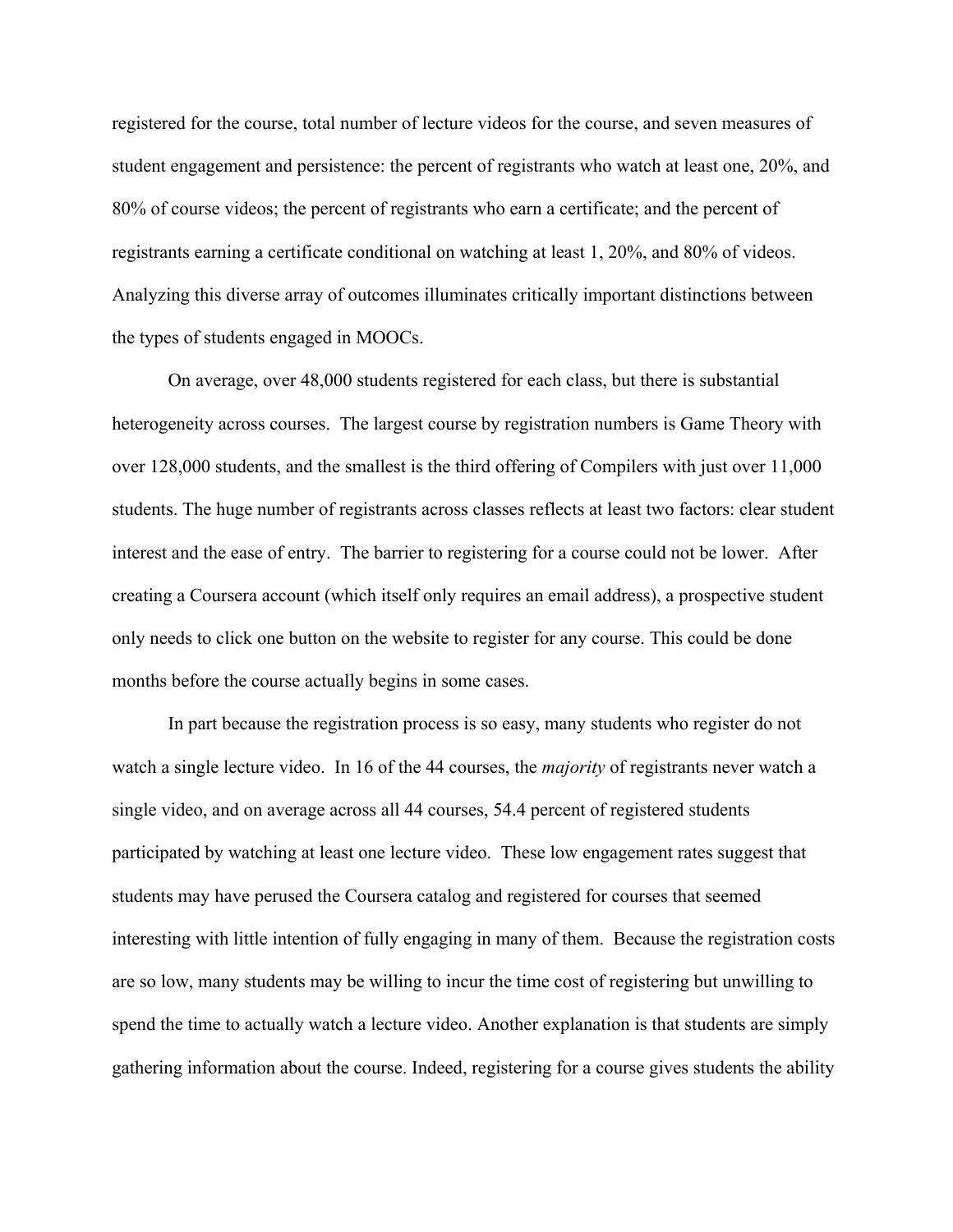to see more information about a course, so "registering" might be more accurately referred to as "information gathering." The analogous situation in a traditional higher education course would be that just above half of the students that expressed interest in a course (by registering or some lower cost way of revealing interest) ever show up for a lecture. We rarely consider this number in traditional higher education because we typically allow students to add and drop courses after the term begins and do not track low cost student information gathering (such as reading information online and asking friends).

Additionally, many students who begin the course stop participating before the course ends. The measures of student persistence presented in Table A1 give a sense of the level of dropout behavior. The percent of student who watch at least one fifth of the videos in each course varies with higher levels in Child Nutrition (51%) and low levels in the second and third offerings of Logic (less than 10%). The unweighted average across all courses is 21.6% of registrants watched more than one fifth of the lecture videos. When compared with the percent of students watching at least one video, these numbers indicate many students watch one or two videos and then disengage. This lends support to the theory that students have certain expectations about the course that may not be met in the first few lectures resulting in their dropping the course. These findings are also consistent with the notion of the MOOC being an experience good in which the MOOC is of unknown quality, so students register, watch one or more lecture to determine quality and decide to stop participating.

The percent of students who watch at least 80% of the videos in the course is used to proxy for substantial engagement, and thus persistence, in the course. These percentages are, on average, less than half of the percent of students who watched at least one fifth of the lectures indicating that a large subset of students engage with the course initially and then drop out or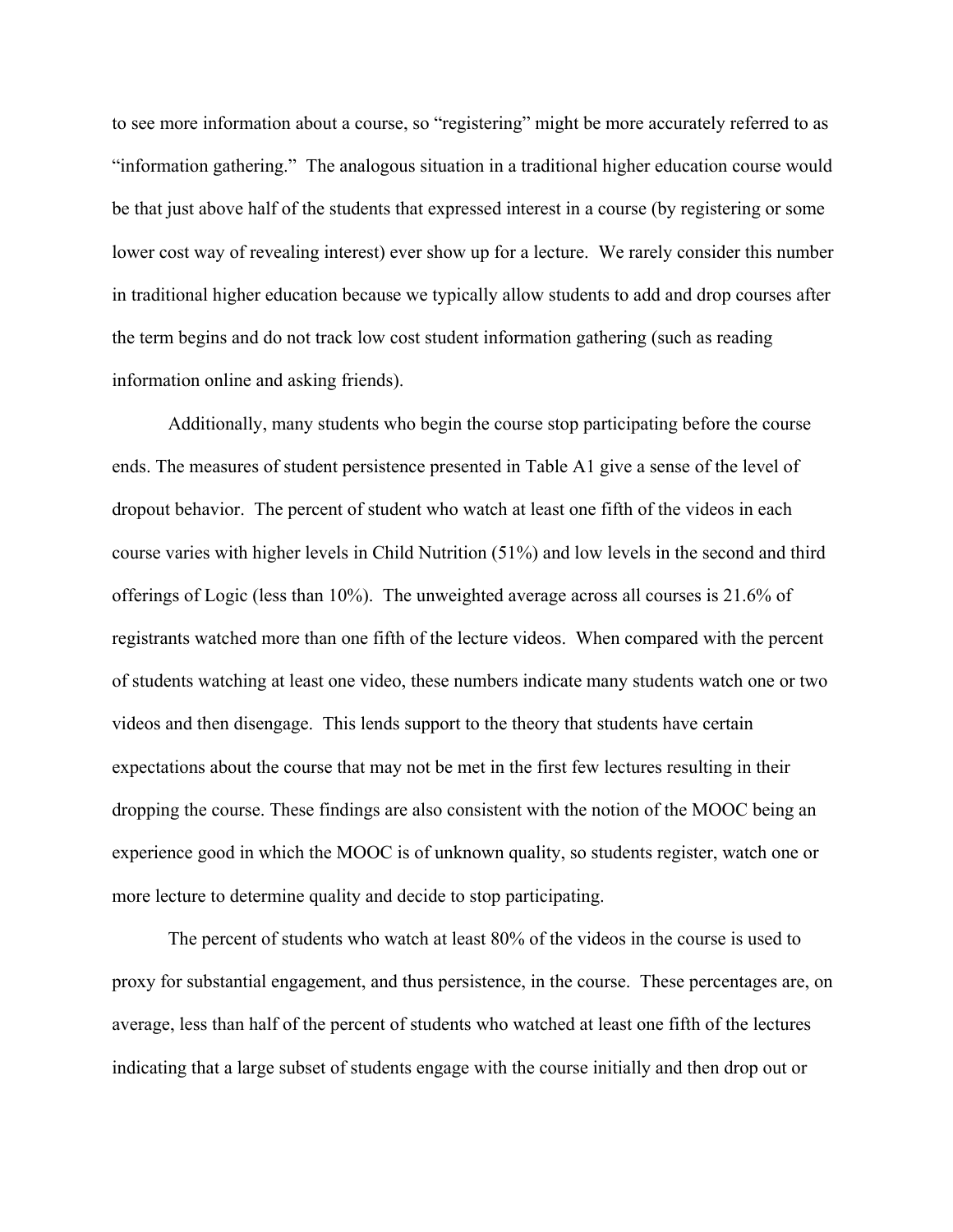only engage with the course sporadically throughout. Across all courses, only ten percent of registrants watch more than 80% of the lecture videos.

Earning a certificate, while not a goal of many MOOC participants, can serve as a measure of course completion. Certificate bearing courses (four did not offer certificates) awarded certificates to only five percent of registrants on average, but this statistic masks large heterogeneity across courses. Nearly 25% of registrants in Child Nutrition earned a certificate but only about 1% of registrants in Sustainable Agriculture and the second offering of Compilers did.

Considering the lack of initial engagement upon registration, using all registrants as the denominator to provide a completion rate is very misleading. Therefore, we propose establishing a certificate rate by tallying the percent of certificate earners among engaged students. The final three columns of Table A1 show the percent of registrants that completed the certificate conditional on actively engaging with or persisting in the course by watching at least 1, more than 20% and more than 80% of the lectures. These measures increase completion rates dramatically. Even conditioning on merely watching one video raises the average completion rate from 5 to 8.5 percent. Conditioning on students watching more than 20% of the videos increases the base rate by a factor of four up to 20%. The analogous case in traditional higher education might be to wait to assess course completion rates until after the drop deadline.

Among students who are persisting by watching more than four-fifths of the videos, the average completion rate is one-third. This suggests there is an extremely high number of auditors and/or low performing students who do not complete the certificate. These final course grades suggest a substantial number of students engage only with the lecture videos and would therefore be classified as auditors in traditional higher education language.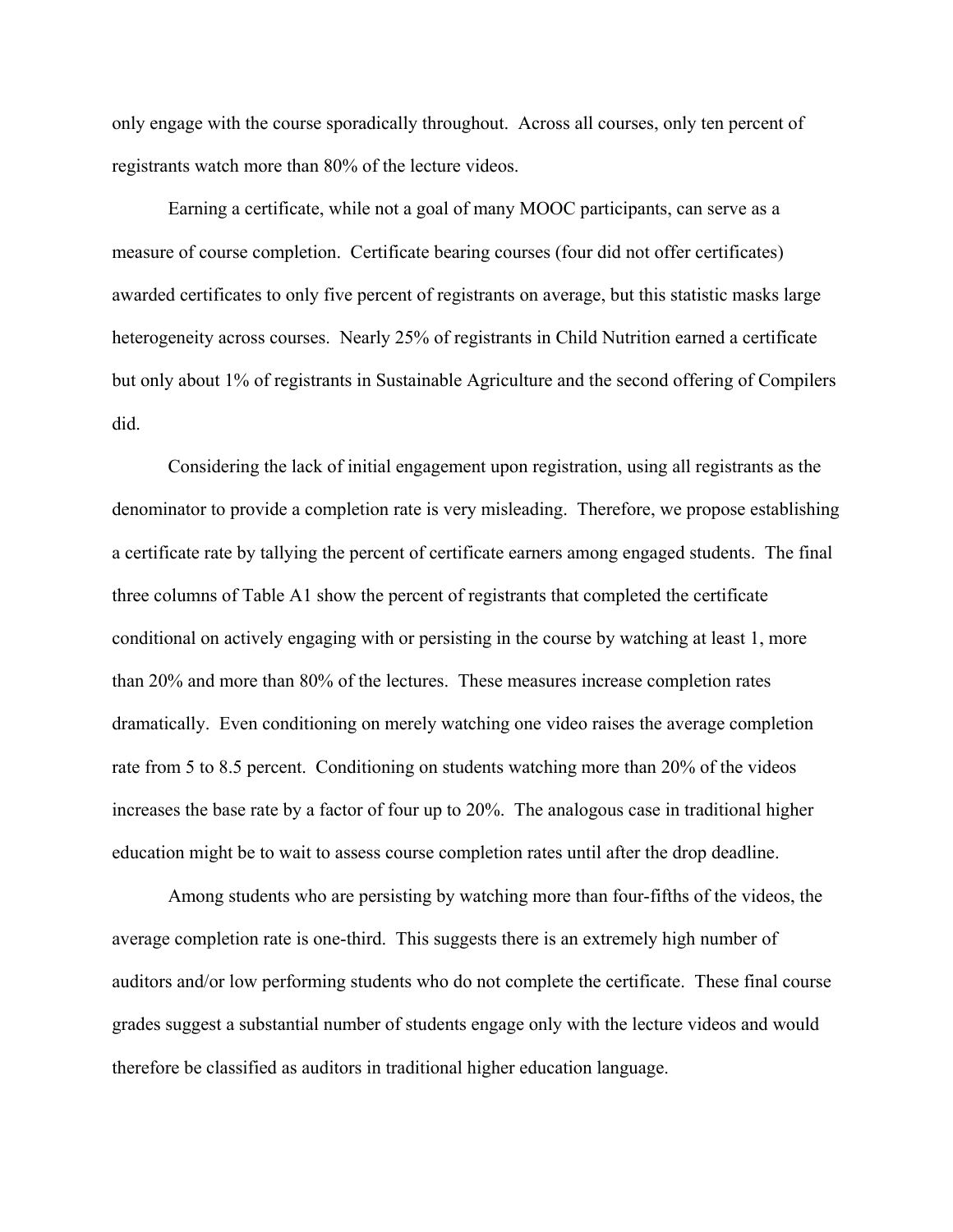|                        | Date<br>Released | Number<br>Registered | Total # of<br>Videos<br>Available | Prop. of<br>registrants<br>who<br>watched $\geq$ 1<br>video | Prop. of<br>reg. who<br>watched<br>$>20\%$ of<br>videos | Prop. of<br>reg. who<br>watched<br>$>80\%$ of<br>videos | Prop. of<br>reg. who<br>earned a<br>Cert. | Prop. of<br>reg. who<br>earned a<br>Cert.<br>watching<br>$\geq$ 1 video | Prop. of<br>reg. who<br>earned a<br>Cert.<br>watching<br>$>20\%$ | Prop. of<br>reg. who<br>earned a<br>Cert.<br>watching<br>$>80\%$ |
|------------------------|------------------|----------------------|-----------------------------------|-------------------------------------------------------------|---------------------------------------------------------|---------------------------------------------------------|-------------------------------------------|-------------------------------------------------------------------------|------------------------------------------------------------------|------------------------------------------------------------------|
| Algorithms-001         | 3/12/2012        | 47,855               | 62                                | 0.679                                                       | 0.300                                                   | 0.136                                                   | 0.067                                     | 0.098                                                                   | 0.215                                                            | 0.363                                                            |
| Algoritms-002          | 6/11/2012        | 43,970               | 70                                | 0.575                                                       | 0.210                                                   | 0.097                                                   | 0.035                                     | 0.060                                                                   | 0.157                                                            | 0.265                                                            |
| Algorithms-003         | 1/28/2013        | 52,096               | 79                                | 0.443                                                       | 0.170                                                   | 0.078                                                   | 0.042                                     | 0.093                                                                   | 0.231                                                            | 0.334                                                            |
| Algoritms 2            | 12/3/2012        | 37,287               | 102                               | 0.474                                                       | 0.231                                                   | 0.118                                                   | 0.043                                     | 0.090                                                                   | 0.182                                                            | 0.290                                                            |
| Automata               | 4/23/2012        | 15,297               | 26                                | 0.598                                                       | 0.274                                                   | 0.152                                                   | 0.033                                     | 0.054                                                                   | 0.115                                                            | 0.179                                                            |
| <b>Child Nutrition</b> | 5/6/2013         | 31,317               | 24                                | 0.644                                                       | 0.509                                                   | 0.259                                                   | 0.249                                     | 0.0378                                                                  | 0.469                                                            | 0.773                                                            |
| Compilers-001          | 4/23/2012        | 19,923               | 97                                | 0.637                                                       | 0.230                                                   | 0.117                                                   | 0.020                                     | 0.032                                                                   | 0.086                                                            | 0.165                                                            |
| Compilers-002          | 10/1/2012        | 32,836               | 97                                | 0.401                                                       | 0.131                                                   | 0.063                                                   | 0.011                                     | 0.026                                                                   | 0.079                                                            | 0.153                                                            |
| Compilers-003          | 2/11/2013        | 11,278               | 97                                | 0.525                                                       | 0.158                                                   | 0.065                                                   | 0.016                                     | 0.029                                                                   | 0.088                                                            | 0.188                                                            |
| Compilers- Self Study  | N/A              | 25,543               | 96                                | 0.454                                                       | 0.119                                                   | 0.060                                                   | N/A                                       | N/A                                                                     | N/A                                                              | $\rm N/A$                                                        |
| Cryptography-001       | 3/12/2012        | 49,714               | 65                                | 0.631                                                       | 0.216                                                   | 0.127                                                   | 0.049                                     | 0.077                                                                   | 0.219                                                            | 0.345                                                            |
| Cryptography-002       | 6/11/2012        | 33,255               | 66                                | 0.464                                                       | 0.152                                                   | 0.081                                                   | 0.037                                     | 0.077                                                                   | 0.219                                                            | 0.345                                                            |
| Cryptography-003       | 8/27/2012        | 40,054               | 66                                | 0.536                                                       | 0.157                                                   | 0.076                                                   | 0.032                                     | 0.059                                                                   | 0.191                                                            | 0.340                                                            |
| Cryptography-004       | 1/14/2013        | 21,621               | 66                                | 0.565                                                       | 0.189                                                   | 0.101                                                   | 0.051                                     | 0.088                                                                   | 0.247                                                            | 0.393                                                            |
| Cryptography-005       | 3/25/2013        | 27,131               | 66                                | 0.572                                                       | 0.163                                                   | 0.089                                                   | 0.033                                     | 0.055                                                                   | 0.178                                                            | 0.279                                                            |
| Cryptography-006       | 6/17/2013        | 46,509               | 66                                | 0.589                                                       | 0.167                                                   | 0.085                                                   | 0.039                                     | 0.064                                                                   | 0.212                                                            | 0.355                                                            |
| <b>CS 101</b>          | 4/23/2012        | 58,886               | 29                                | 0.706                                                       | 0.387                                                   | 0.214                                                   | 0.195                                     | 0.275                                                                   | 0.491                                                            | 0.803                                                            |
| CS 101 Self Study      | N/A              | 46,933               | 29                                | 0.532                                                       | 0.192                                                   | 0.073                                                   | N/A                                       | N/A                                                                     | N/A                                                              | N/A                                                              |
| Democratic Development | 4/3/2013         | 25,527               | 116                               | 0.621                                                       | 0.200                                                   | 0.100                                                   | N/A                                       | N/A                                                                     | N/A                                                              | N/A                                                              |
| Design                 | 10/22/2012       | 38,094               | 64                                | 0.517                                                       | 0.187                                                   | 0.079                                                   | 0.057                                     | 0.110                                                                   | 0.301                                                            | 0.419                                                            |
| Einstein               | 4/8/2013         | 32,407               | 93                                | 0.629                                                       | 0.232                                                   | 0.127                                                   | 0.064                                     | 0.101                                                                   | 0.270                                                            | 0.456                                                            |
| Game Theory-001        | 3/19/2012        | 46,925               | 40                                | 0.633                                                       | 0.237                                                   | 0.133                                                   | 0.051                                     | 0.079                                                                   | 0.207                                                            | 0.347                                                            |
| Game Theory-002        | 1/7/2013         | 128,067              | 48                                | 0.392                                                       | 0.212                                                   | 0.089                                                   | 0.040                                     | 0.100                                                                   | 0.182                                                            | 0.399                                                            |